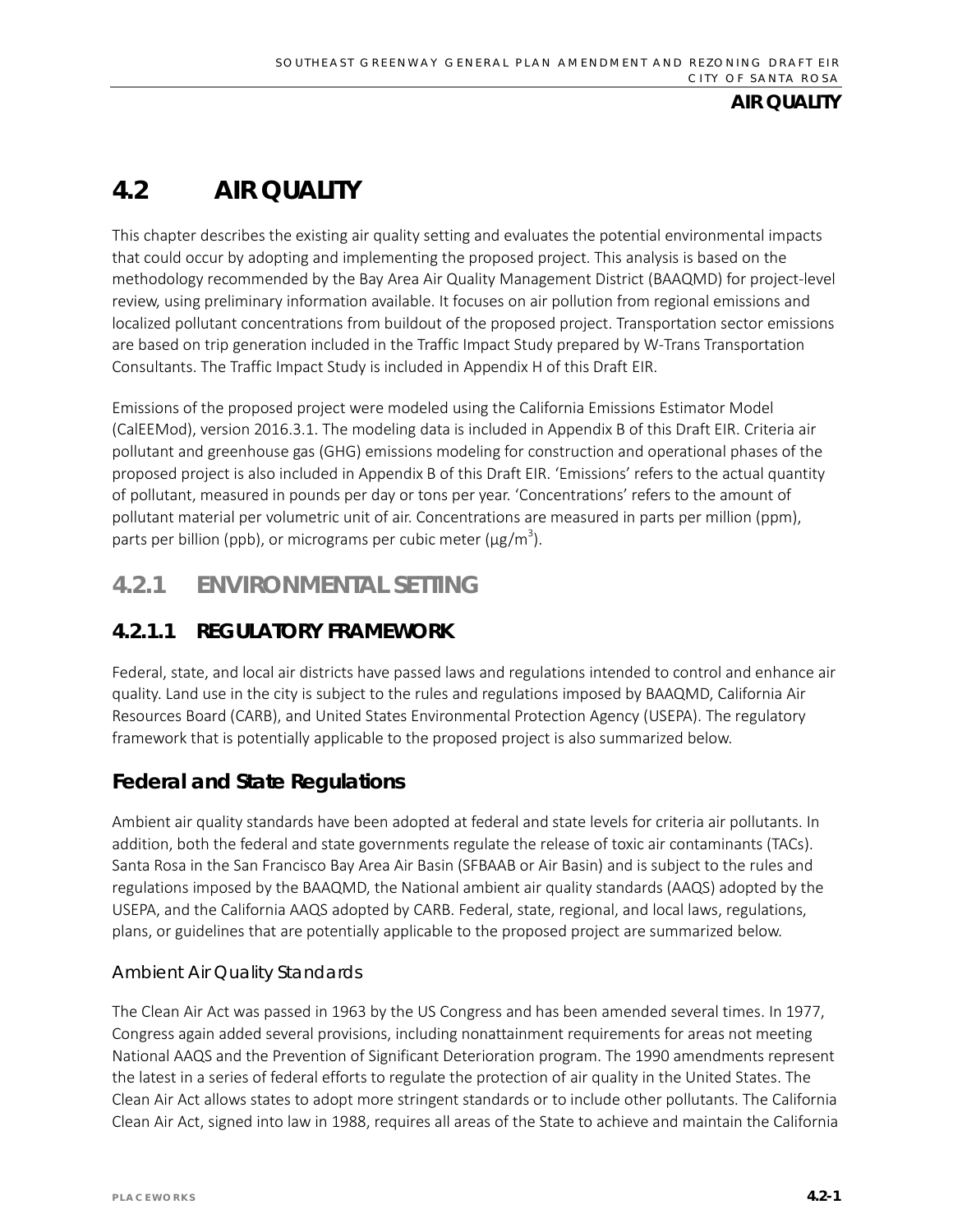AAQS by the earliest practical date. The California AAQS tend to be more restrictive than the National AAQS.

The National and California AAQS are the levels of air quality considered to provide a margin of safety in the protection of the public health and welfare. They are designed to protect "sensitive receptors" most susceptible to further respiratory distress, such as asthmatics, the elderly, very young children, people already weakened by other disease or illness, and persons engaged in strenuous work or exercise. Healthy adults can tolerate occasional exposure to air pollutant concentrations considerably above these minimum standards before adverse effects are observed.

Both California and the federal government have established health-based AAQS for seven air pollutants, which are shown in Table 4.2-1. These pollutants are ozone  $(O_3)$ , nitrogen dioxide  $(NO_2)$ , carbon monoxide (CO), sulfur dioxide (SO<sub>2</sub>), coarse inhalable particulate matter (PM<sub>10</sub>), fine inhalable particulate matter  $(PM_{2.5})$ , and lead (Pb). In addition, the State has set standards for sulfates, hydrogen sulfide, vinyl chloride, and visibility-reducing particles.

| Pollutant                                                   | <b>Averaging Time</b>        | California<br>Standard <sup>a</sup> | <b>Federal Primary</b><br>Standard <sup>b</sup> | <b>Major Pollutant Sources</b>                                                                                                                                      |
|-------------------------------------------------------------|------------------------------|-------------------------------------|-------------------------------------------------|---------------------------------------------------------------------------------------------------------------------------------------------------------------------|
| Ozone $(O_3)^c$                                             | 1 hour                       | $0.09$ ppm                          | $\ast$                                          |                                                                                                                                                                     |
|                                                             | 8 hours                      | $0.070$ ppm                         | 0.070 ppm                                       | Motor vehicles, paints, coatings, and solvents.                                                                                                                     |
| Carbon<br>Monoxide (CO)                                     | 1 hour                       | 20.0 ppm                            | 35.0 ppm                                        | Internal combustion engines, primarily gasoline-                                                                                                                    |
|                                                             | 8 hours                      | $9.0$ ppm                           | $9.0$ ppm                                       | powered motor vehicles.                                                                                                                                             |
| Nitrogen                                                    | Annual Average               | $0.030$ ppm                         | $0.053$ ppm                                     | Motor vehicles, petroleum-refining operations,                                                                                                                      |
| Dioxide (NO <sub>2</sub> )                                  | 1 hour                       | $0.18$ ppm                          | $0.100$ ppm                                     | industrial sources, aircraft, ships, and railroads.                                                                                                                 |
| Sulfur                                                      | Annual<br>Arithmetic<br>Mean | $\ast$                              | 0.030 ppm                                       | Fuel combustion, chemical plants, sulfur recovery                                                                                                                   |
| Dioxide (SO <sub>2</sub> )                                  | 1 hour                       | $0.25$ ppm                          | 0.075 ppm                                       | plants, and metal processing.                                                                                                                                       |
|                                                             | 24 hours                     | $0.04$ ppm                          | $0.14$ ppm                                      |                                                                                                                                                                     |
| Respirable<br>Particulate<br>Matter                         | Annual<br>Arithmetic<br>Mean | $20.0 \,\mu g/m^3$                  | $\ast$                                          | Dust and fume-producing construction, industrial, and<br>agricultural operations, combustion, atmospheric<br>photochemical reactions, and natural activities (e.g., |
| $(PM_{10})^d$                                               | 24 hours                     | 50.0 $\mu$ g/m <sup>3</sup>         | 150.0 $\mu$ g/m <sup>3</sup>                    | wind-raised dust and ocean sprays).                                                                                                                                 |
| Respirable<br>Particulate<br>Matter<br>(PM <sub>2.5</sub> ) | Annual<br>Arithmetic<br>Mean | 12.0 $\mu$ g/m <sup>3</sup>         | 12.0 μg/m <sup>3</sup>                          | Dust and fume-producing construction, industrial, and<br>agricultural operations, combustion, atmospheric<br>photochemical reactions, and natural activities (e.g., |
|                                                             | 24 hours                     | $\ast$                              | 35.0 $\mu$ g/m <sup>3</sup>                     | wind-raised dust and ocean sprays).                                                                                                                                 |

#### TABLE 4.2-1 AMBIENT AIR QUALITY STANDARDS FOR CRITERIA POLLUTANTS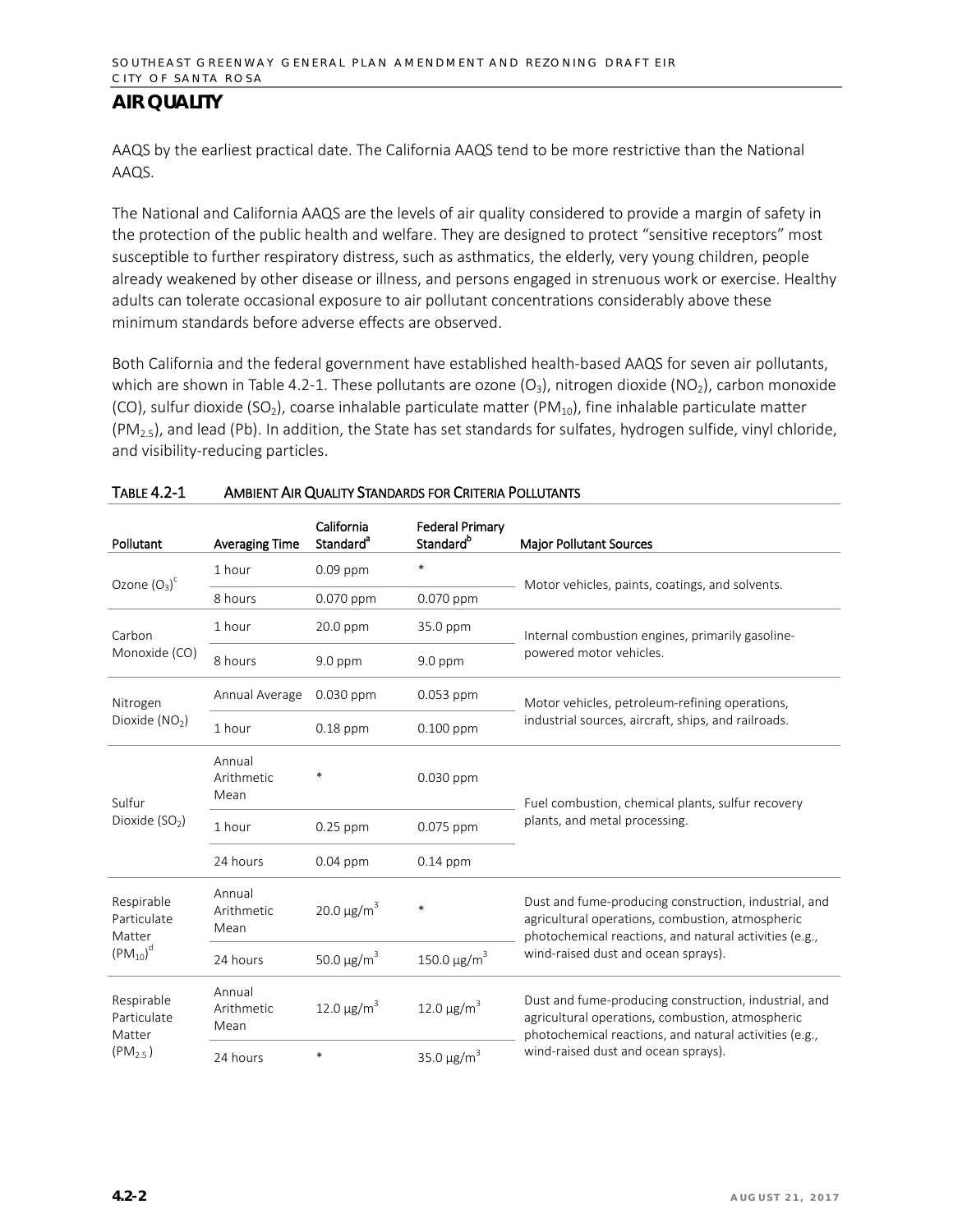| Pollutant                           | <b>Averaging Time</b>      | California<br>Standard <sup>a</sup>             | <b>Federal Primary</b><br>Standard <sup>b</sup> | <b>Major Pollutant Sources</b>                                                                                                                                                                                                                                                                                                                                                                                   |
|-------------------------------------|----------------------------|-------------------------------------------------|-------------------------------------------------|------------------------------------------------------------------------------------------------------------------------------------------------------------------------------------------------------------------------------------------------------------------------------------------------------------------------------------------------------------------------------------------------------------------|
|                                     | 30-Day Average             | $1.5 \,\mu g/m^3$                               | $\ast$                                          |                                                                                                                                                                                                                                                                                                                                                                                                                  |
| Lead (Pb)                           | Calendar<br>Quarterly      | $\ast$                                          | $1.5 \,\mathrm{\upmu g/m}^3$                    | Present source: lead smelters, battery manufacturing<br>& recycling facilities. Past source: combustion of                                                                                                                                                                                                                                                                                                       |
|                                     | Rolling 3-Month<br>Average | $\ast$                                          | $0.15 \,\mu g/m^3$                              | leaded gasoline.                                                                                                                                                                                                                                                                                                                                                                                                 |
| Sulfates $(SO4)e$                   | 24 hours                   | $25 \mu g/m^3$                                  | *                                               | Industrial processes.                                                                                                                                                                                                                                                                                                                                                                                            |
| Visibility<br>Reducing<br>Particles | 8 hours                    | $ExCof = 0.23/km$<br>visibility of 10≥<br>miles | No Federal<br>Standard                          | Visibility-reducing particles consist of suspended<br>particulate matter, which is a complex mixture of tiny<br>particles that consists of dry solid fragments, solid<br>cores with liquid coatings, and small droplets of liquid.<br>These particles vary greatly in shape, size, and<br>chemical composition, and can be made up of many<br>different materials such as metals, soot, soil, dust, and<br>salt. |
| Hydrogen<br>Sulfide                 | 1 hour                     | $0.03$ ppm                                      | No Federal<br>Standard                          | Hydrogen sulfide ( $H_2S$ ) is a colorless gas with the odor<br>of rotten eggs. It is formed during bacterial<br>decomposition of sulfur-containing organic<br>substances. Also, it can be present in sewer gas and<br>some natural gas, and can be emitted as the result of<br>geothermal energy exploitation.                                                                                                  |
| Vinyl Chloride                      | 24 hour                    | $0.01$ ppm                                      | No Federal<br>Standard                          | Vinyl chloride (chloroethene), a chlorinated hydro-<br>carbon, is a colorless gas with a mild, sweet odor.<br>Most vinyl chloride is used to make polyvinyl chloride<br>(PVC) plastic and vinyl products. Vinyl chloride has<br>been detected near landfills, sewage plants, and<br>hazardous waste sites, due to microbial breakdown of<br>chlorinated solvents.                                                |

#### TABLE 4.2-1 AMBIENT AIR QUALITY STANDARDS FOR CRITERIA POLLUTANTS

Notes: ppm: parts per million;  $\mu$ g/m<sup>3</sup>: micrograms per cubic meter \* Standard has not been established for this pollutant/duration by this entity. a. California standards for O<sub>3</sub>, CO (except 8-hour Lake Tahoe), SO<sub>2</sub> (1 and 24 hour), NO<sub>2</sub>, and particulate matter (PM<sub>10</sub>, PM<sub>2.5</sub>, and visibility reducing particles), are values that are not to be exceeded. All others are not to be equaled or exceeded. California ambient air quality standards are listed in the Table of Standards in Section 70200 of Title 17 of the California Code of Regulations.

b. National standards (other than  $O_3$ , PM, and those based on annual arithmetic mean) are not to be exceeded more than once a year. The  $O_3$  standard is attained when the fourth highest 8-hour concentration measured at each site in a year, averaged over three years, is equal to or less than the standard. For PM<sub>10</sub>, the 24-hour standard is attained when the expected number of days per calendar year with a 24-hour average concentration above 150  $\mu$ g/m<sup>3</sup> is equal to or less than one. For PM<sub>2.5</sub>, the 24-hour standard is attained when 98 percent of the daily concentrations, averaged over three years, are equal to or less than the standard.

c. On October 1, 2015, the national 8-hour ozone primary and secondary standards were lowered from 0.075 to 0.070 ppm.

d. On December 14, 2012, the national annual PM<sub>2.5</sub> primary standard was lowered from 15 µg/m<sup>3</sup> to 12.0 µg/m<sup>3</sup>. The existing national 24-hour PM<sub>2.5</sub> standards (primary and secondary) were retained at 35  $\mu$ g/m $^3$ , as was the annual secondary standard of 15  $\mu$ g/m $^3$ . The existing 24-hour PM $_{10}$ standards (primary and secondary) of 150 µg/m<sup>3</sup> also were retained. The form of the annual primary and secondary standards is the annual mean, averaged over 3 years.

e. On June 2, 2010, a new 1-hour SO<sub>2</sub> standard was established, and the existing 24-hour and annual arithmetic mean standards were revoked. Source: California Air Resources Board, 2015, Ambient Air Quality Standards[, http://www.arb.ca.gov/research/aaqs/aaqs2.pdf,](http://www.arb.ca.gov/research/aaqs/aaqs2.pdf) accessed on April 20, 2017.

California has also adopted a host of other regulations that reduce criteria pollutant emissions, including:

- AB 1493: Pavley Fuel Efficiency Standards
- **Title 20 California Code of Regulations (CCR): Appliance Energy Efficiency Standards**
- Title 24, Part 6, CCR: Building Energy Efficiency Standards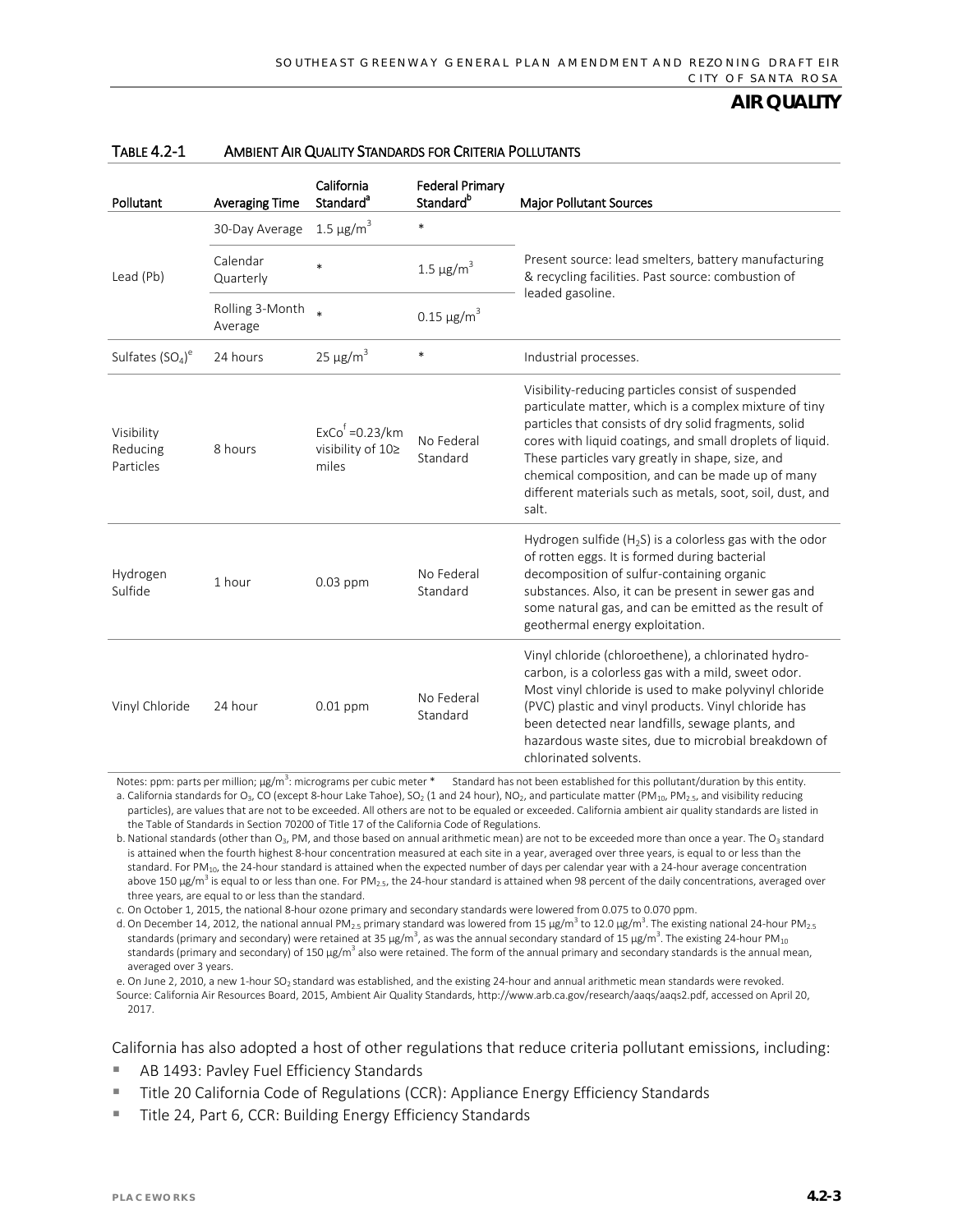■ Title 24, Part 11, CCR: Green Building Standards Code

#### *Tanner Air Toxics Act and Air Toxics "Hot Spot" Information and Assessment Act*

Public exposure to TACs is a significant environmental health issue in California. In 1983, the California Legislature enacted a program to identify the health effects of TACs and to reduce exposure to these contaminants to protect the public health. The California Health and Safety Code defines a TAC as "an air pollutant which may cause or contribute to an increase in mortality or in serious illness, or which may pose a present or potential hazard to human health." A substance that is listed as a hazardous air pollutant pursuant to Section 112(b) of the federal Clean Air Act (42 US Code § 7412[b]) is a toxic air contaminant. Under State law, the California Environmental Protection Agency (CalEPA), acting through CARB, is authorized to identify a substance as a TAC if it is an air pollutant that may cause or contribute to an increase in mortality or serious illness, or may pose a present or potential hazard to human health.

California regulates TACs primarily through AB 1807 (Tanner Air Toxics Act) and AB 2588 (Air Toxics "Hot Spot" Information and Assessment Act of 1987). The Tanner Air Toxics Act sets up a formal procedure for CARB to designate substances as TACs. Once a TAC is identified, CARB adopts an "airborne toxics control measure" for sources that emit designated TACs. If there is a safe threshold for a substance (i.e. a point below which there is no toxic effect), the control measure must reduce exposure to below that threshold. If there is no safe threshold, the measure must incorporate toxics best available control technology to minimize emissions. To date, CARB has established formal control measures for 11 TACs that are identified as having no safe threshold.

Under AB 2588, TAC emissions from individual facilities are quantified and prioritized by the air quality management district or air pollution control district. High priority facilities are required to perform a health risk assessment, and if specific thresholds are exceeded, are required to communicate the results to the public through notices and public meetings.

CARB has promulgated the following specific rules to limit TAC emissions:

- 13 CCR Chapter 10, Section 2485, Airborne Toxic Control Measure to Limit Diesel-Fueled Commercial Motor Vehicle Idling
- 13 CCR Chapter 10, Section 2480, Airborne Toxic Control Measure to Limit School Bus Idling and Idling at Schools
- 13 CCR Section 2477 and Article 8, Airborne Toxic Control Measure for In-Use Diesel-Fueled Transport Refrigeration Units (TRU) and TRU Generator Sets and Facilities Where TRUs Operate

## **Air Pollutants of Concern**

#### *Criteria Air Pollutants*

The pollutants emitted into the ambient air by stationary and mobile sources are categorized as primary and/or secondary pollutants. Primary air pollutants are emitted directly from sources. Carbon monoxide (CO), reactive organic gases (ROG), nitrogen oxides (NO<sub>x</sub>), sulfur dioxide (SO<sub>2</sub>), coarse inhalable particulate matter (PM<sub>10</sub>), fine inhalable particulate matter (PM<sub>2.5</sub>), and lead (Pb) are primary air pollutants. Of these, CO, SO<sub>2</sub>, NO<sub>2</sub>, PM<sub>10</sub>, and PM<sub>2.5</sub> are "criteria air pollutants," which means that AAQS have been established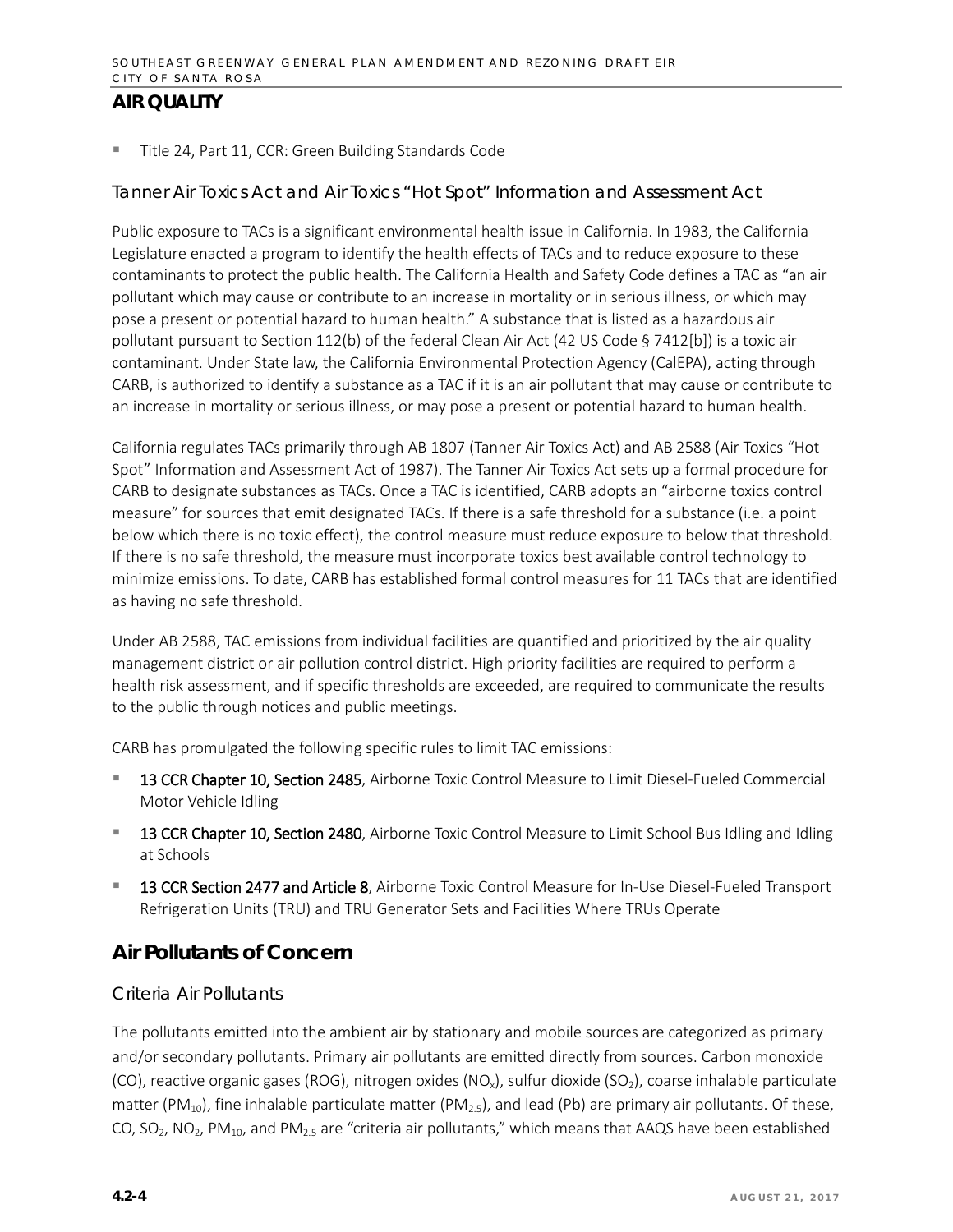for them. ROG and  $NO<sub>x</sub>$  are criteria pollutant precursors that form secondary criteria air pollutants through chemical and photochemical reactions in the atmosphere. Ozone  $(O_3)$  and nitrogen dioxide (NO<sub>2</sub>) are the principal secondary pollutants. Each of the primary and secondary criteria air pollutants and its known health effects is described here.

- Carbon Monoxide (CO) is a colorless, odorless, toxic gas produced by incomplete combustion of carbon substances, such as gasoline or diesel fuel. CO is a primary criteria air pollutant. CO concentrations tend to be the highest during winter mornings with little or no wind, when surfacebased inversions trap the pollutant at ground levels. Because CO is emitted directly from internal combustion engines, motor vehicles operating at slow speeds are the primary source of CO in the SFBAAB. Emissions are highest during cold starts, hard acceleration, stop-and-go driving, and when a vehicle is moving at low speeds. New findings indicate that CO emissions per mile are lowest at about 45 miles per hour (mph) for the average light-duty motor vehicle and begin to increase again at higher speeds. When inhaled at high concentrations, CO combines with hemoglobin in the blood and reduces its oxygen-carrying capacity. This results in reduced oxygen reaching the brain, heart, and other body tissues. This condition is especially critical for people with cardiovascular diseases, chronic lung disease, or anemia, as well as for fetuses. Even healthy people exposed to high CO concentrations can experience headaches, dizziness, fatigue, unconsciousness, and even death.<sup>[1](#page-4-0)</sup> The SFBAAB is designated under the California and National AAQS as being in attainment of CO criteria levels.<sup>[2](#page-4-1)</sup>
- Reactive Organic Gases (ROGs) are compounds composed primarily of hydrogen and carbon atoms. Internal combustion associated with motor vehicle usage is the major source of ROGs. Other sources of ROGs include evaporative emissions from paints and solvents, the application of asphalt paving, and the use of household consumer products such as aerosols. Adverse effects on human health are not caused directly by ROGs, but rather by reactions of ROGs to form secondary pollutants such as  $O<sub>3</sub>$ . There are no AAQS established for ROGs. However, because they contribute to the formation of  $O<sub>3</sub>$ , BAAQMD has established a significance threshold for this pollutant.
- **Nitrogen Oxides (NO<sub>x</sub>)** are a by-product of fuel combustion and contribute to the formation of  $O_3$ ,  $PM_{10}$ , and PM<sub>2.5</sub>. The two major components of NO<sub>x</sub> are nitric oxide (NO) and nitrogen dioxide (NO<sub>2</sub>). The principal component of  $NO<sub>x</sub>$  produced by combustion is NO, but NO reacts with oxygen to form  $NO<sub>2</sub>$ , creating the mixture of NO and  $NO<sub>2</sub>$  commonly called NOx. NO<sub>2</sub> acts as an acute irritant and in equal concentrations is more injurious than NO. At atmospheric concentrations, however, NO2 is only potentially irritating. There is some indication of a relationship between  $NO<sub>2</sub>$  and chronic pulmonary fibrosis. Some increase in bronchitis in children (two and three years old) has also been observed at concentrations below 0.3 ppm.  $NO<sub>2</sub>$  absorbs blue light; the result is a brownish-red cast to the atmosphere and reduced visibility. NO is a colorless, odorless gas formed from atmospheric nitrogen

<span id="page-4-0"></span> $1$  Bay Area Air Quality Management District (BAAQMD). 2017, Revised. California Environmental Quality Act Air Quality Guidelines.

<span id="page-4-1"></span><sup>&</sup>lt;sup>2</sup> California Air Resources Board. December 2015. Area Designations Maps: State and National. http://www.arb.ca.gov/desig/adm/adm.htm.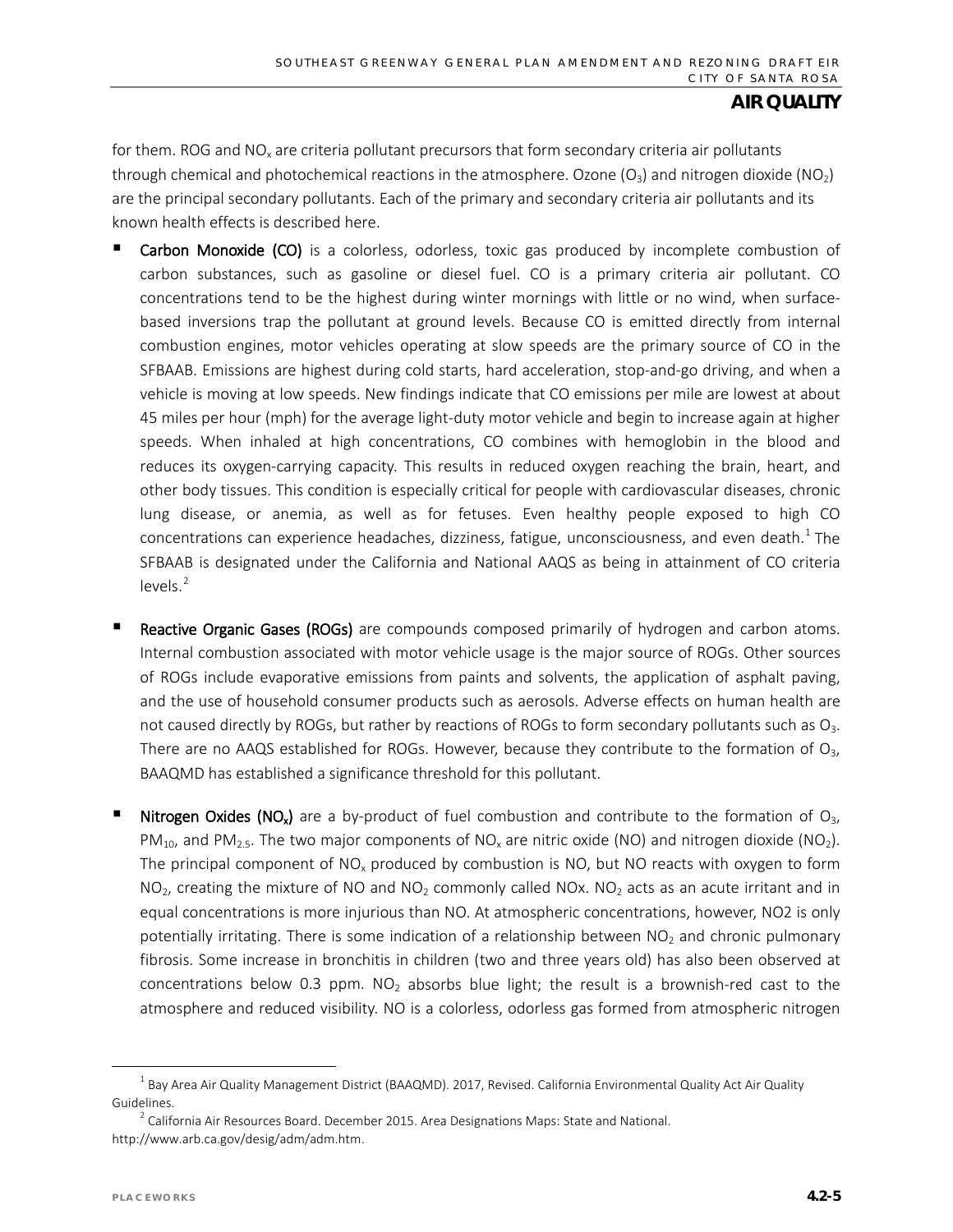and oxygen when combustion takes place under high temperature and/or high pressure.<sup>5</sup> The SFBAAB is designated an attainment area for NO<sub>2</sub> under the National AAQS and California AAQS.<sup>6</sup>

- Sulfur Dioxide (SO<sub>2</sub>) is a colorless, pungent, irritating gas formed by the combustion of sulfurous fossil fuels. It enters the atmosphere as a result of burning high-sulfur-content fuel oils and coal and from chemical processes at chemical plants and refineries. Gasoline and natural gas have very low sulfur content and do not release significant quantities of  $SO_2$ . When  $SO_2$  forms sulfates ( $SO_4$ ) in the atmosphere, together these pollutants are referred to as sulfur oxides (SO<sub>x</sub>). Thus, SO<sub>2</sub> is both a primary and secondary criteria air pollutant. At sufficiently high concentrations,  $SO<sub>2</sub>$  may irritate the upper respiratory tract. At lower concentrations and when combined with particulates,  $SO<sub>2</sub>$  may do greater harm by injuring lung tissue.<sup>[3](#page-5-0)</sup> The SFBAAB is designated an attainment area for SO<sub>2</sub> under the California and National AAQS. [4](#page-5-1)
- Suspended Particulate Matter (PM<sub>10</sub> and PM<sub>2.5</sub>) consists of finely divided solids or liquids such as soot, dust, aerosols, fumes, and mists. Two forms of fine particulates are now recognized and regulated. Inhalable coarse particles, or  $PM_{10}$ , include the particulate matter with an aerodynamic diameter of 10 microns (i.e., 10 millionths of a meter or 0.0004 inch) or less. Inhalable fine particles, or  $PM_{2.5}$ , have an aerodynamic diameter of 2.5 microns or less (i.e., 2.5 millionths of a meter or 0.0001 inch).

Some particulate matter, such as pollen, occurs naturally. In the SFBAAB most particulate matter is caused by combustion, factories, construction, grading, demolition, agricultural activities, and motor vehicles. Extended exposure to particulate matter can increase the risk of chronic respiratory disease.  $PM_{10}$  bypasses the body's natural filtration system more easily than larger particles and can lodge deep in the lungs. The USEPA scientific review concluded that  $PM_{2.5}$  penetrates even more deeply into the lungs, and this is more likely to contribute to health effects—at concentrations well below current  $PM_{10}$  standards. These health effects include premature death in people with heart or lung disease, nonfatal heart attacks, irregular heartbeat, aggravated asthma, decreased lung function, and increased respiratory symptoms (e.g., irritation of the airways, coughing, or difficulty breathing). Motor vehicles are currently responsible for about half of particulates in the SFBAAB. Wood burning in fireplaces and stoves is another large source of fine particulates.<sup>7</sup>

Both PM $_{10}$  and PM<sub>2.5</sub> may adversely affect the human respiratory system, especially in people who are naturally sensitive or susceptible to breathing problems. These health effects include premature death; increased hospital admissions and emergency room visits (primarily the elderly and individuals with cardiopulmonary disease); increased respiratory symptoms and disease (children and individual with asthma); and alterations in lung tissue and structure and in respiratory tract defense mechanisms. There has been emerging evidence that even smaller particulates with an aerodynamic diameter of <0.1 microns or less (i.e., ≤0.1 millionths of a meter or <0.000004 inch), known as ultrafine particulates (UFPs), have human health implications, because UFPs toxic components may

 $3$  Bay Area Air Quality Management District. 2017, Revised. California Environmental Quality Act Air Quality Guidelines.

<span id="page-5-1"></span><span id="page-5-0"></span><sup>&</sup>lt;sup>4</sup> California Air Resources Board. December 2015. Area Designations Maps: State and National. http://www.arb.ca.gov/desig/adm/adm.htm.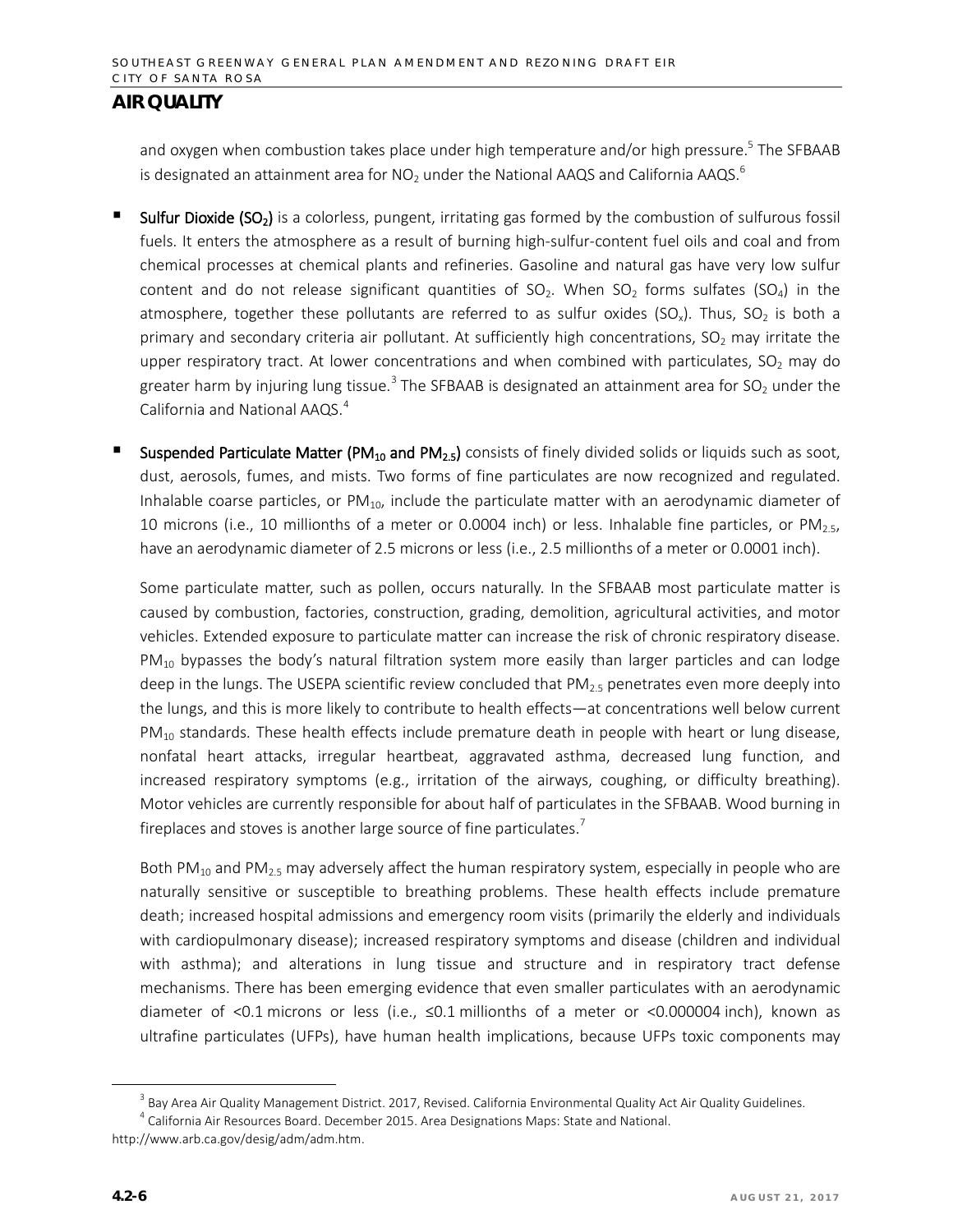initiate or facilitate biological processes that may lead to adverse effects to the heart, lungs, and other organs. However, the USEPA or CARB have yet to adopt AAQS to regulate these particulates. Diesel particulate matter (DPM) is also classified a carcinogen by CARB. The SFBAAB is designated nonattainment under the California AAQS for  $PM_{10}$  and nonattainment under both the California and National AAQS for  $PM_{2.5}$  $PM_{2.5}$  $PM_{2.5}$ .<sup>5</sup>

- **Ozone (O<sub>3</sub>)** is commonly referred to as "smog" and is a gas that is formed when ROGs and NO<sub>x</sub>, both by-products of internal combustion engine exhaust, undergo photochemical reactions in the presence of sunlight.  $O_3$  is a secondary criteria air pollutant.  $O_3$  concentrations are generally highest during the summer months when direct sunlight, light winds, and warm temperatures create favorable conditions to the formation of this pollutant.  $O_3$  poses a health threat to those who already suffer from respiratory diseases as well as to healthy people.  $O<sub>3</sub>$  levels usually build up during the day and peak in the afternoon hours. Short-term exposure can irritate the eyes and cause constriction of the airways. Besides causing shortness of breath, it can aggravate existing respiratory diseases such as asthma, bronchitis, and emphysema. Chronic exposure to high ozone levels can permanently damage lung tissue.  $O_3$  can also damage plants and trees and materials such as rubber and fabrics.<sup>[6](#page-6-1)</sup>The SFBAAB is designated nonattainment of the 1-hour California AAQS and 8-hour California and National AAQS for  $O_3$ .<sup>[7](#page-6-2)</sup>
- Lead (Pb) is a metal found naturally in the environment as well as in manufactured products. The major sources of lead emissions have historically been mobile and industrial sources. As a result of the phasing out of leaded gasoline, metal processing is currently the primary source of lead emissions. The highest levels of lead in air are generally found near lead smelters. Other stationary sources are waste incinerators, utilities, and lead-acid battery manufacturers. Twenty years ago, mobile sources were the main contributor to ambient lead concentrations in the air. In the early 1970s, the EPA set national regulations to gradually reduce the lead content in gasoline. In 1975, unleaded gasoline was introduced for motor vehicles equipped with catalytic converters. The USEPA banned the use of leaded gasoline in highway vehicles in December 1995. As a result of the USEPA's regulatory efforts to remove lead from gasoline, emissions of lead from the transportation sector and levels of lead in the air decreased dramatically.<sup>10</sup> The SFBAAB is designated in attainment of the California and National AAQS for lead.<sup>11</sup> Because emissions of lead are found only in projects that are permitted by BAAQMD, lead is not an air quality of concern for the proposed project.

<span id="page-6-0"></span>On January 9, 2013, the EPA issued a final rule to determine that the SFBAAB had attained the 24-hour PM<sub>25</sub> National AAQS. This action suspended federal State Implementation Plan planning requirements for the Bay Area. However, the SFBAAB will continue to be designated nonattainment for the National 24-hour PM<sub>2.5</sub> standard until BAAQMD submits a redesignation

<span id="page-6-1"></span>request and a maintenance plan to the EPA and the EPA approves the proposed redesignation.<br><sup>6</sup> Bay Area Air Quality Management District. 2017, Revised. California Environmental Quality Act Air Quality Guidelines.

 $7$  California Air Resources Board. December 2015. Area Designations Maps: State and National.

<span id="page-6-2"></span>http://www.arb.ca.gov/desig/adm/adm.htm.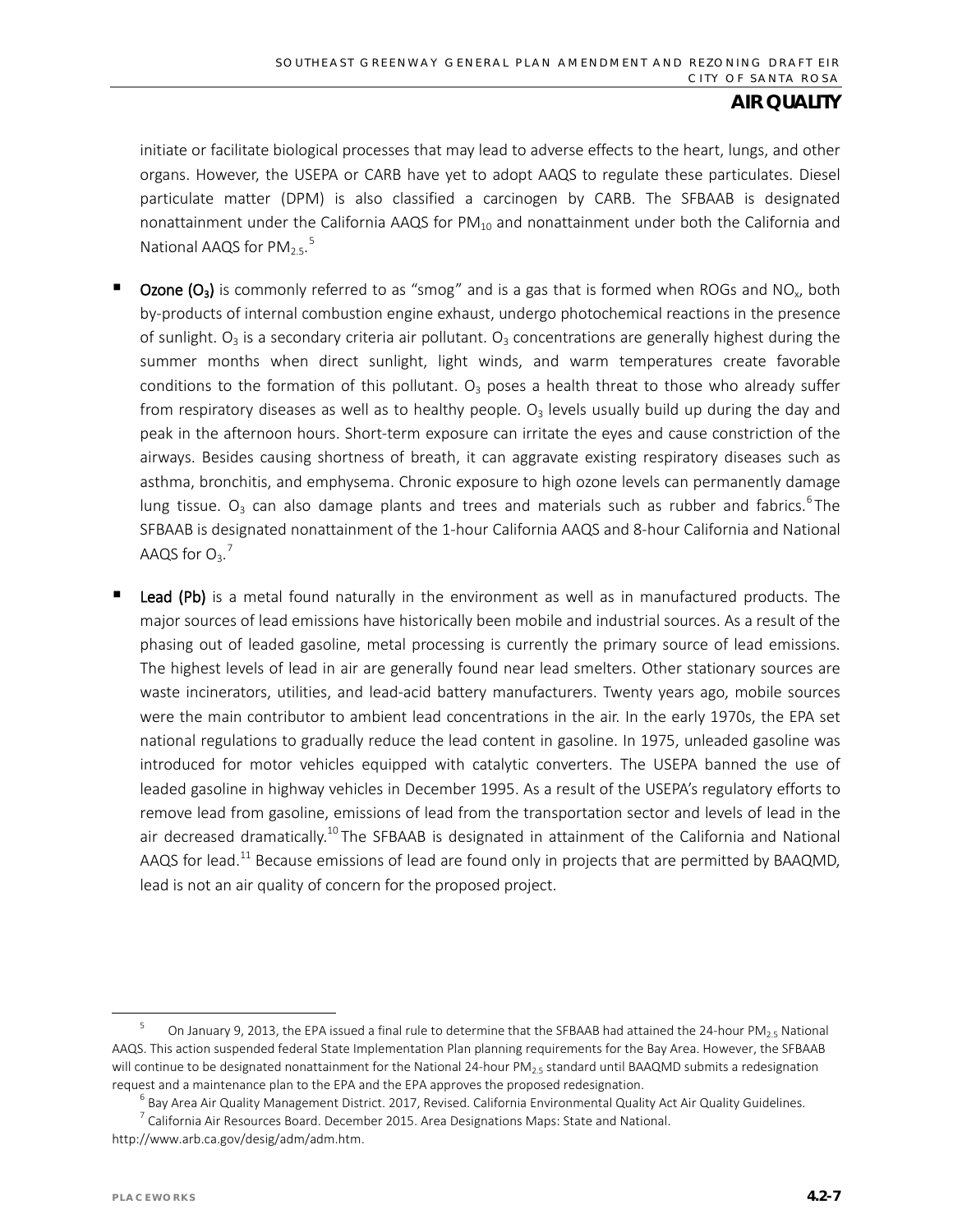### *Toxic Air Contaminants*

At the time of the last update to the TAC list in December 1999, CARB had designated 244 compounds as TACs.<sup>[8](#page-7-0)</sup> Additionally, CARB has implemented control measures for a number of compounds that pose high risks and show potential for effective control. The majority of the estimated health risks from TACs can be attributed to relatively few compounds, the most important being particulate matter from diesel-fueled engines.

#### Diesel Particulate Matter

In 1998, CARB identified DPM as a TAC. Previously, the individual chemical compounds in diesel exhaust were considered TACs. Almost all diesel exhaust particles are 10 microns or less in diameter. Because of their extremely small size, these particles can be inhaled and eventually trapped in the bronchial and alveolar regions of the lungs. According to BAAQMD, particulate matter emitted from diesel engines contributes more than 85 percent of the cancer risk within the SFBBAB and cancer risk from TAC is highest near major diesel PM sources.<sup>[9](#page-7-1)</sup>

#### Community Risk

To reduce exposure to TACs, CARB developed and approved the *Air Quality and Land Use Handbook: A Community Health Perspective* (2005) to provide guidance regarding the siting of sensitive land uses in the vicinity of freeways, distribution centers, rail yards, ports, refineries, chrome-plating facilities, dry cleaners, and gasoline-dispensing facilities. This guidance document was developed to assess compatibility and associated health risks when siting sensitive receptors near existing pollution sources. CARB's recommendations were based on a compilation of recent studies that evaluated data on the adverse health effects from proximity to air pollution sources. The key observation in these studies is that proximity substantially increases exposure and the potential for adverse health effects. Three carcinogenic TACs constitute the majority of the known health risks from motor vehicle traffic—DPM from trucks and benzene and 1,3 butadiene from passenger vehicles. CARB recommendations are based on data that show that localized air pollution exposures can be reduced by as much as 80 percent by following CARB minimum distance separations.

## **Regional Regulations**

#### *Bay Area Air Quality Management District*

BAAQMD is the agency responsible for assuring that the National and California AAQS are attained and maintained in the SFBBAB. Air quality conditions in the SFBBAB have improved significantly since the BAAQMD was created in 1955.<sup>[10](#page-7-2)</sup> The BAAQMD prepares air quality management plans (AQMPs) to attain ambient air quality standards in the SFBBAB. The BAAQMD prepares ozone attainment plans for the

 <sup>8</sup> California Air Resources Board, 1999. Final Staff Report: Update to the Toxic Air Contaminant List.

<span id="page-7-1"></span><span id="page-7-0"></span><sup>9</sup> Bay Area Air Quality Management District, 2014, Improving Air Quality & Health in Bay Area Communities, Community Air Risk Evaluation Program Retrospective & Path Forward (2004-2013), April.

<span id="page-7-2"></span> $10$  Bay Area Air Quality Management District (BAAQMD), 2010 (Revised 2017). Appendix C: Sample Air Quality Setting, in California Environmental Quality Act Air Quality Guidelines.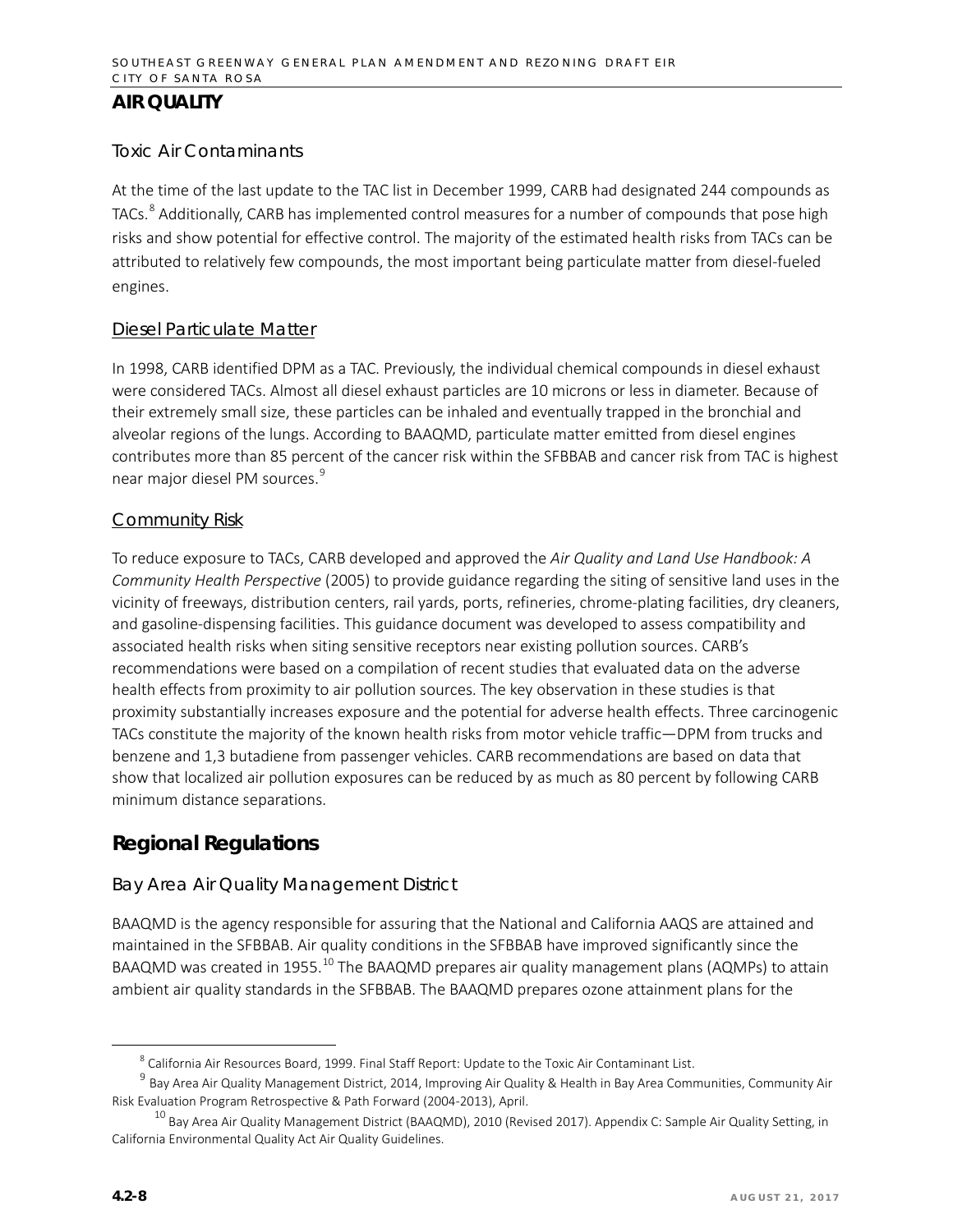National  $O_3$  standard and clean air plans for the California  $O_3$  standard. The BAAQMD prepares these AQMPs in coordination with Association of Bay Area Governments (ABAG) and the Metropolitan Transportation Commission (MTC). BAAQMD adopted the 2017 *Clean Air Plan, Spare the Air, Cool the Climate* (2017 Clean Air Plan) on April 19, 2017, making it the most recent adopted comprehensive plan. The 2017 Clean Air Plan incorporates significant new scientific data, primarily in the form of updated emissions inventories, ambient measurements, new meteorological episodes, and new air quality modeling tools.

### BAAQMD 2017 Clean Air Plan

The 2017 Clean Air Plan serves as an update to the adopted Bay Area 2010 Clean Air Plan and continues in providing the framework for SFBAAB to achieve attainment of the California and National AAQS. The 2017 Clean Air Plan updates the Bay Area's ozone plan, which is based on the "all feasible measures" approach to meet the requirements of the California Clean Air Act. Additionally, it sets a goal of reducing health risk impacts to local communities by 20 percent by 2020. Furthermore, the 2017 Clean Air Plan also lays the groundwork for reducing GHG emissions in the Bay Area to meet the state's 2030 GHG reduction target and 2050 GHG reduction goal. It also includes a vision for the Bay Area in a postcarbon year 2050 that encompasses the following:  $11$ 

- **Construct buildings that are energy efficient and powered by renewable energy.**
- Walk, bicycle, and use public transit for the majority of trips and use electric-powered autonomous public transit fleets.
- **Incubate and produce clean energy technologies.**
- Live a low-carbon lifestyle by purchasing low-carbon foods and goods in addition to recycling and putting organic waste to productive use.

A comprehensive multipollutant control strategy has been developed to be implemented in the next three to five years to address public health and climate change and to set a pathway to achieve the 2050 vision. The control strategy includes 85 control measures to reduce emissions of ozone, particulate matter, TACs, and GHG from a full range of emission sources. These control measures cover the following sectors: 1) stationary (industrial) sources; 2) transportation; 3) energy; 4) agriculture; 5) natural and working lands; 6) waste management; 7) water; and 8) super-GHG pollutants. Overall, the proposed control strategy is based on the following key priorities:

- **Reduce emissions of criteria air pollutants and toxic air contaminants from all key sources.**
- **Reduce emissions of "super-GHGs" such as methane, black carbon, and fluorinated gases.**
- **Decrease demand for fossil fuels (gasoline, diesel, and natural gas).**
- Increase efficiency of the energy and transportation systems.
- Reduce demand for vehicle travel, and high-carbon goods and services.
- Decarbonize the energy system.
- **Make the electricity supply carbon-free.**
- **Electrify the transportation and building sectors.**

<span id="page-8-0"></span><sup>&</sup>lt;sup>11</sup> Bay Area Air Quality Management District (BAAQMD). 2017, April 19. Final 2017 Clean Air Plan, Spare the Air, Cool the Climate: A Blueprint for Clean Air and Climate Protection in the Bay Area. http://www.baaqmd.gov/plans-and-climate/air-qualityplans/plans-under-development.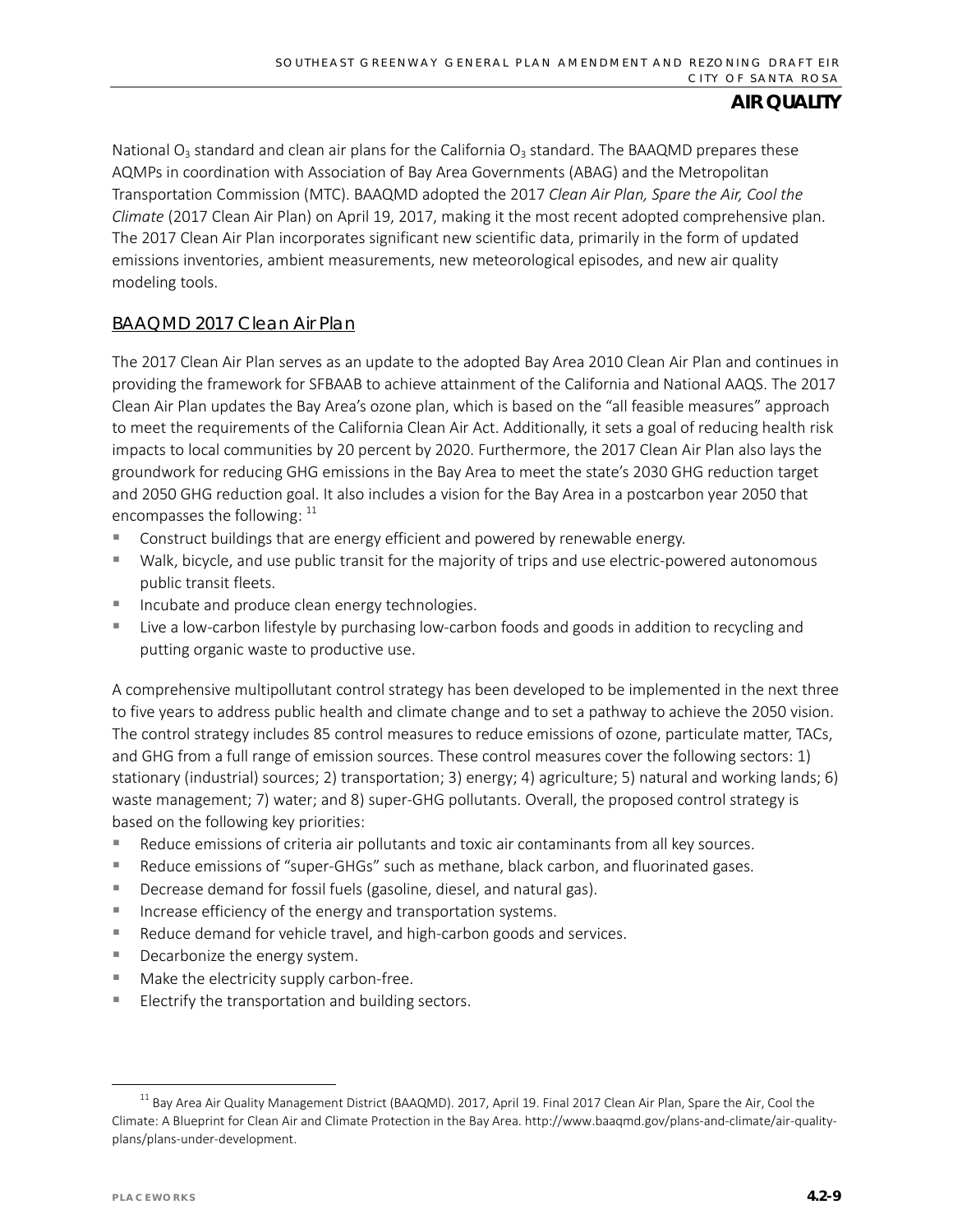#### BAAQMD Community Air Risk Evaluation Program

The BAAQMD Community Air Risk Evaluation (CARE) program was initiated in 2004 to evaluate and reduce health risks associated with exposure to outdoor TACs in the Bay Area. Based on findings of the latest report, DPM was found to account for approximately 85 percent of the cancer risk from airborne toxics. Carcinogenic compounds from gasoline-powered cars and light duty trucks were also identified as significant contributors: 1,3-butadiene contributed four percent of the cancer risk-weighted emissions, and benzene contributed three percent. Collectively, five compounds—diesel PM, 1,3-butadiene, benzene, formaldehyde, and acetaldehyde—were found to be responsible for more than 90 percent of the cancer risk attributed to emissions. All of these compounds are associated with emissions from internal combustion engines. The most important sources of cancer risk-weighted emissions were combustion-related sources of DPM, including on-road mobile sources (31 percent), construction equipment (29 percent), and ships and harbor craft (13 percent). A 75 percent reduction in DPM was predicted between 2005 and 2015 when the inventory accounted for CARB's diesel regulations. Overall, cancer risk from TAC dropped by more than 50 percent between 2005 and 2015, when emissions inputs accounted for state diesel regulations and other reductions.<sup>[12](#page-9-0)</sup>

Modeled cancer risks from TAC in 2005 were highest near sources of DPM: near core urban areas, along major roadways and freeways, and near maritime shipping terminals. Peak modeled risks were found to be located east of San Francisco, near West Oakland, and near the Maritime Port of Oakland. BAAQMD has identified seven impacted communities in the Bay Area; however, Santa Rosa lies outside of these seven impacted communities.

The major contributor to acute and chronic non-cancer health effects in the SFBBAB is acrolein ( $C_3H_4O$ ). Major sources of acrolein are on-road mobile sources and aircraft near freeways and commercial and military airports.<sup>[13](#page-9-1)</sup> Currently CARB does not have certified emission factors or an analytical test method for acrolein. Since the appropriate tools needed to implement and enforce acrolein emission limits are not available, the BAAQMD does not conduct health risk screening analysis for acrolein emissions.<sup>[14](#page-9-2)</sup>

#### BAAQMD Rules and Regulations

#### Regulation 7, Odorous Substances

Sources of objectionable odors may occur within the City. BAAQMD's Regulation 7, Odorous Substances, places general limitations on odorous substances and specific emission limitations on certain odorous compounds. Odors are also regulated under BAAQMD Regulation 1, Rule 1-301, Public Nuisance, which states that "no person shall discharge from any source whatsoever such quantities of air contaminants or other material which cause injury, detriment, nuisance or annoyance to any considerable number of persons or the public; or which endangers the comfort, repose, health or safety of any such persons or the public, or which causes, or has a natural tendency to cause, injury or damage to business or property."

<span id="page-9-0"></span> $12$  Bay Area Air Quality Management District, 2014. Improving Air Quality & Health in Bay Area Communities, Community Air Risk Program (CARE) Retrospective & Path Forward (2004 – 2013). April

<span id="page-9-2"></span><span id="page-9-1"></span> $^{13}$  Bay Area Air Quality Management District, 2006. Community Air Risk Evaluation Program, Phase I Findings and Policy Recommendations Related to Toxic Air Contaminants in the San Francisco Bay Area.

<sup>&</sup>lt;sup>14</sup> Bay Area Air Quality Management District, 2010. Air Toxics NSR Program, Health Risk Screening Analysis Guidelines.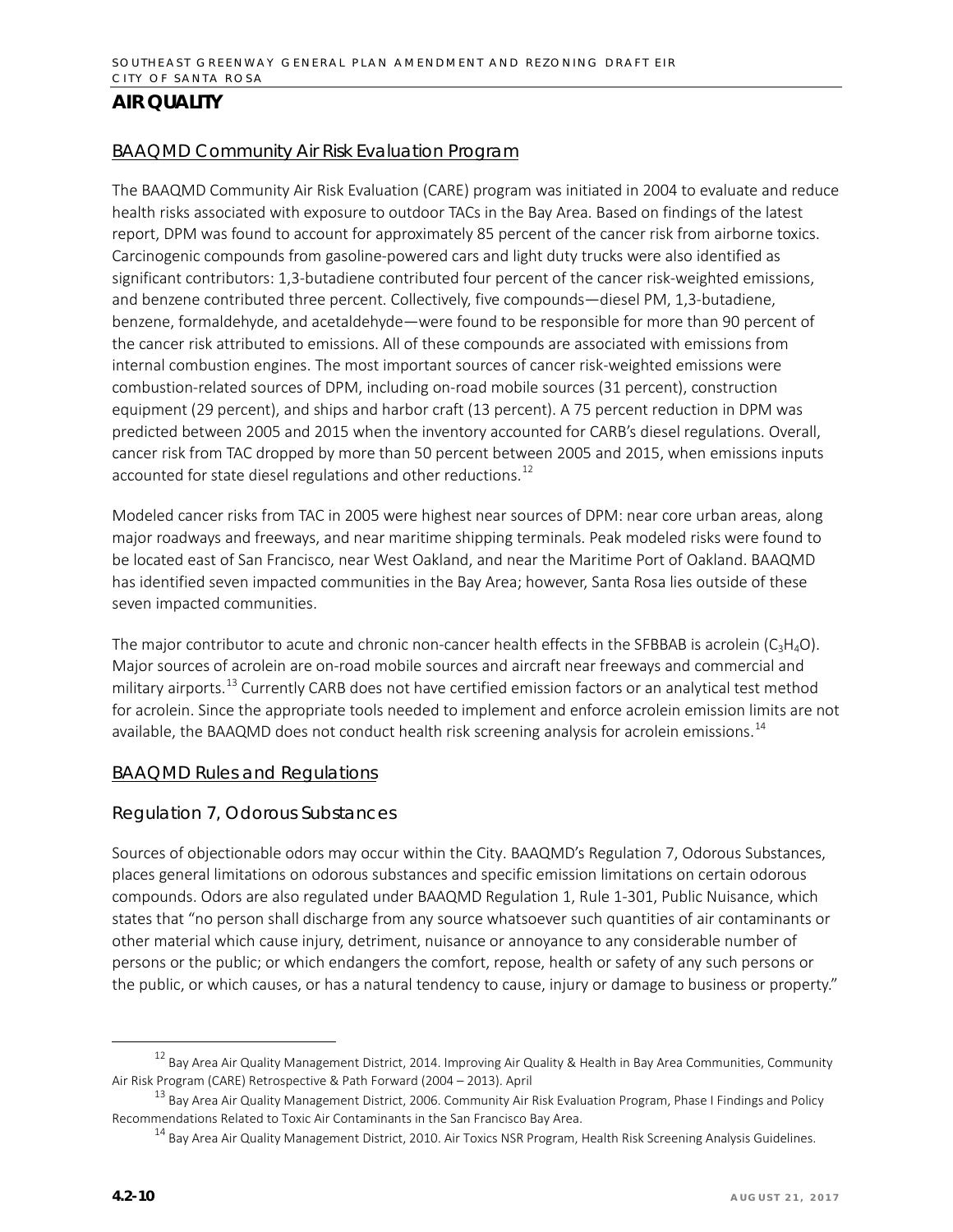Under BAAQMD's Rule 1-301, a facility that receives three or more violation notices within a 30-day period can be declared a public nuisance.

### Other BAAQMD Regulations

In addition to the plans and programs described above, BAAQMD administers a number of specific regulations on various sources of pollutant emissions that would apply to individual development projects allowed under the proposed project, including:

- BAAQMD, Regulation 2, Rule 2, New Source Review
- BAAQMD, Regulation 2, Rule 5, New Source Review of Toxic Air Contaminants
- BAAQMD Regulation 6, Rule 1, General Requirements
- BAAQMD Regulation 6, Rule 2, Commercial Cooking Equipment
- BAAQMD Regulation 8, Rule 3, Architectural Coatings
- BAAQMD Regulation 8, Rule 4, General Solvent and Surface Coatings Operations
- BAAQMD Regulation 8, Rule 7, Gasoline Dispensing Facilities
- BAAQMD Regulation 11, Rule 2, Asbestos, Demolition, Renovation and Manufacturing)

#### *Sonoma County Transportation Authority*

The Sonoma County Transportation Authority (SCTA) is the congestion management agency (CMA) for Sonoma County. SCTA is tasked with developing a comprehensive transportation improvement program among local jurisdictions that will reduce traffic congestion and improve land use decision-making and air quality. SCTA's latest congestion management program (CMP) is the 2016 Comprehensive Transportation Plan (CTP). SCTA s countywide transportation model must be consistent with the regional transportation model developed by the MTC with ABAG data. The countywide transportation model is used to help evaluate cumulative transportation impacts of local land use decisions on the CMP system. In addition, SCTA's updated CTP includes multi-modal performance standards and trip reduction and transportation demand management (TDM) strategies consistent with the goals of reducing regional vehicles miles travelled (VMT) in accordance with Senate Bill 375.

## **Plan Bay Area**

*Plan Bay Area* is the Bay Area's Regional Transportation Plan (RTP)/Sustainable Community Strategy (SCS). *Plan Bay Area* was adopted jointly by the ABAG and MTC July 18, 2013 and the update, *Plan Bay Area 2040*, is currently being prepared. *Plan Bay Area* lays out a development scenario for the region, which when integrated with the transportation network and other transportation measures and policies, would reduce GHG emissions from transportation (excluding goods movement) beyond the per capita reduction targets identified by CARB. *Plan Bay Area* is discussed in greater detail in Chapter 4.6, Greenhouse Gases, of this Draft EIR.

## **Local Regulations**

#### *General Plan 2035*

The Land Use and Livability (LUL) and the Open Space and Conservation (OSC) elements of General Plan 2035 include the following goals and policies specific to air quality and applicable to the proposed project: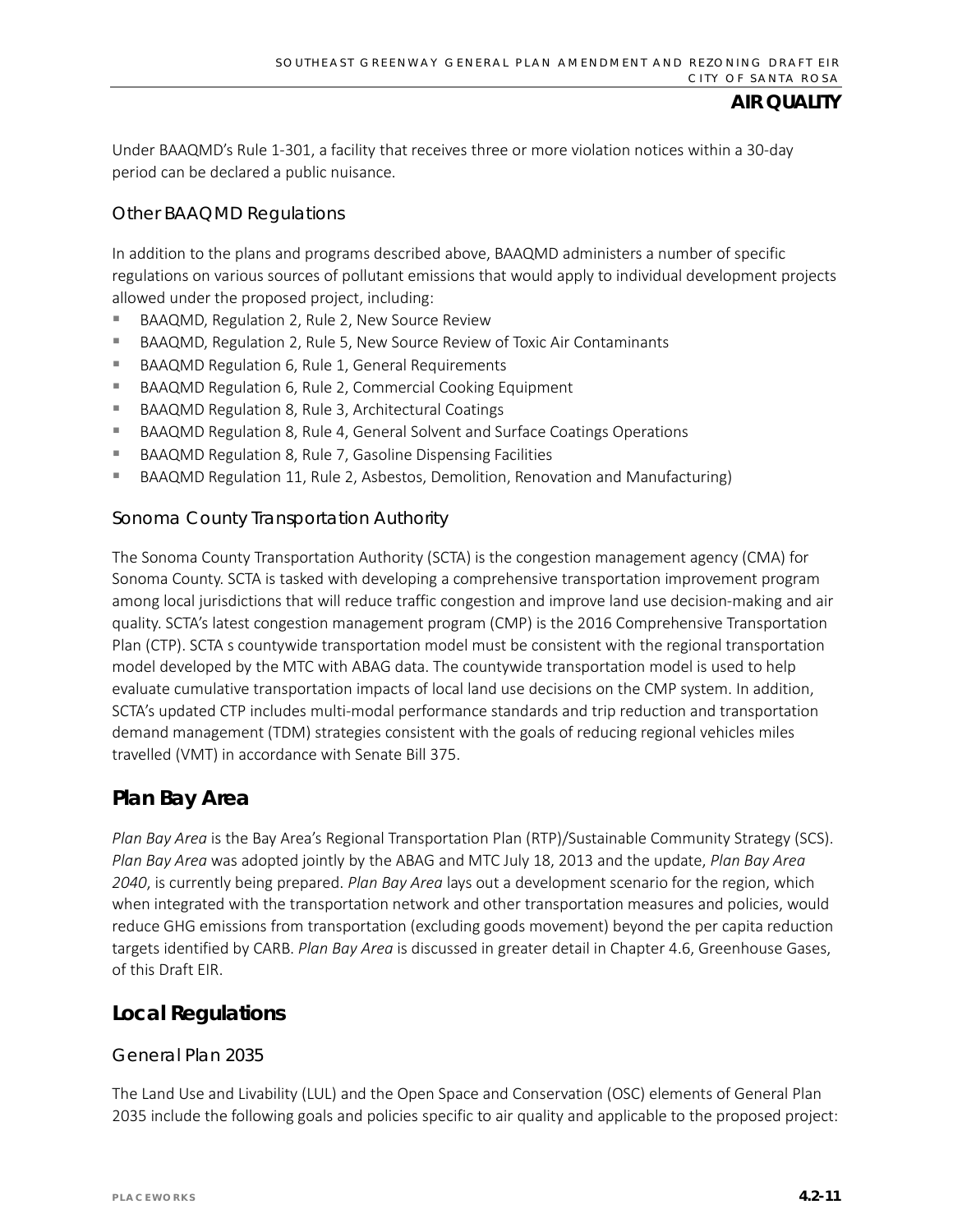- Goal LUL-E Livable Neighborhoods: Promote livable neighborhoods by requiring compliance with green building programs to ensure that new construction meets high standards of energy efficiency and sustainable material use. Ensure that everyday shopping, park and recreation facilities, and schools are within easy walking distance of most residents.
- Goal OSC-J: Take appropriate actions to help Santa Rosa and the larger Bay Area region achieve and maintain all ambient air quality standards.
	- Policy OSC-J-1: Review all new construction projects and require dust abatement actions as contained in the CEQA Handbook of the Bay Area Air Quality Management District.
	- Policy OSC-J-3: Reduce particulate matter emissions from wood burning appliances through implementation of the city's Wood Burning Appliance code.

#### *Climate Action Plan*

On June 5, 2012, the Santa Rosa City Council adopted the Climate Action Plan (CAP). The CAP recognizes the imperative to act on climate change and demonstrates the City's continued commitment to reducing GHG emissions. The CAP presents measures that will reduce local GHG emissions that have a direct impact on air quality. For additional discussion of the Climate Action Plan, see Chapter 4.6, Greenhouse Gas Emissions, of this Draft EIR.

### *Santa Rosa City Code*

The Santa Rosa City Code (SRCC) includes provisions apply to buildings with regards to reducing GHG emissions through energy conservation. On July 17, 2008, the California Building Standards Commission adopted the California Green Building Standards Code (Part 11, Title 24, known as "CALGreen") as part of the California Building Standards Code (Title 24, California Code of Regulations). The City of Santa Rosa has adopted all sections of the current California Building Code Title 24, Part 2, in Chapter 18-16, California Building Code, of the SRCC and the California Code of Regulations Title 24, Part 11, in SRCC Chapter 18-42, Citation of California Green Building Standards Code.

## **4.2.1.2 EXISTING CONDITIONS**

## **San Francisco Bay Area Air Basin**

California is divided geographically into air basins for the purpose of managing the air resources of the State on a regional basis. An air basin generally has similar meteorological and geographic conditions throughout. The State is divided into 15 air basins. As previously stated, Santa Rosa is in the SFBAAB. The discussion below identifies the natural factors in the SFBAAB that affect air pollution. Air pollutants of concern are criteria air pollutants and toxic air contaminants (TACs). Federal, State, and local air districts have adopted laws and regulations intended to control and improve air quality. The regulatory framework that is potentially applicable to the proposed project is also summarized below.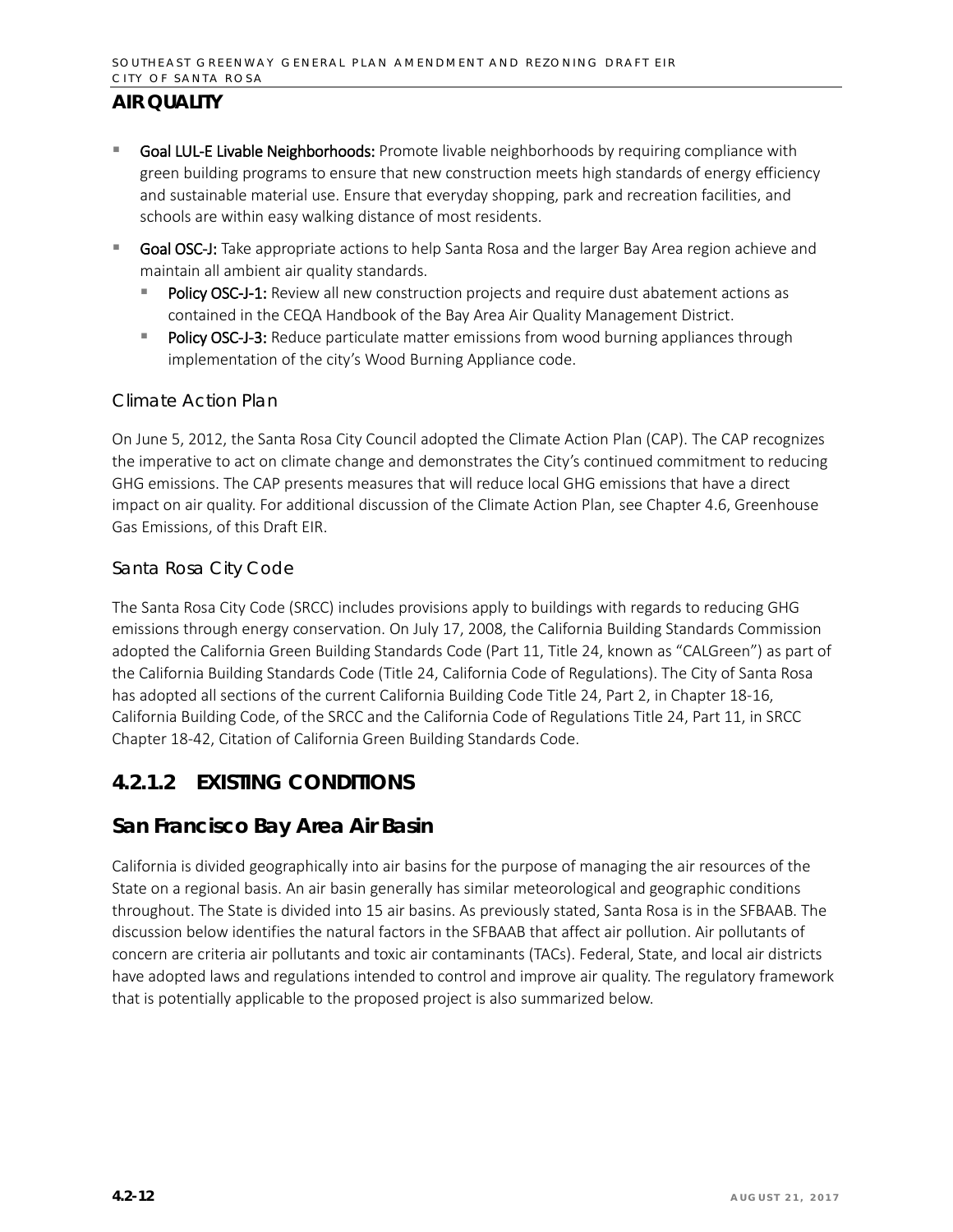The BAAQMD is the regional air quality agency for the SFBAAB. In addition to the presence of existing air pollution sources and ambient conditions, air quality in the SFBAAB is determined by the following natural factors: [15](#page-12-0)

Meteorology: The SFBAAB is characterized by complex terrain, consisting of coastal mountain ranges, inland valleys, and bays, which distort normal wind flow patterns. The Coast Range<sup>[16](#page-12-1)</sup> splits in the Bay Area, creating a western coast gap, the Golden Gate, and an eastern coast gap, the Carquinez Strait, which allows air to flow in and out of the Bay Area and the Central Valley.

The climate is dominated by the strength and location of a semi-permanent, subtropical high-pressure cell. During the summer, the Pacific high-pressure cell is centered over the northeastern Pacific Ocean, resulting in stable meteorological conditions and a steady northwesterly wind flow. Upwelling of cold ocean water from below the surface because of the northwesterly flow produces a band of cold water off the California coast.

The cool and moisture-laden air approaching the coast from the Pacific Ocean is further cooled by the presence of the cold water band, resulting in condensation and the presence of fog and stratus clouds along the Northern California coast. In the winter, the Pacific high-pressure cell weakens and shifts southward, resulting in wind flow offshore, the absence of upwelling, and the occurrence of storms. Weak inversions coupled with moderate winds result in a low air pollution potential.

Wind Patterns: During the summer, winds flowing from the northwest are drawn inland through the Golden Gate and over the lower portions of the San Francisco Peninsula. Immediately south of Mount Tamalpais in Marin County, the northwesterly winds accelerate considerably and come more directly from the west as they stream through the Golden Gate. This channeling of wind through the Golden Gate produces a jet that sweeps eastward and splits off to the northwest toward Richmond and to the southwest toward San Jose when it meets the East Bay hills.

Wind speeds may be strong locally in areas where air is channeled through a narrow opening, such as the Carquinez Strait, the Golden Gate, or the San Bruno gap. For example, the average wind speed at San Francisco International Airport in July is about 17 knots (from 3:00 to 4:00 p.m.), compared with only 7 knots at San Jose and less than 6 knots at the Farallon Islands.

The air flowing in from the coast to the Central Valley, called the sea breeze, begins developing at or near ground level along the coast in late morning or early afternoon. As the day progresses, the sea breeze layer deepens and increases in velocity while spreading inland. The depth of the sea breeze depends in large part upon the height and strength of the inversion. Under normal atmospheric conditions, the air in the lower atmosphere is warmer than the air above it. An inversion is a change in the normal conditions that causes the temperature gradient to be reversed, or inverted. If the inversion is low and strong, and hence stable, the flow of the sea breeze will be inhibited, and stagnant conditions are likely to result.

In the winter, the SFBAAB frequently experiences stormy conditions with moderate to strong winds, as well as periods of stagnation with very light winds. Winter stagnation episodes (i.e., conditions where there is little mixing, which occurs when there is a lack of or little wind) are characterized by nighttime

<span id="page-12-1"></span><span id="page-12-0"></span><sup>&</sup>lt;sup>15</sup> Bay Area Air Quality Management District (BAAQMD). 2017, Revised. California Environmental Quality Act Air Quality Guidelines.

 $16$  The Coast Ranges traverses California's west coast from Humboldt County to Santa Barbara County.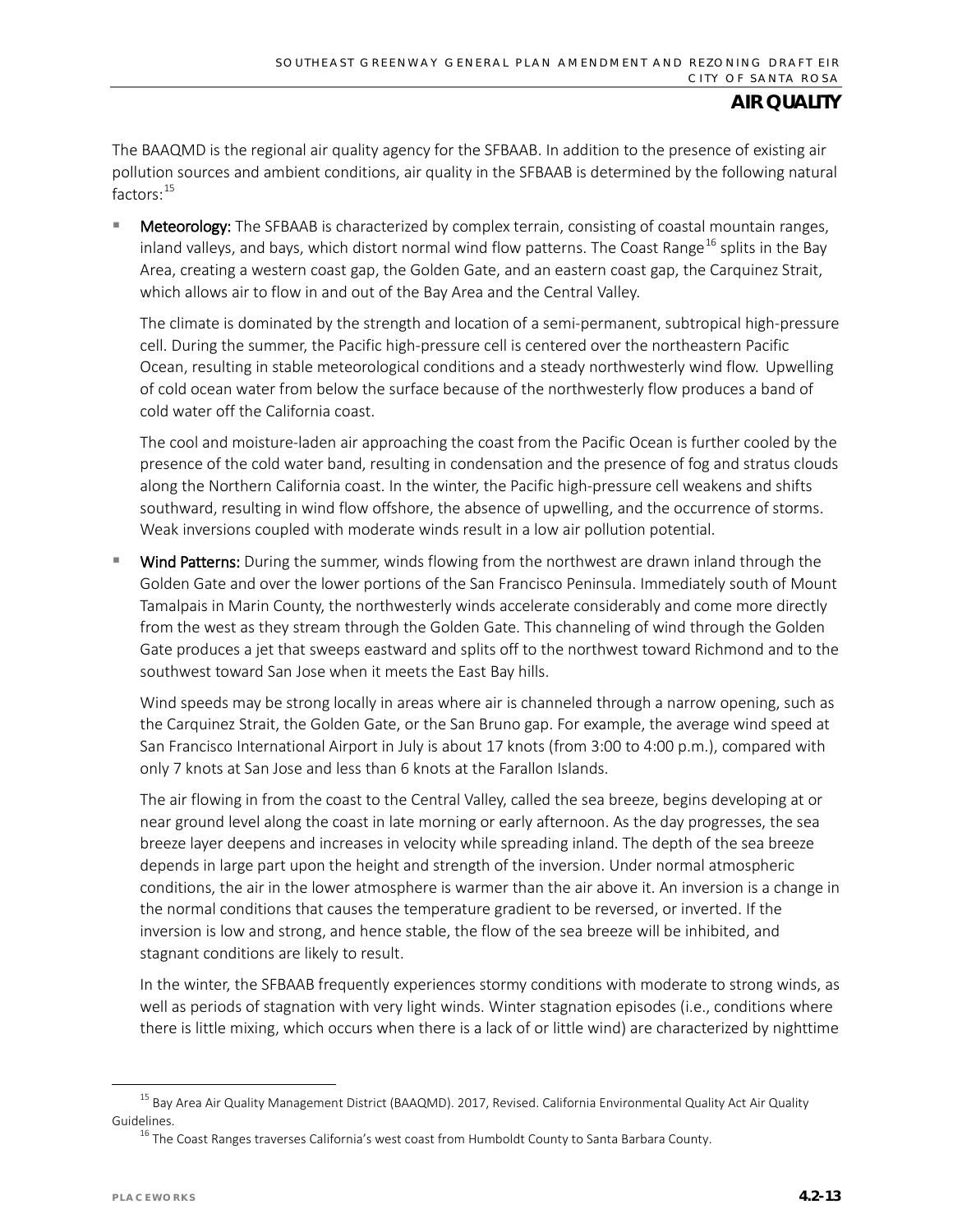drainage flows in coastal valleys. Drainage is a reversal of the usual daytime air-flow patterns; air moves from the Central Valley toward the coast and back down toward the Bay from the smaller valleys within the SFBAAB.

- Temperature: Summertime temperatures in the SFBAAB are determined in large part by the effect of differential heating between land and water surfaces. Because land tends to heat up and cool off more quickly than water, a large-scale gradient (differential) in temperature is often created between the coast and the Central Valley, and small-scale local gradients are often produced along the shorelines of the ocean and bays. The temperature gradient near the ocean is also exaggerated, especially in summer, because of the upwelling of cold water from the ocean bottom along the coast. On summer afternoons, the temperatures at the coast can be 35 degrees Fahrenheit cooler than temperatures 15 to 20 miles inland; at night, this contrast usually decreases to less than 10 degrees Fahrenheit. In the winter, the relationship of minimum and maximum temperatures is reversed. During the daytime the temperature contrast between the coast and inland areas is small, whereas at night the variation in temperature is large.
- Precipitation: The SFBAAB is characterized by moderately wet winters and dry summers. Winter rains (November through March) account for about 75 percent of the average annual rainfall. The amount of annual precipitation can vary greatly from one part of the SFBAAB to another, even within short distances. In general, total annual rainfall can reach 40 inches in the mountains, but it is often less than 16 inches in sheltered valleys. During rainy periods, ventilation (rapid horizontal movement of air and injection of cleaner air) and vertical mixing (an upward and downward movement of air) are usually high, and thus pollution levels tend to be low (i.e., air pollutants are dispersed more readily into the atmosphere rather than accumulate under stagnant conditions). However, during the winter, frequent dry periods do occur, where mixing and ventilation are low and pollutant levels build up.
- Wind Circulation: Low wind speed contributes to the buildup of air pollution because it allows more pollutants to be emitted into the air mass per unit of time. Light winds occur most frequently during periods of low sun (fall and winter, and early morning) and at night. These are also periods when air pollutant emissions from some sources are at their peak, namely, commuter traffic (early morning) and wood-burning appliances (nighttime). The problem can be compounded in valleys, when weak flows carry the pollutants up-valley during the day, and cold air drainage flows move the air mass down-valley at night. Such restricted movement of trapped air provides little opportunity for ventilation and leads to buildup of pollutants to potentially unhealthful levels.
- Inversions: As described above, an inversion is a layer of warmer air over a layer of cooler air. Inversions affect air quality conditions significantly because they influence the mixing depth (i.e., the vertical depth in the atmosphere available for diluting air contaminants near the ground). There are two types of inversions that occur regularly in the SFBAAB. Elevation inversions<sup>[17](#page-13-0)</sup> are more common in the summer and fall, and radiation inversions<sup>[18](#page-13-1)</sup> are more common during the winter. The highest air pollutant concentrations in the SFBAAB generally occur during inversions.

<span id="page-13-1"></span><span id="page-13-0"></span> $17$  When the air blows over elevated areas, it is heated as it is compressed into the side of the hill/mountain. When that warm air comes over the top, it is warmer than the cooler air of the valley.

 $18$  During the night, the ground cools off, radiating the heat to the sky.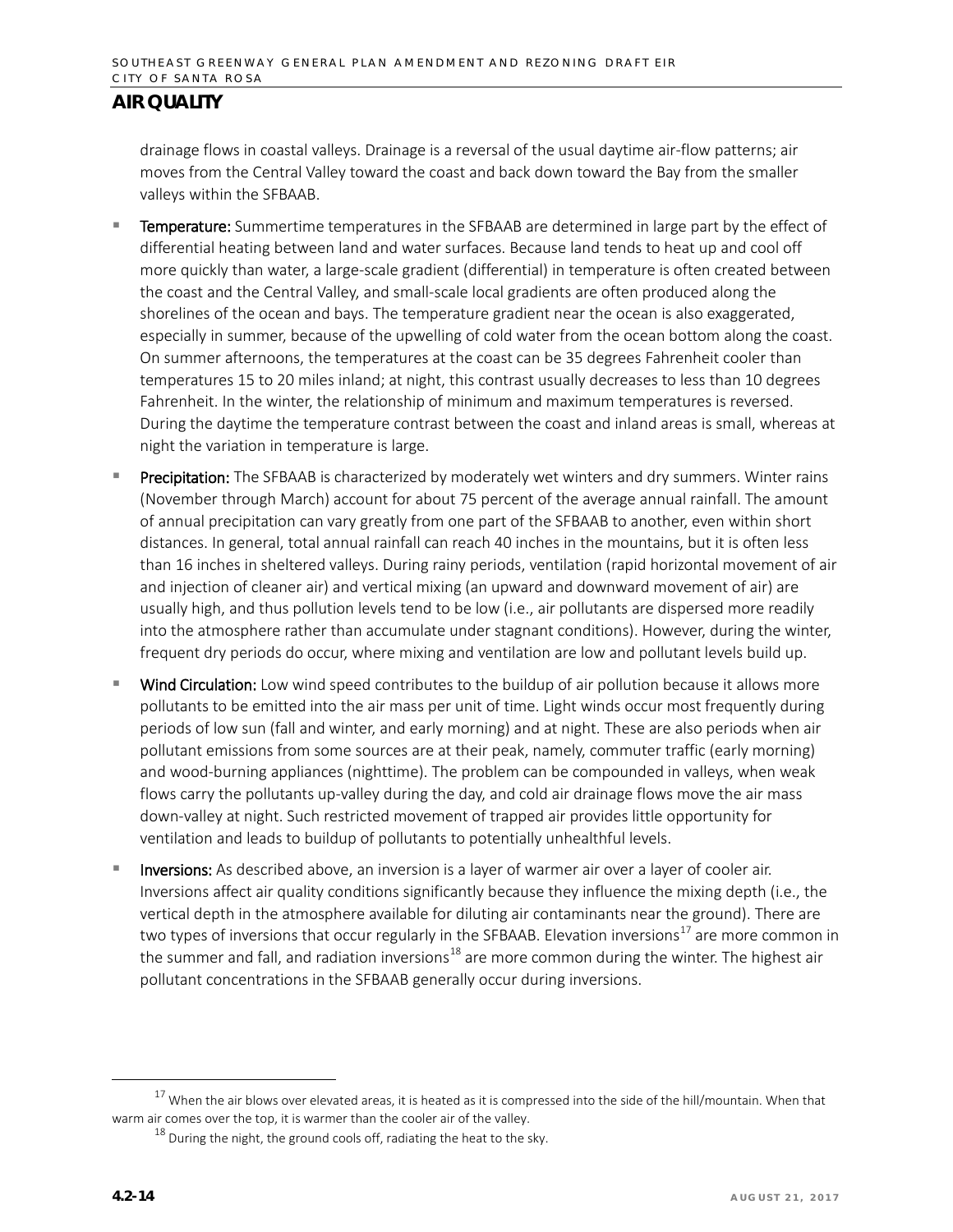## **SFBAAB Area Designations**

The AQMP provides the framework for air quality basins to achieve attainment of the state and federal AAQS through the State Implementation Plan. Areas that meet AAQS are classified attainment areas, and areas that do not meet these standards are classified nonattainment areas. Severity classifications for  $O_3$ range from marginal, moderate, and serious to severe and extreme.

- Unclassified: A pollutant is designated unclassified if the data are incomplete and do not support a designation of attainment or nonattainment.
- Attainment: A pollutant is in attainment if the AAQS for that pollutant was not violated at any site in the area during a three-year period.
- Nonattainment: A pollutant is in nonattainment if there was at least one violation of an AAQS for that pollutant in the area.
- Nonattainment/Transitional: A subcategory of the nonattainment designation. An area is designated nonattainment/transitional to signify that the area is close to attaining the AAQS for that pollutant.

The attainment status for the SFBBAB is shown in Table 4.2-2*.* The SFBBAB is currently designated a nonattainment area for California and National O<sub>3</sub>, California and National PM<sub>2.5</sub>, and California PM<sub>10</sub> AAQS.

| Pollutant                    | State                   | Federal                              |
|------------------------------|-------------------------|--------------------------------------|
| $Ozone - 1$ -hour            | Nonattainment (serious) | No Federal Standard                  |
| $Ozone - 8$ -hour            | Nonattainment           | Nonattainment                        |
| $PM_{10} - 24$ -hour         | Nonattainment           | Unclassified                         |
| $PM_{2.5}$ – 24-hour         | Nonattainment           | Unclassified/Attainment <sup>a</sup> |
| $CO - 8$ -hour and 1-hour    | Attainment              | Attainment                           |
| $NO2 - 1$ -hour              | Attainment              | $\mathbf{b}$                         |
| $SO_2 - 24$ -hour and 1-hour | Attainment              | $\mathop{\llcorner}^{\mathbb{C}}$    |
| Lead                         | Attainment              | Attainment                           |
| Sulfates                     | Attainment              | No Federal Standard                  |
| All others                   | Unclassified/Attainment | Unclassified/Attainment              |

| <b>TABLE 4.2-2</b> | ATTAINMENT STATUS OF CRITERIA POLLUTANTS IN THE SAN FRANCISCO BAY AREA AIR BASIN |
|--------------------|----------------------------------------------------------------------------------|
|                    |                                                                                  |

a. In December 2014, USEPA issued final area designations for the 2012 primary annual PM<sub>2.5</sub> National AAQS. Areas designated

"unclassifiable/attainment" must continue to take steps to prevent their air quality from deteriorating to unhealthy levels. The effective date of this standard is April 15, 2015

b. The US Environmental Protection Agency (EPA) expects to make a designation for the Bay Area by the end of 2017.

c. On June 2, 2010, the U.S. EPA established a new 1-hour SO2 standard, effective August 23, 2010, which is based on the 3-year average of the annual 99th percentile of 1-hour daily maximum concentrations. The existing 0.030 ppm annual and 0.14 ppm 24-hour SO2 NAAQS however must

Notes: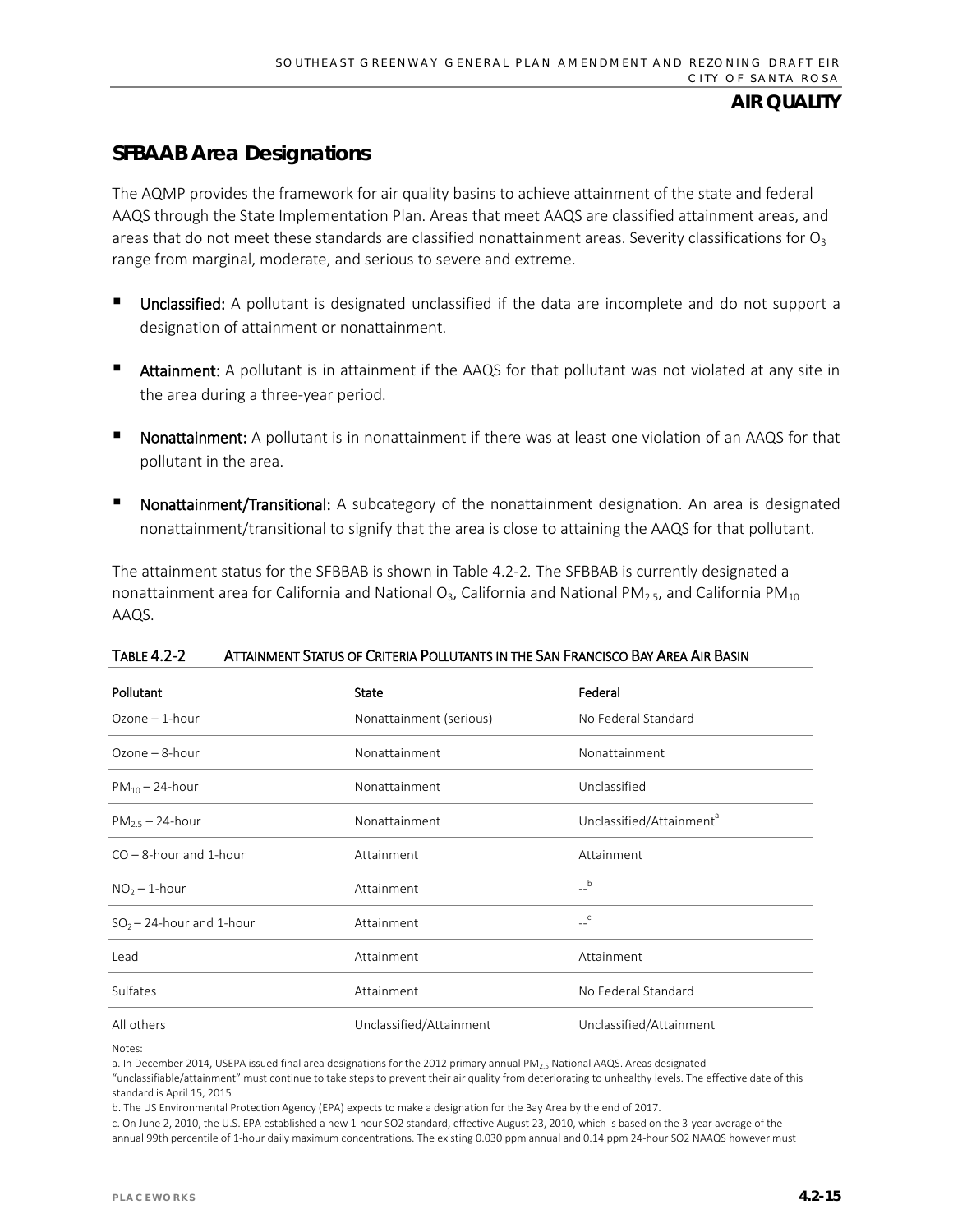#### TABLE 4.2-2 ATTAINMENT STATUS OF CRITERIA POLLUTANTS IN THE SAN FRANCISCO BAY AREA AIR BASIN

Pollutant **State Federal** State **Federal** continue to be used until one year following U.S. EPA initial designations of the new 1-hour SO2 NAAQS. EPA expects to make designation for the Bay Area by the end of 2017.

Source: California Air Resources Board, 2014, Area Designations: Activities and Maps[, http://www.arb.ca.gov/desig/adm/adm.htm,](http://www.arb.ca.gov/desig/adm/adm.htm) accessed on April 20, 2017; Bay Area Air Quality Management District. 2017. Air Quality Standards and Attainment Status. http://www.baaqmd.gov/research-anddata/air-quality-standards-and-attainment-status#thirteen

## **Existing Ambient Air Quality**

Existing levels of ambient air quality and historical trends and projections in the vicinity of Santa Rosa have been documented and measured by the BAAQMD. BAAQMD has 24 permanent monitoring stations located around the Bay Area, and data from the nearest station, 5<sup>th</sup> Street Monitoring Station in Santa Rosa, was used. Data from the Santa Rosa Station was not available for  $O_3$  and NO<sub>2</sub> for years 2014 and 2015, so data from the Sebastopol-103 Morris Street Monitoring Station was used in their absence. The station closest to the project site with data for  $PM_{10}$  was the Healdsburg-133 Matheson Street Monitoring Station. Data from these stations are summarized in Table 4.2-3. The data show occasional violations of the federal PM<sub>10</sub> standards. The federal state PM<sub>10</sub> standards have not been exceeded in the last five years. The State and federal  $O_3$ , CO, PM<sub>2.5</sub>, and NO<sub>2</sub> standards have not been exceeded in the last five years in the vicinity of the city.

|                                                | Number of Days Threshold Were Exceeded and<br>Maximum Levels During Such Violations |          |          |          |          |
|------------------------------------------------|-------------------------------------------------------------------------------------|----------|----------|----------|----------|
| Pollutant/Standard                             | 2012                                                                                | 2012     | 2013     | 2014     | 2015     |
| Ozone $(O_3)^a$                                |                                                                                     |          |          |          |          |
| State 1-Hour $\geq$ 0.09 ppm                   | $\Omega$                                                                            | $\Omega$ | $\Omega$ | $\Omega$ | $\Omega$ |
| State 8-hour $\geq$ 0.07 ppm                   | 2                                                                                   | 0        | 0        | ∩        | $\Omega$ |
| Federal 8-Hour $> 0.075$ ppm <sup>c</sup>      | 1                                                                                   | $\Omega$ | $\Omega$ | $\Omega$ | $\Omega$ |
| Maximum 1-Hour Conc. (ppm)                     | 0.091                                                                               | 0.090    | 0.085    | 0.082    | 0.077    |
| Maximum 8-Hour Conc. (ppm)                     | 0.081                                                                               | 0.070    | 0.063    | 0.068    | 0.068    |
| Carbon Monoxide (CO) <sup>a</sup>              |                                                                                     |          |          |          |          |
| State 8-Hour > 9.0 ppm                         | $\Omega$                                                                            | $\Omega$ | $\Omega$ | $\Omega$ | $\Omega$ |
| Federal 8-Hour ≥ 9.0 ppm                       | O                                                                                   | $\Omega$ | $\Omega$ | O        | $\Omega$ |
| Maximum 8-Hour Conc. (ppm)                     | 1.94                                                                                | 2.41     | 2.24     | *        | $\ast$   |
| Nitrogen Dioxide $(NO2)a$                      |                                                                                     |          |          |          |          |
| State 1-Hour $\geq$ 0.18 (ppm)                 | $\Omega$                                                                            | $\Omega$ | $\Omega$ | $\Omega$ | $\Omega$ |
| Maximum 1-Hour Conc. (ppb)                     | 55.0                                                                                | 47.4     | 52.4     | 49.4     | 50.1     |
| Sulfur Dioxide (SO <sub>2</sub> ) <sup>a</sup> |                                                                                     |          |          |          |          |
| State 1-Hour $\geq$ 0.04 ppm                   | $\Omega$                                                                            | $\Omega$ | $\Omega$ | $\Omega$ | $\ast$   |
| Max. 1-Hour Conc. (ppm)                        | 0.002                                                                               | 0.002    | 0.003    | 0.002    | *        |
| Coarse Particulates (PM10) <sup>b</sup>        |                                                                                     |          |          |          |          |
| State 24-Hour > 50 $\mu$ g/m <sup>3</sup>      | $\Omega$                                                                            | 1        | $\Omega$ | $\Omega$ | $\Omega$ |
| Federal 24-Hour > 150 $\mu$ g/m <sup>3</sup>   | 0                                                                                   | 0        | 0        | 0        | 0        |

#### TABLE 4.2-3 AMBIENT AIR QUALITY MONITORING SUMMARY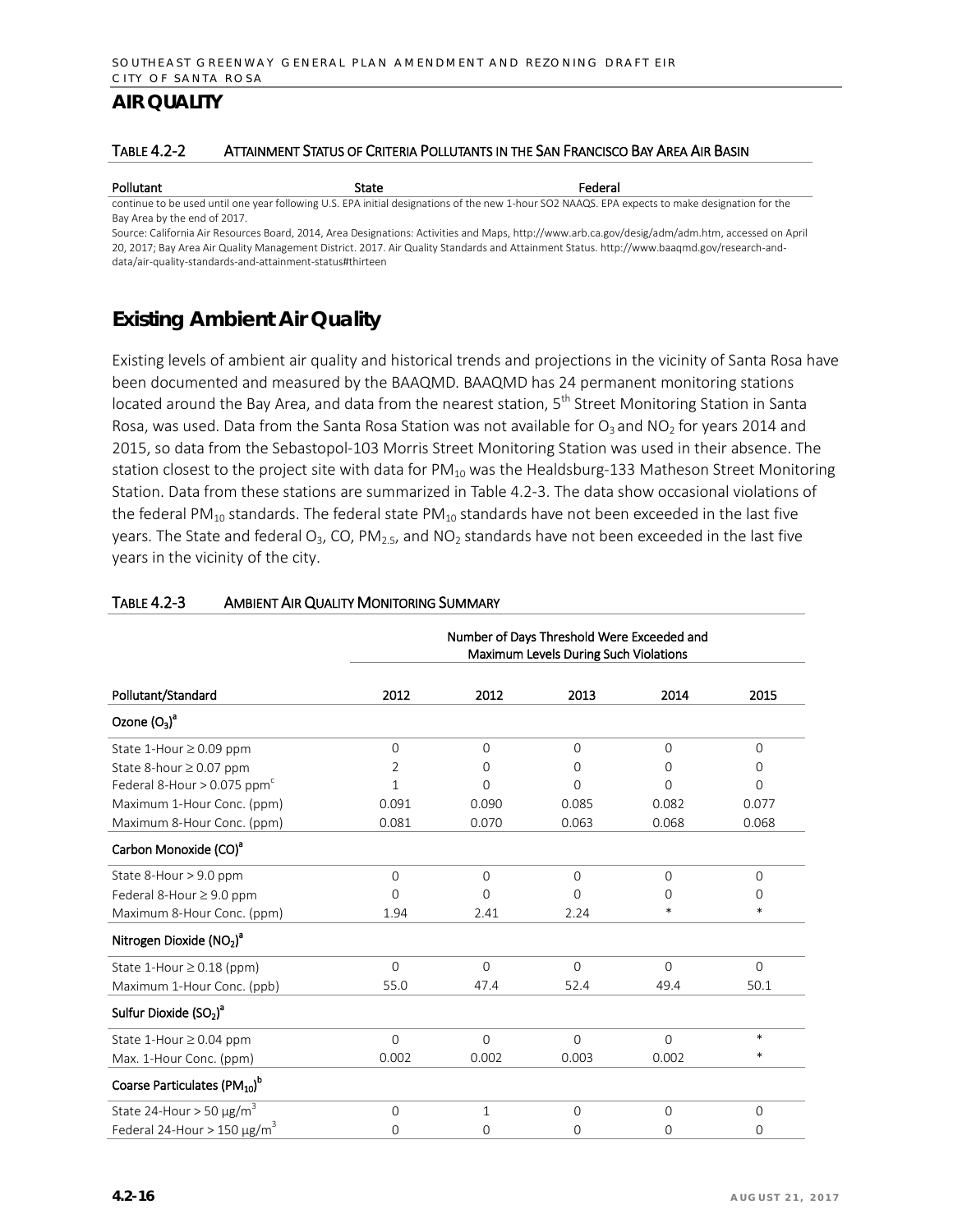|                                                     | Number of Days Threshold Were Exceeded and<br>Maximum Levels During Such Violations |      |      |      |      |
|-----------------------------------------------------|-------------------------------------------------------------------------------------|------|------|------|------|
| Pollutant/Standard                                  | 2012                                                                                | 2012 | 2013 | 2014 | 2015 |
| Maximum 24-Hour Conc. $(\mu g/m^3)$                 | 41.2                                                                                | 73.4 | 46.7 | 48.1 | 46.3 |
| Fine Particulates (PM <sub>2.5</sub> ) <sup>a</sup> |                                                                                     |      |      |      |      |
| Federal 24-Hour > 35 $\mu$ g/m <sup>3</sup>         | 0                                                                                   | 6    |      | 6    |      |
| Maximum 24-Hour Conc. $(\mu g/m^3)$                 | 29.4                                                                                | 54.2 | 36.8 | 48.0 | 39.6 |

#### TABLE 4.2-3 AMBIENT AIR QUALITY MONITORING SUMMARY

Notes: ppm = parts per million; ppb = parts per billion;  $\mu g/m^3$  = micrograms per cubic meter; \* = insufficient data; NA = Not Available a. Data from the Sebastopol-103 Morris Street Monitoring Station.

b. Data from the Healdsburg-133 Matheson Street Monitoring Station.

c. On October 1, 2015 the EPA adopted a new 8-hour national AAQS for ozone of 0.070 ppm (70 ppb).

Source: California Air Resources Board, 2015, Air Pollution Data Monitoring Cards (2010, 2011, 2012, 2013, and 2014)[, http://www.arb.ca.gov/](http://www.arb.ca.gov/adam/) [adam/in](http://www.arb.ca.gov/adam/)dex.html, accessed on April 20, 2017.

## **Existing Emissions**

The existing Southeast Greenway Area or project site includes 57 acres of land owned by Caltrans, which has remained largely undeveloped. As described in Chapter 3, Project Description, of this Draft EIR, the West Subarea is primarily composed of grassland with a creek, numerous swales, potential wetlands, and remnant orchards. The Central Subarea is primarily composed of undeveloped land with trees along the perimeter, two creeks, and a remnant walnut orchard on the eastern portion of the site. The East Subarea is primarily composed of grassland and rocky outcroppings, oak woodlands, two potential wetlands, and a remnant walnut orchard. These current land uses do not generate long-term air pollutant emissions from mobile sources, energy use, or area sources. The proposed project would amend the General Plan to include land use and zoning changes and policies that would guide future development within the Southeast Greenway Area; however, no project development is proposed at this time.

## **Sensitive Receptors**

Some land uses are considered more sensitive to air pollution than others due to the types of population groups or activities involved. Sensitive population groups include children, the elderly, the acutely ill, and the chronically ill, especially those with cardiorespiratory diseases. Residential areas are also considered sensitive receptors to air pollution because residents (including children and the elderly) tend to be at home for extended periods of time, resulting in sustained exposure to any pollutants present. Other sensitive receptors include retirement facilities, hospitals, and schools. Recreational land uses are considered moderately sensitive to air pollution. Although exposure periods are generally short, exercise places a high demand on respiratory functions, which can be impaired by air pollution. In addition, noticeable air pollution can detract from the enjoyment of recreation. Industrial, commercial, retail, and office areas are considered the least sensitive to air pollution. Exposure periods are relatively short and intermittent, since the majority of the workers tend to stay indoors most of the time. In addition, the working population is generally the healthiest segment of the population. Nearby sensitive receptors include residences adjacent to the project site, along Hoen Avenue, Mayette Avenue, Summer Lane, Boulder Lane, Newanga Avenue, and Vallejo Street. In addition, Montgomery High School and Beth Ami Jewish Community Preschool are both adjacent to the project site, approximately 25 feet to the north of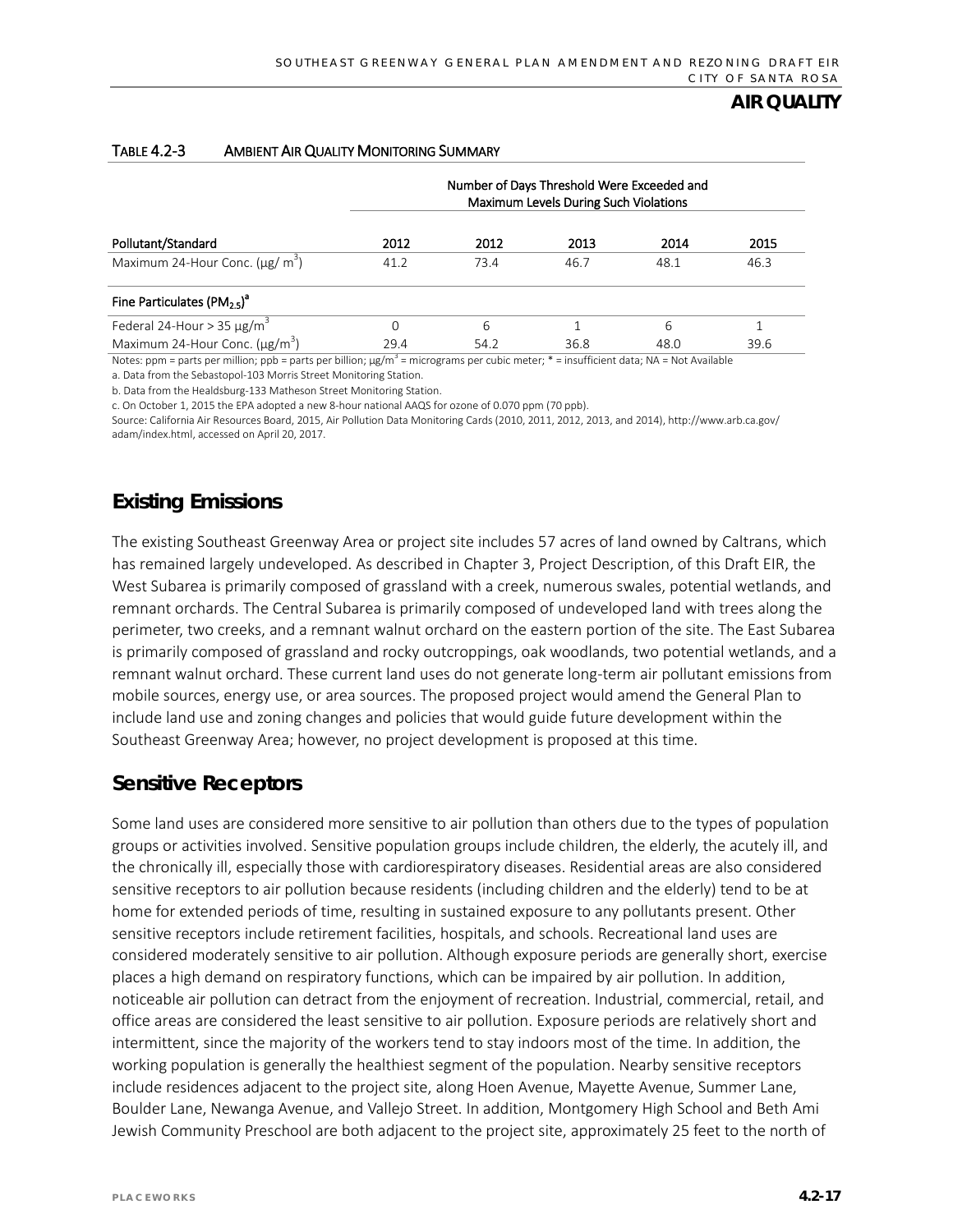the edge of the project site. Additionally, Spring Creek Elementary School is approximately 320 feet to the north of the edge of the project site.

# **4.2.2 THRESHOLDS OF SIGNIFICANCE**

## **4.2.2.1 CEQA APPENDIX G THRESHOLDS**

Implementation of the proposed project would have a significant effect on the environment with respect to air quality if it would:

- 1. Conflict with or obstruct implementation of the applicable air quality plan.
- 2. Violate any air quality standard or contribute substantially to an existing or projected air quality violation.
- 3. Result in a cumulatively considerable net increase of any criteria pollutant for which the project region is non-attainment under an applicable federal or state ambient air quality standard (including releasing emissions which exceed quantitative thresholds for ozone precursors).
- 4. Expose sensitive receptors to substantial pollutant concentrations.
- 5. Create objectionable odors affecting a substantial number of people.

## **4.2.2.2 BAAQMD THRESHOLDS**

The BAAQMD CEQA Air Quality Guidelines were prepared to assist in the evaluation of air quality impacts of projects and plans proposed within the Bay Area. The guidelines provide recommended procedures for evaluating potential air impacts during the environmental review process, consistent with CEQA requirements, and include recommended thresholds of significance, mitigation measures, and background air quality information. They also include recommended assessment methodologies for air toxics, odors, and greenhouse gas emissions. In June 2010, the BAAQMD's Board of Directors adopted CEQA thresholds of significance and an update of the CEQA Guidelines. These Thresholds are designed to establish the level at which the District believed air pollution emissions would cause significant environmental impacts under CEQA.

In May 2011, the updated BAAQMD CEQA Air Quality Guidelines were amended to include a risk and hazards threshold for new receptors and modified procedures for assessing impacts related to risk and hazard impacts; however, this later amendment regarding risk and hazards was the subject of the December 17, 2015, California Supreme Court decision (*California Building Industry Association v BAAQMD*), which clarified that CEQA does not require an evaluation of impacts of the environment on a project.<sup>[19](#page-17-0)</sup> The Supreme Court also found that CEQA requires the analysis of exposing people to

<span id="page-17-0"></span><sup>&</sup>lt;sup>19</sup> On March 5, 2012, the Alameda County Superior Court issued a judgment finding that the BAAQMD had failed to comply with CEQA when it adopted the thresholds of significance in the BAAQMD CEQA Air Quality Guidelines. The court did not rule on the merits of the thresholds of significance, but found that the adoption of the thresholds was a project under CEQA. The court issued a writ of mandate ordering the BAAQMD to set aside the thresholds and cease dissemination of them until the BAAQMD complied with CEQA. Following the court's order, the BAAQMD released revised CEQA Air Quality Guidelines in May of 2012 that include guidance on calculating air pollution emissions, obtaining information regarding the health impacts of air pollutants, and identifying potential mitigation measures, and which set aside the significance thresholds. The Alameda County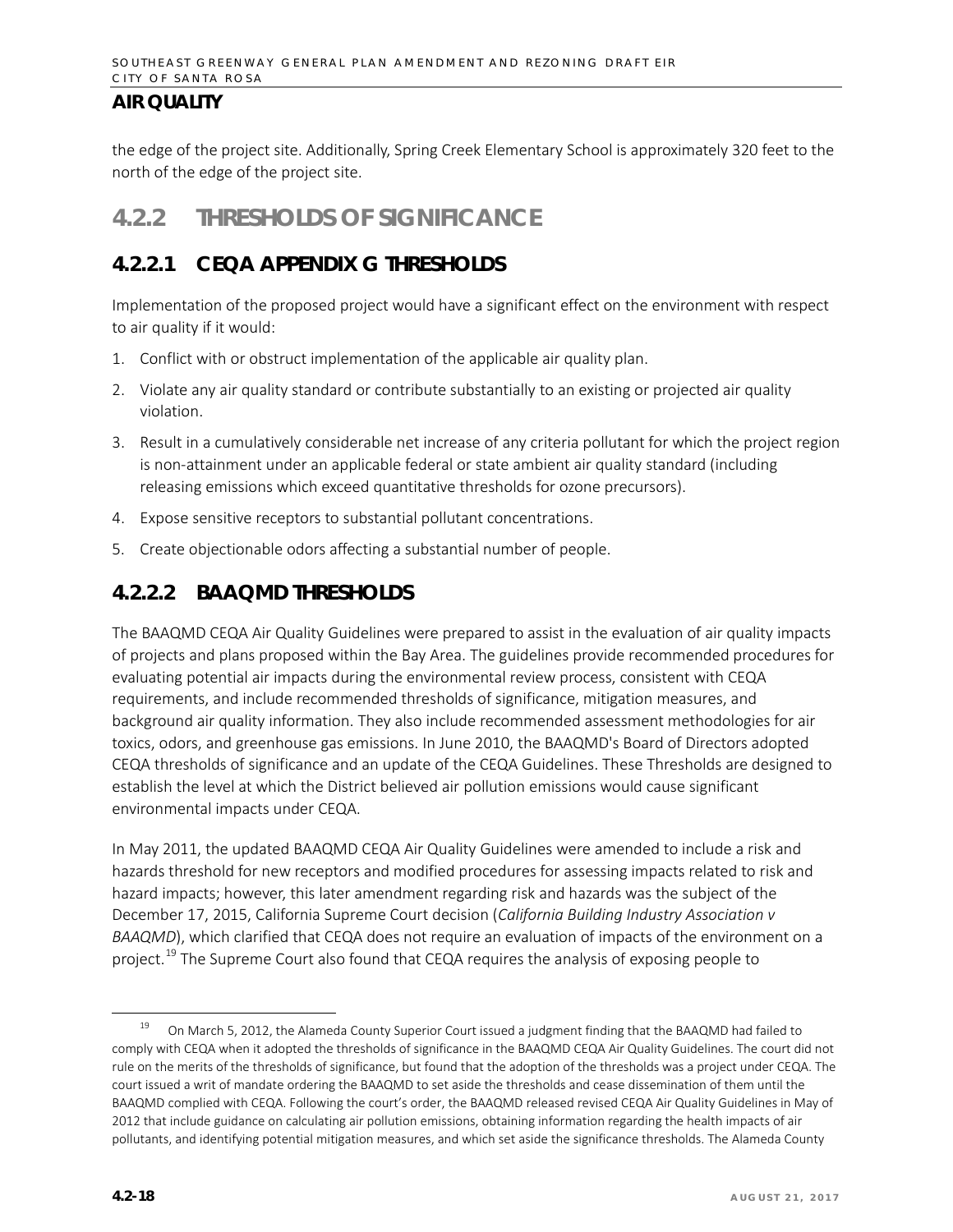environmental hazards in specific circumstances, including the location of development near airports, schools near sources of toxic contamination, and certain exemptions for infill and workforce housing. The Supreme Court also held that public agencies remain free to conduct this analysis regardless of whether it is required by CEQA. To account for these updates, BAAQMD published a new version of the Guidelines dated May [20](#page-18-0)17, which includes revisions made to address the Supreme Court's opinion.<sup>20</sup> This latest version of the BAAQMD CEQA Guidelines was used to prepare the analysis in this Draft EIR.

## **Criteria Air Pollutant Emissions and Precursors**

#### *Regional Significance Criteria*

The BAAQMD's criteria for regional significance for projects that exceed the screening thresholds are shown in Table 4.2-4. Criteria for both the potential future construction and operational phases of the project are shown.

|                                        | <b>Construction Phase</b>                             |                                                | <b>Operational Phase</b>                |
|----------------------------------------|-------------------------------------------------------|------------------------------------------------|-----------------------------------------|
| Pollutant                              | <b>Average Daily</b><br><b>Emissions</b><br>(lbs/day) | Average Daily<br><b>Emissions</b><br>(lbs/day) | Maximum<br>Annual Emissions (Tons/year) |
| <b>ROG</b>                             | 54                                                    | 54                                             | 10                                      |
| $NO_{x}$                               | 54                                                    | 54                                             | 10                                      |
| $PM_{10}$                              | 82 (Exhaust)                                          | 82                                             | 15                                      |
| $PM_{2.5}$                             | 54 (Exhaust)                                          | 54                                             | 10                                      |
| $PM_{10}$ and $PM_{2.5}$ Fugitive Dust | <b>Best Management Practices</b>                      | None                                           | None                                    |

#### TABLE 4.2-4 BAAQMD REGIONAL CRITERIA AIR POLLUTANTS SIGNIFICANCE THRESHOLDS

Source: Bay Area Air Quality Management District. 2017, May. California Environmental Quality Act Air Quality Guidelines.

## **CO Hotspots**

Congested intersections have the potential to create elevated concentrations of CO, referred to as CO hotspots. The significance criteria for CO hotspots are based on the California AAQS for CO, which are 9.0 ppm (8-hour average) and 20.0 ppm (1-hour average). With the turnover of older vehicles, introduction of cleaner fuels, and implementation of control technology, the SFBAAB is in attainment of the California and National AAQS, and CO concentrations in the SFBAAB have steadily declined. Because CO concentrations have improved, the BAAQMD does not require a CO hotspot analysis if the following criteria are met:

l

Superior Court, in ordering BAAQMD to set aside the thresholds, did not address the merits of the science or evidence supporting the thresholds, and in light of the subsequent case history discussed below, the science and reasoning contained in the BAAQMD 2017 CEQA Air Quality Guidelines provide the latest state-of-the-art guidance available. On August 13, 2013, the First District Court of Appeal ordered the trial court to reverse the judgment and upheld the BAAQMD's CEQA Guidelines. (California Building Industry Association versus BAAQMD, Case Nos. A135335 and A136212 (Court of Appeal, First District, August 13, 2013))

<span id="page-18-0"></span> $^{20}$  Bay Area Air Quality Management District. 2017, May. California Environmental Quality Act Air Quality Guidelines. http://www.baaqmd.gov/~/media/files/planning-and-research/ceqa/ceqa\_guidelines\_may2017-pdf.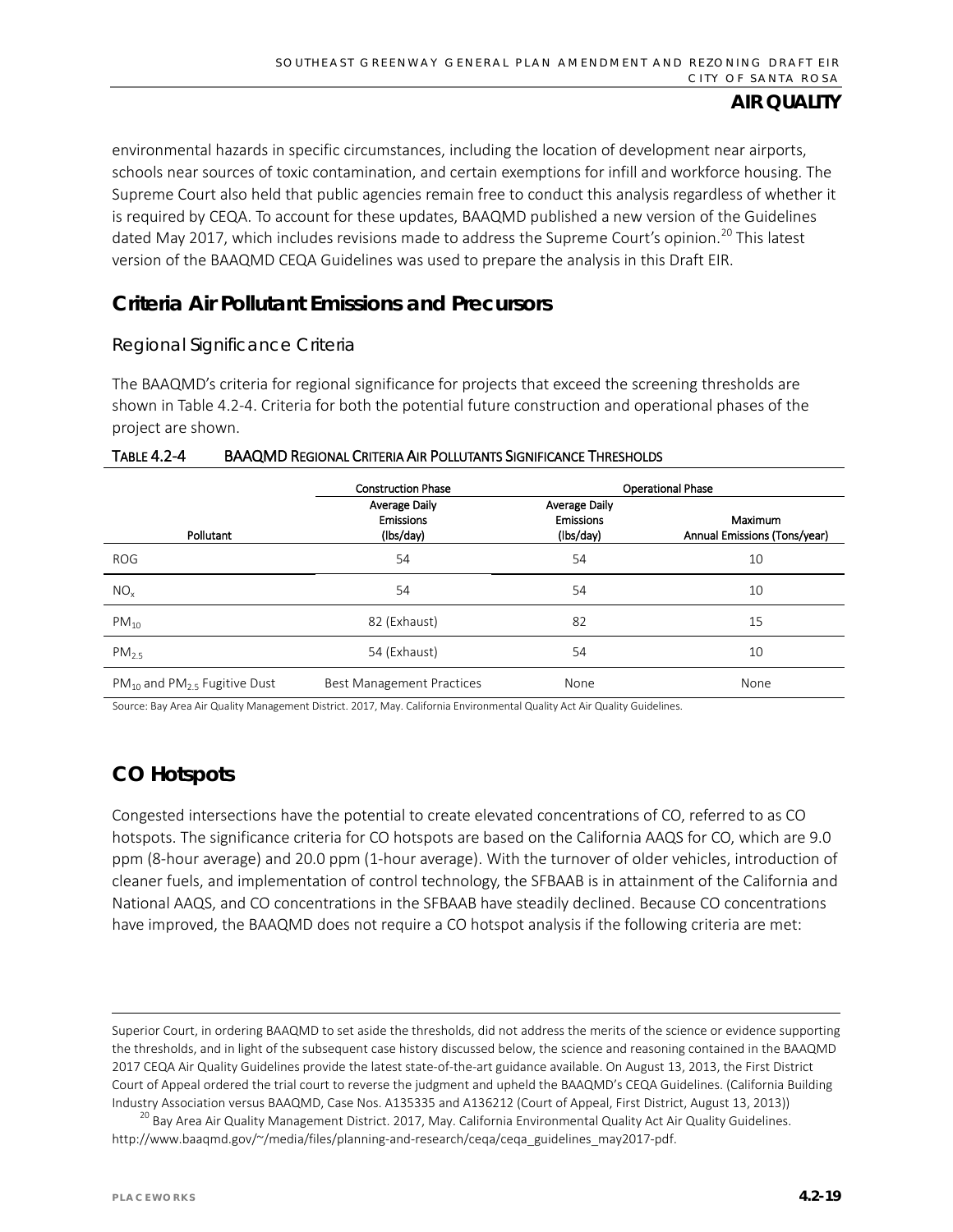- The project is consistent with an applicable congestion management program established by the County Congestion Management Agency for designated roads or highways, the regional transportation plan, and local congestion management agency plans.
- The project would not increase traffic volumes at affected intersections to more than 44,000 vehicles per hour.
- The project traffic would not increase traffic volumes at affected intersection to more than 24,000 vehicles per hour where vertical and/or horizontal mixing is substantially limited (e.g. tunnel, parking garage, bridge underpass, natural or urban street canyon, below-grade roadway, etc.).

## **Community Risk and Hazards**

The BAAQMD's significance thresholds for local community risk and hazard impacts apply to both the siting of a new source and to the siting of a new receptor. Local community risk and hazard impacts are associated with TACs and  $PM<sub>2.5</sub>$  because emissions of these pollutants can have significant health impacts at the local level.

- The future potential development associated with the proposed project would generate TACs and  $PM<sub>2.5</sub>$  during construction activities that could elevate concentrations of air pollutants at the nearby residential sensitive receptors. The thresholds for construction-related local community risk and hazard impacts are the same as for project operations. The BAAQMD has adopted screening tables for air toxics evaluation during construction.<sup>[21](#page-19-0)</sup> Construction-related TAC and PM<sub>2.5</sub> impacts should be addressed on a case-by-case basis, taking into consideration the specific construction-related characteristics of each project and proximity to off-site receptors, as applicable.<sup>[22](#page-19-1)</sup>
- The proposed project does not involve construction of any facilities that would be a source of operational TACs and PM<sub>2.5</sub>. BAAQMD thresholds related to siting new sources of TACs and PM<sub>2.5</sub> near existing or planned sensitive receptors are not applicable.

Since neither Santa Rosa nor Sonoma County currently has a qualified risk reduction plan, a site-specific analysis of TACs and  $PM_{2.5}$  impacts on sensitive receptors was conducted. The thresholds identified below are applied to the construction and operational phases for potential future development under the proposed project.

## *Community Risk and Hazards: Project*

Project-level emissions of TACs or  $PM_{2.5}$  from individual sources that exceed any of the thresholds listed below are considered a potentially significant community health risk:

- Noncompliance with a qualified Community Risk Reduction Plan.
- An excess cancer risk level of more than 10 in one million, or a noncancer (i.e., chronic or acute) hazard index greater than 1.0 would be a significant cumulatively considerable contribution.

<sup>&</sup>lt;sup>21</sup> Bay Area Air Quality Management District. 2010. Screening Tables for Air Toxics Evaluations during Construction.

<span id="page-19-1"></span><span id="page-19-0"></span><sup>&</sup>lt;sup>22</sup> Bay Area Air Quality Management District. 2017, May. California Environmental Quality Act Air Quality Guidelines. http://www.baaqmd.gov/~/media/files/planning-and-research/ceqa/ceqa\_guidelines\_may2017-pdf.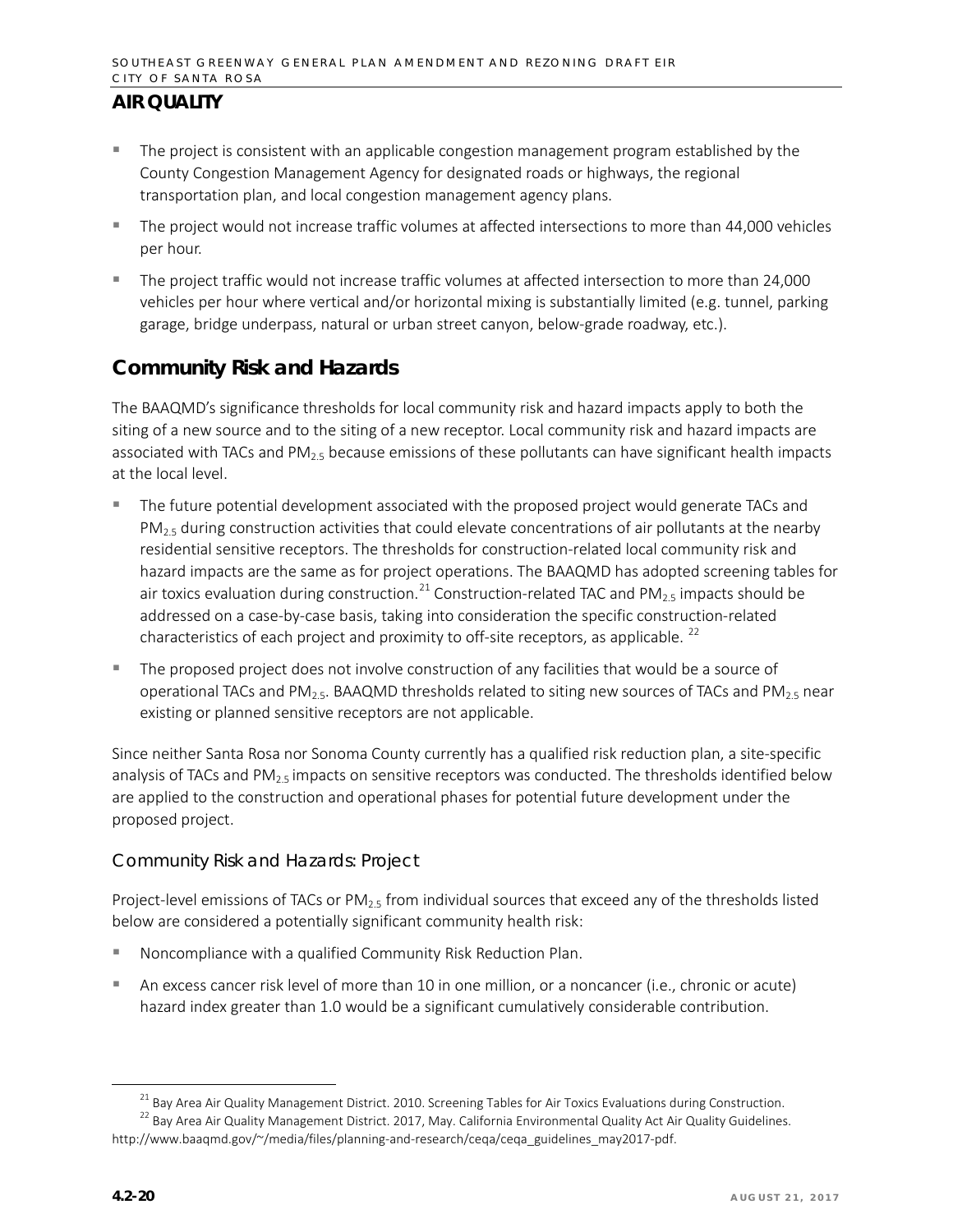An incremental increase of greater than 0.3 micrograms per cubic meter ( $\mu$ g/m<sup>3</sup>) annual average  $PM<sub>2.5</sub>$  from a single source would be a significant cumulatively considerable contribution.<sup>[23](#page-20-0)</sup>

## *Community Risk and Hazards: Cumulative*

Cumulative sources represent the combined total risk values of each of the individual sources within the 1,000-foot evaluation zone. A project would have a cumulative considerable impact if the aggregate total of all past, present, and foreseeable future sources within a 1,000-foot radius from the fence line of a source or location of a receptor, plus the contribution from the project, exceeds any of the following:

- No-compliance with a qualified Community Risk Reduction Plan.
- An excess cancer risk level of more than 100 in one million or a chronic noncancer hazard index (from all local sources) greater than 10.0.
- 0.8  $\mu$ g/m<sup>3</sup> annual average PM<sub>2.5</sub>.<sup>[24](#page-20-1)</sup>

In February 2015, OEHHA adopted new health risk assessment guidance that includes several efforts to be more protective of children's health. These updated procedures include the use of age sensitivity factors to account for the higher sensitivity of infants and young children to cancer causing chemicals, and age-specific breathing rate.<sup>[25](#page-20-2)</sup>

## **Odors**

BAAQMD's thresholds for odors are qualitative based on BAAQMD's Regulation 7, Odorous Substances. This rule places general limitations on odorous substances and specific emission limitations on certain odorous compounds. Odors are also regulated under BAAQMD Regulation 1, Rule 1-301, Public Nuisance, which states that no person shall discharge from any source whatsoever such quantities of air contaminants or other material which cause injury, detriment, nuisance, or annoyance to any considerable number of persons or the public; or which endangers the comfort, repose, health, or safety of any such persons or the public, or which cause, or has a natural tendency to cause, injury, or damage to business or property. Under BAAQMD's Rule 1-301. BAAQMD has established odor screening thresholds for land uses that have the potential to generate substantial odor complaints, including wastewater treatment plants, landfills or transfer stations, composting facilities, confined animal facilities, food manufacturing, and chemical plants.<sup>[26](#page-20-3)</sup> For a plan-level analysis, BAAQMD requires:

- Identification of potential existing and planned location of odors sources.
- Policies to reduce odors.

<span id="page-20-0"></span><sup>&</sup>lt;sup>23</sup> Bay Area Air Quality Management District. 2017, May. California Environmental Quality Act Air Quality Guidelines. http://www.baaqmd.gov/~/media/files/planning-and-research/ceqa/ceqa\_guidelines\_may2017-pdf.

<span id="page-20-1"></span><sup>&</sup>lt;sup>24</sup> Bay Area Air Quality Management District. 2017, May. California Environmental Quality Act Air Quality Guidelines. http://www.baaqmd.gov/~/media/files/planning-and-research/ceqa/ceqa\_guidelines\_may2017-pdf.

<span id="page-20-2"></span><sup>&</sup>lt;sup>25</sup> Office of Environmental Health Hazard Assessment. 2015, February. Air Toxics Hot Spots Program Guidance Manual for the Preparation of Health Risk Assessments.

<span id="page-20-3"></span><sup>&</sup>lt;sup>26</sup> Bay Area Air Quality Management District. 2017, May. California Environmental Quality Act Air Quality Guidelines. http://www.baaqmd.gov/~/media/files/planning-and-research/ceqa/ceqa\_guidelines\_may2017-pdf.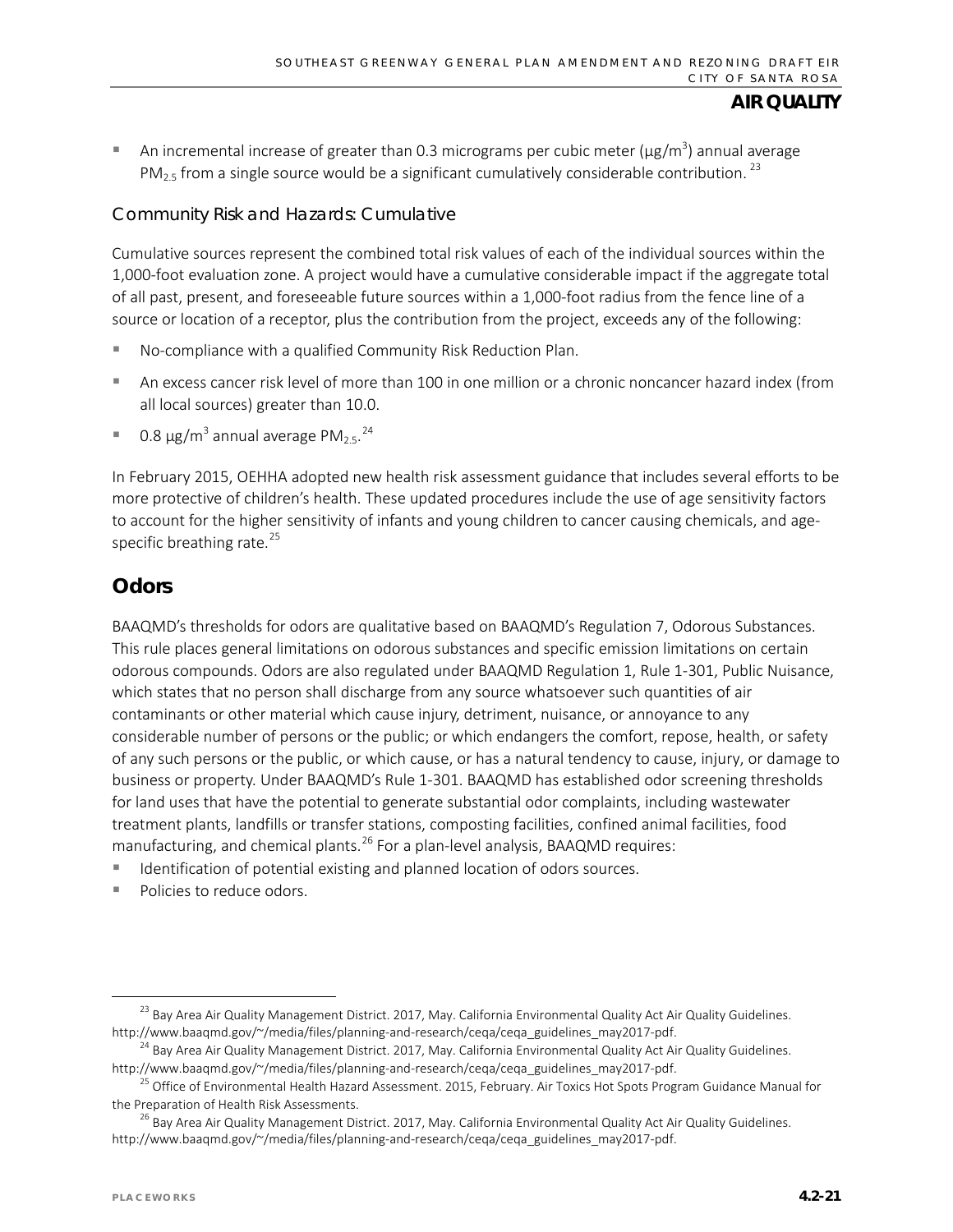# **4.2.3 IMPACT DISCUSSION**

### **AQ-1 Implementation of the proposed project would not conflict with or obstruct implementation of the applicable air quality plan.**

A consistency determination plays an important role in local agency project review by linking local planning and individual projects to the 2017 Clean Air Plan. It fulfills the CEQA goal of informing decision makers of the environmental efforts of the project under consideration at an early enough stage to ensure that air quality concerns are fully addressed. It also provides the local agency with ongoing information as to whether they are contributing to clean air goals in the Bay Area.

As described in Section 4.2.2, Thresholds of Significance, BAAQMD requires a consistency evaluation of a plan with its current AQMP measures. BAAQMD considers project consistency with the AQMP in accordance with the following:

- Does the project support the primary goals of the AQMP?
- Does the project include applicable control measures from the AQMP?
- Does the project disrupt or hinder implementation of any AQMP control measures?
- A comparison that the project VMT or vehicle trip increase is less than or equal to the projected population increase.

## **BAAQMD 2017 Clean Air Plan Goals**

The primary goals of the 2017 Clean Air Plan are to attain the State and federal AAQS, reduce population exposure and protect public health in the Bay Area, and reduce GHG emissions and protect the climate. Furthermore, the 2017 Clean Air Plan also lays the groundwork for reducing GHG emissions in the Bay Area to meet the state's 2030 GHG reduction target and 2050 GHG reduction goal.

#### *Attain Air Quality Standards*

BAAQMDs 2017 Clean Air Plan strategy is based on regional population and employment projections in the Bay Area compiled by ABAG. These demographic projections are incorporated into *Plan Bay Area*. Demographic trends incorporated into *Plan Bay Area* determine VMT in the Bay Area, which BAAQMD uses to forecast future air quality trends. The SFBAAB is currently designated a nonattainment area for  $O_3$ ,  $PM_{2.5}$ , and  $PM_{10}$  (State AAQS only).

Future growth associated with the proposed project could occur incrementally throughout the General Plan's 2035 buildout horizon. The anticipated growth from the proposed project is within the population and employment projections identified by ABAG for the City of Santa Rosa, as discussed further in Chapter 4.11, Population and Housing, of this Draft EIR. As identified in Chapter 4.11, Population and Housing, the proposed project would not exceed the anticipated regional population and employment forecasts. Because population and employment projections of the proposed project are consistent with regional projections, BAAQMD emissions forecasts consider the additional growth and associated emissions from the proposed project. Consequently, emissions resulting from potential future development associated with the proposed project are included in BAAQMDs projections, and future development accommodated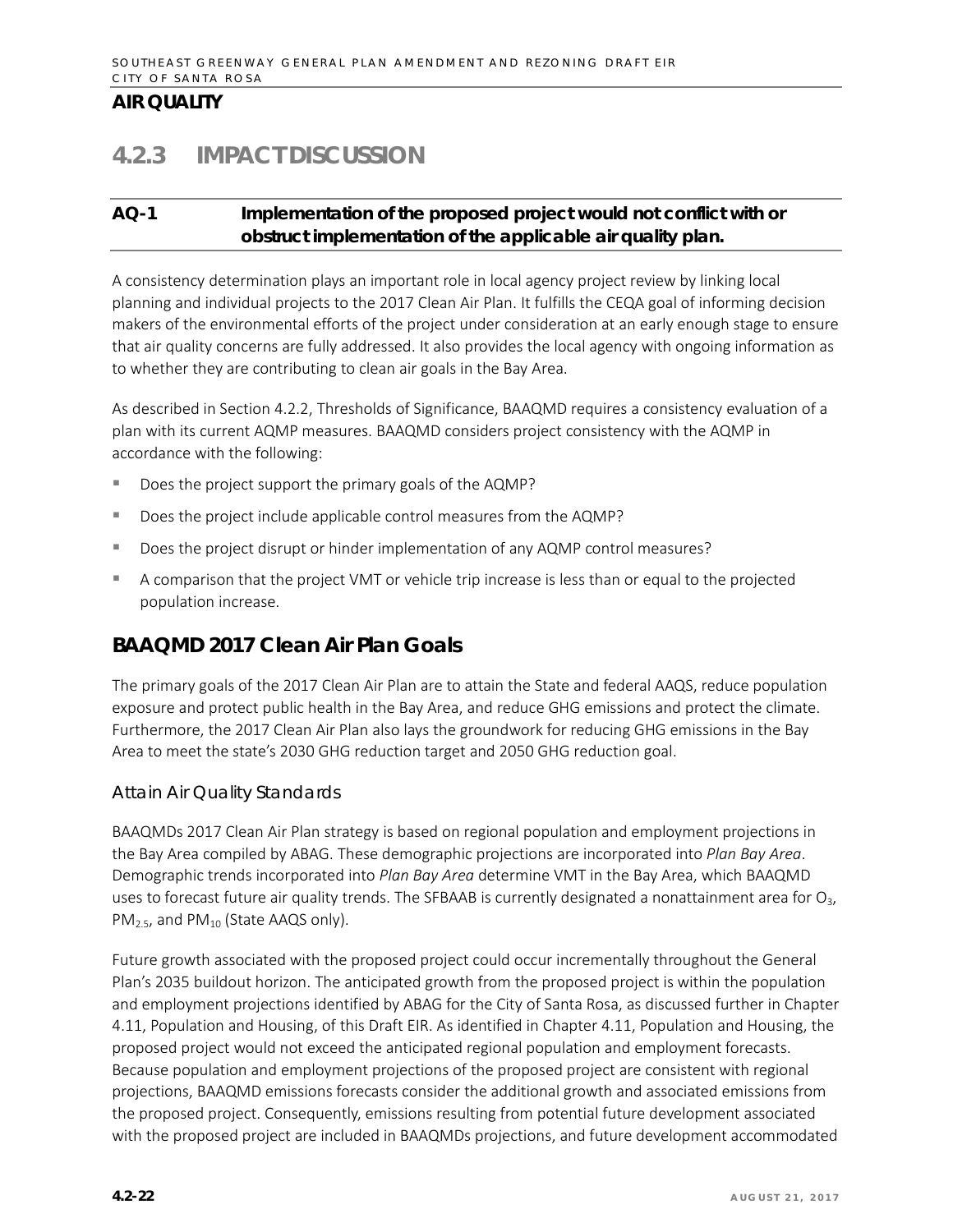under the proposed project would not hinder BAAQMDs ability to attain the California or National AAQS. Accordingly, impacts would be *less than significant*.

### *Reduce Population Exposure and Protect Public Health*

As identified in the discussion of community risk and hazards (see impact discussion AQ-4 below), new sensitive land uses (e.g., residential) could be near major sources of TACs. There are three stationary sources within 1,000 feet of the Southeast Greenway Area, all of which are gas stations. Likewise, State Route 12 is the only high-volume roadway with over 10,000 vehicles per day in the vicinity of the Southeast Greenway Area.<sup>[27](#page-22-0)</sup> Adherence to BAAQMD regulations would ensure that new sources of TACs do not expose populations to significant health risk; however, siting of land uses near major sources of air pollution is outside the control of BAAQMD as BAAQMD has no jurisdiction over municipal land use decisions. Future projects within 1,000 feet of major sources of TACs would be required to ensure that they could achieve BAAQMDs performance standards (greater or equal to 10 in 1 million [10E-06] cancer risk, greater or equal to 0.3  $\mu$ g/m<sup>3</sup> PM<sub>2.5</sub>, or a non-cancer hazard index greater or equal to 1.0). Compliance with these regulations would ensure consistency and impacts would be *less than significant*.

#### *Reduce GHG Emissions and Protect the Climate*

The GHG emissions impacts of the proposed project are discussed in Chapter 4.6, Greenhouse Gas Emissions, of this Draft EIR. Future development allowed by the proposed project would be required to adhere to statewide measures that have been adopted to achieve the GHG reduction targets of Assembly Bill 32. In addition, the proposed project is consistent with regional strategies for infill development identified in *Plan Bay Area*. Furthermore, the proposed project would not exceed the forecasted year 2035 project-level efficiency metric of 2.4 metric tons of carbon dioxide equivalent per service population (residents plus employees) per year and would be on a trajectory to meet the GHG reduction goal of Executive Order S-03-05. Therefore, the proposed project is consistent with the goal of the 2017 Clean Air Plan to reduce GHG emissions and protect the climate, and the impact would be *less than significant*.

## **2017 Clean Air Plan Control Measures**

Table 4.2-5 identifies the control measures included in the 2017 Clean Air Plan that are required by BAAQMD to reduce emissions for a wide range of both stationary and mobile sources. As shown in the table, the proposed project, through compliance with existing City regulations, including the Santa Rosa Climate Action Plan and implementation of proposed General Plan policies and Zoning regulations, would not conflict with the 2017 Clean Air Plan and would not hinder BAAQMD from implementing the control measures in the 2017 Clean Air Plan. Accordingly, impacts would be *less than significant*.

| <b>TABLE 4.2-5</b> | CONTROL MEASURES FROM THE BAAQMD 2017 CLEAN AIR PLAN |
|--------------------|------------------------------------------------------|
|                    |                                                      |

| <b>Type</b>             | Measure Number / Title                          | Consistency                                                                                                 |
|-------------------------|-------------------------------------------------|-------------------------------------------------------------------------------------------------------------|
| Stationary Source       | SS $1$ – Fluid Catalytic Cracking in Refineries | Stationary and area sources are regulated directly by<br>BAAQMD; therefore, as the implementing agency, new |
| <b>Control Measures</b> | SS 2 - Equipment Leaks<br>SS 3 – Cooling Towers | stationary and area sources within the Southeast                                                            |

<span id="page-22-0"></span> <sup>27</sup> Bay Area Air Quality Management District. 2011. *Highway Screening Analysis Tool*[. http://www.baaqmd.gov/plans-and](http://www.baaqmd.gov/plans-and-climate/california-environmental-quality-act-ceqa/ceqa-tools)[climate/california-environmental-quality-act-ceqa/ceqa-tools.](http://www.baaqmd.gov/plans-and-climate/california-environmental-quality-act-ceqa/ceqa-tools) Accessed June 16, 2017.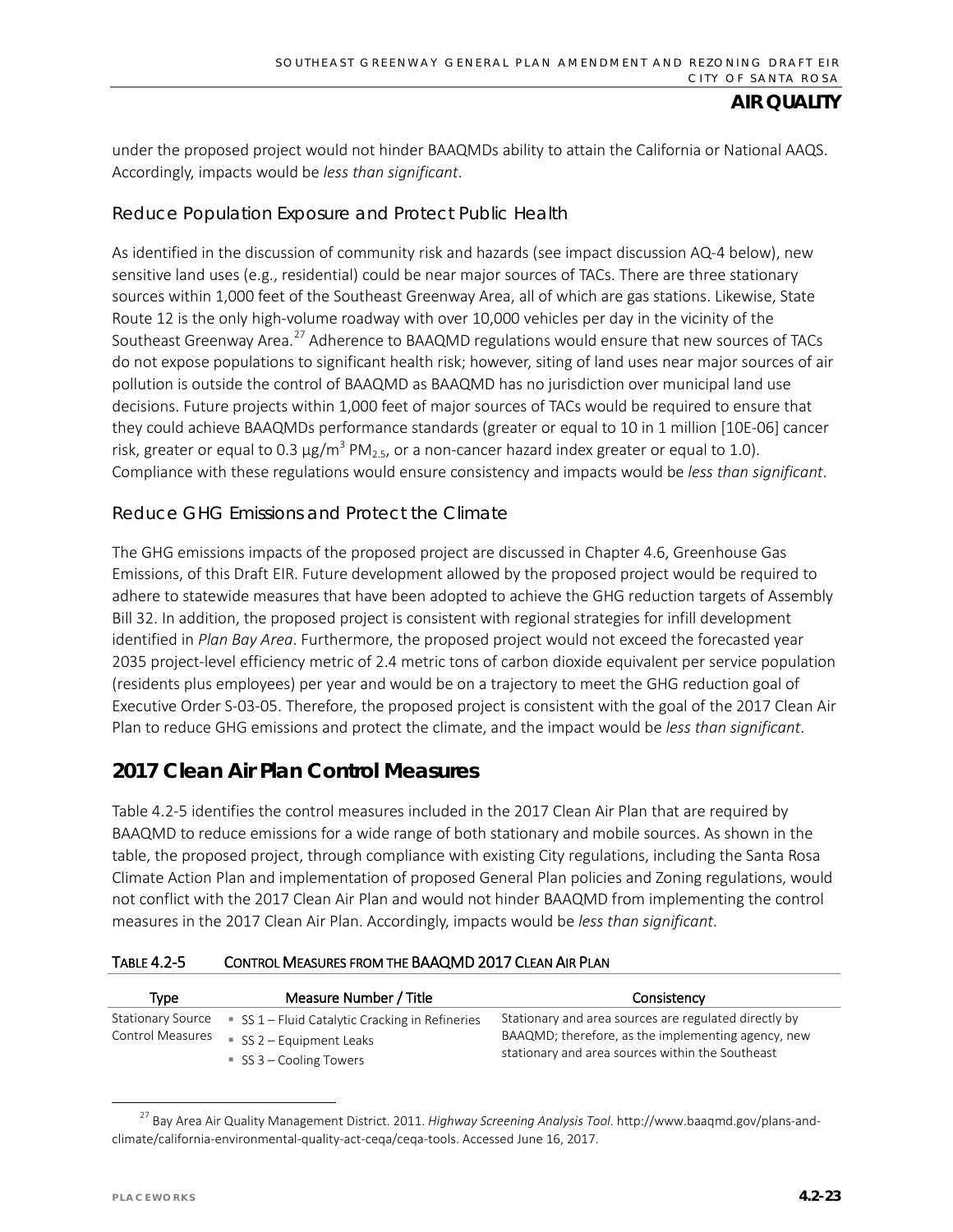| Type | Measure Number / Title                                                 | Consistency                                                                                                                                      |
|------|------------------------------------------------------------------------|--------------------------------------------------------------------------------------------------------------------------------------------------|
|      | SS 4 - Refinery Flares                                                 | Greenway Area would be required to comply with                                                                                                   |
|      | SS 5 - Sulfur Recovery Units                                           | BAAQMDs regulations. BAAQMD routinely adopts/revises<br>rules or regulations to implement the stationary source                                  |
|      | SS 6 - Refinery Fuel Gas                                               | (SS) control measures to reduce stationary source                                                                                                |
|      | SS 7 - Sulfuric Acid Plants                                            | emissions. Due to the location of the Southeast Greenway                                                                                         |
|      | SS 8 - Sulfur Dioxide from Coke Calcining                              | Area and the type of the proposed land uses (park and                                                                                            |
|      | SS 9 - Enhanced NSR Enforcement for                                    | recreational, residential, and commercial) under the                                                                                             |
|      | Changes in Crude Slate                                                 | proposed project, implementation of the proposed project<br>would not hinder the ability of BAAQMD to implement                                  |
|      | SS 10 - Petroleum Refining Emissions<br>Tracking                       | these SS control measures. Furthermore, implementation                                                                                           |
|      | SS 11 - Petroleum Refining Facility-Wide<br><b>Emission Limits</b>     | of the proposed project would not result in any new major<br>stationary source emissions or toxic air contaminants,                              |
|      | SS 12 - Petroleum Refining Climate Impacts                             | which are more commonly associated with industrial                                                                                               |
|      | Limit                                                                  | manufacturing or warehousing. However, the City has<br>existing regulations in place to ensure potential future                                  |
|      | SS 13 – Oil and Gas Production, Processing                             | development under the proposed project would not                                                                                                 |
|      | and Storage                                                            | conflict with the applicable SS control measures. For                                                                                            |
|      | SS 14 - Methane from Capped Wells                                      | example General Plan Policy OSC-J-1 would require the City                                                                                       |
|      | SS 15 - Natural Gas Processing and<br>Distribution                     | to review all new construction projects and require fugitive<br>dust (PM <sub>10</sub> and PM <sub>2.5</sub> ) abatement actions as contained in |
|      | SS 16 - Basin-Wide Methane Strategy                                    | the current BAAQMD basic control measures for reducing                                                                                           |
|      | SS 17 - GHG BACT Threshold                                             | construction emissions. Non-residential land uses may                                                                                            |
|      | SS 18 - Basin-Wide Combustion Strategy                                 | generate small quantities of stationary source emissions<br>during project operation (e.g., emergency generators, dry                            |
|      | SS 19 - Portland Cement                                                | cleaners, and gasoline dispensing facilities); however, these                                                                                    |
|      | SS 20 - Air Toxics Risk Cap and Reduction                              | small-quantity generators would require review by                                                                                                |
|      | from Existing Facilities                                               | BAAQMD for permitted sources of air toxics, which would<br>ensure consistency with the 2017 Clean Air Plan.                                      |
|      | SS 21 - New Source Review for Toxics                                   |                                                                                                                                                  |
|      | SS 22 - Stationary Gas Turbines                                        |                                                                                                                                                  |
|      | SS 23 - Biogas Flares<br>SS 24 - Sulfur Content Limits of Liquid Fuels |                                                                                                                                                  |
|      | SS 25 - Coatings, Solvents, Lubricants,                                |                                                                                                                                                  |
|      | Sealants and Adhesives                                                 |                                                                                                                                                  |
|      | SS 26 - Surface Prep and Cleaning Solvent                              |                                                                                                                                                  |
|      | SS 27 - Digital Printing                                               |                                                                                                                                                  |
|      | SS 28 - LPG, Propane, Butane                                           |                                                                                                                                                  |
|      | SS 29 - Asphaltic Concrete                                             |                                                                                                                                                  |
|      | SS 30 - Residential Fan Type Furnaces                                  |                                                                                                                                                  |
|      | SS 31 - General Particulate Matter Emission<br>Limitation              |                                                                                                                                                  |
|      | SS 32 - Emergency Backup Generators                                    |                                                                                                                                                  |
|      | SS 33 - Commercial Cooking Equipment                                   |                                                                                                                                                  |
|      | SS 34 - Wood Smoke                                                     |                                                                                                                                                  |
|      | SS 35 - PM from Bulk Material Storage,                                 |                                                                                                                                                  |
|      | Handling and Transport, Including Coke and<br>Coal                     |                                                                                                                                                  |
|      | SS 36 - PM from Trackout                                               |                                                                                                                                                  |
|      | SS 37 - PM from Asphalt Operations                                     |                                                                                                                                                  |
|      | SS 38 - Fugitive Dust                                                  |                                                                                                                                                  |
|      | SS 39 - Enhanced Air Quality Monitoring                                |                                                                                                                                                  |

#### TABLE 4.2-5 CONTROL MEASURES FROM THE BAAQMD 2017 CLEAN AIR PLAN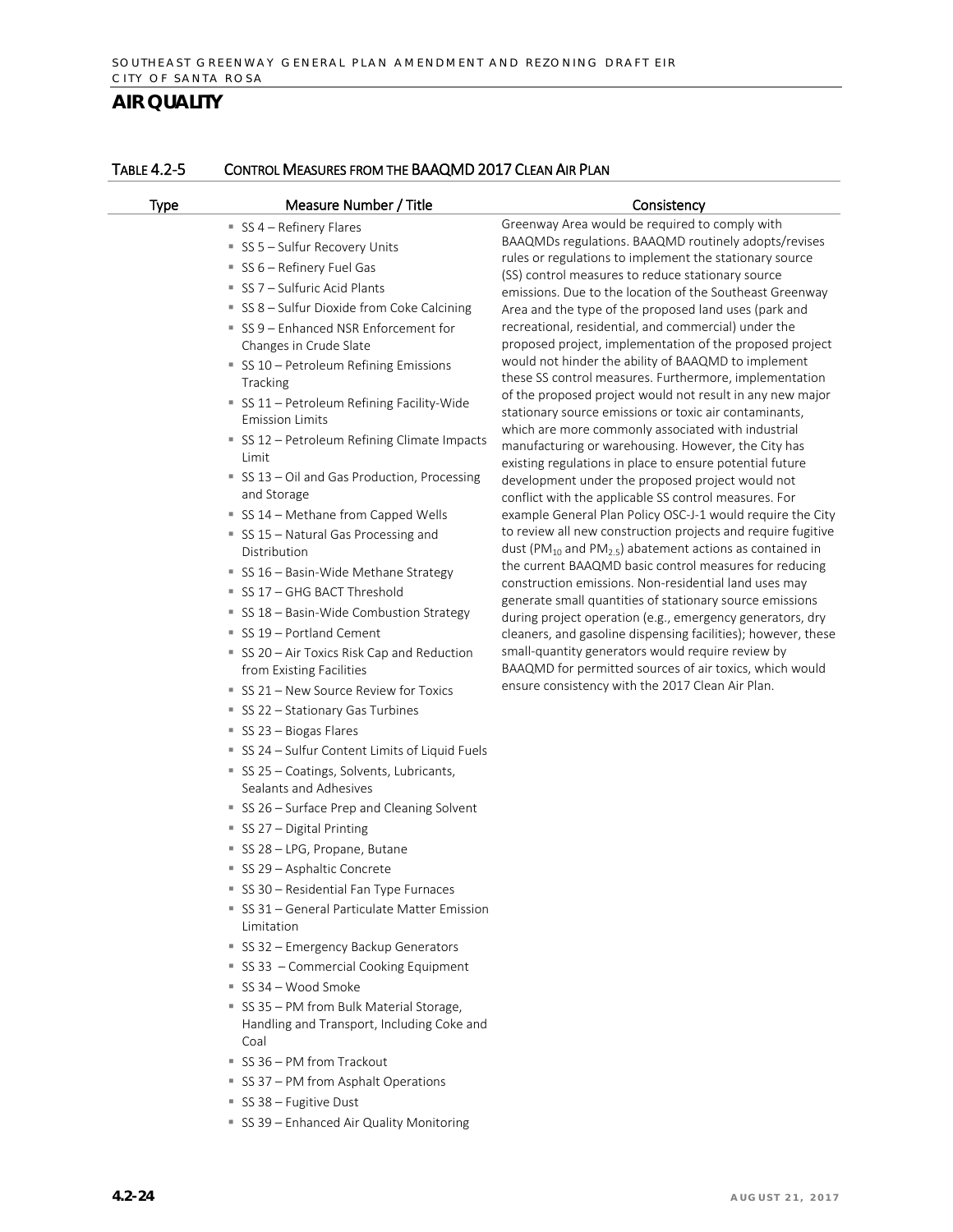| Type                                      | Measure Number / Title                                                                                                                                                                                                                                                                                                                                                                                                                                                                                                                                                                                                                                                                                                                                                                                                                                                                                                                     | Consistency                                                                                                                                                                                                                                                                                                                                                                                                                                                                                                                                                                                                                                                                                                                                                                                                                                                                                                                                                                                                                                                                                  |
|-------------------------------------------|--------------------------------------------------------------------------------------------------------------------------------------------------------------------------------------------------------------------------------------------------------------------------------------------------------------------------------------------------------------------------------------------------------------------------------------------------------------------------------------------------------------------------------------------------------------------------------------------------------------------------------------------------------------------------------------------------------------------------------------------------------------------------------------------------------------------------------------------------------------------------------------------------------------------------------------------|----------------------------------------------------------------------------------------------------------------------------------------------------------------------------------------------------------------------------------------------------------------------------------------------------------------------------------------------------------------------------------------------------------------------------------------------------------------------------------------------------------------------------------------------------------------------------------------------------------------------------------------------------------------------------------------------------------------------------------------------------------------------------------------------------------------------------------------------------------------------------------------------------------------------------------------------------------------------------------------------------------------------------------------------------------------------------------------------|
|                                           | SS 40 - Odors                                                                                                                                                                                                                                                                                                                                                                                                                                                                                                                                                                                                                                                                                                                                                                                                                                                                                                                              |                                                                                                                                                                                                                                                                                                                                                                                                                                                                                                                                                                                                                                                                                                                                                                                                                                                                                                                                                                                                                                                                                              |
| Transportation<br><b>Control Measures</b> | TR 1 - Clean Air Teleworking Initiative<br>" TR 2 - Trip Reduction Programs<br>TR 3 - Local and Regional Bus Service<br>TR 4 - Local and Regional Rail Service<br>■ TR 5 – Transit Efficiency and Use<br>TR 6 - Freeway and Arterial Operations<br>TR 7 - Safe Routes to Schools and Safe<br>Routes to Transit<br>" TR 8 - Ridesharing, Last-Mile Connection<br>TR 9 - Bicycle and Pedestrian Access and<br>Facilities<br>TR 10 - Land Use Strategies<br>$\blacksquare$ TR 11 - Value Pricing<br>■ TR 12 – Smart Driving<br>TR 13 - Parking Policies<br>TR 14 - Cars and Light Trucks<br>TR 15 - Public Outreach and Education<br>TR 16 - Indirect Source Review<br>$\blacksquare$ TR 17 - Planes<br>■ TR 18 – Goods Movement<br>TR 19 - Medium and Heavy Duty Trucks<br>TR 20 - Ocean Going Vessels<br>TR 21 - Commercial Harbor Craft<br>" TR 22 - Construction, Freight and Farming<br>Equipment<br>■ TR 23 – Lawn and Garden Equipment | Transportation (TR) control measures are strategies to<br>reduce vehicle trips, vehicle use, VMT, vehicle idling, and<br>traffic congestion for the purpose of reducing motor<br>vehicle emissions. Although most of the TR control<br>measures are implemented at the regional level-that is,<br>by MTC or Caltrans-the 2017 Clean Air Plan relies on local<br>communities to assist with implementation of some<br>measures. The proposed project would create new<br>pedestrian and bicycle facilities to improve connectivity<br>and reduce dependency on motorized vehicles. Likewise,<br>several land use and circulation policies under the<br>proposed project would reduce motor vehicle emissions.<br>Examples of such policies include the following:<br>" Ensure additional bicycle facilities connect to the<br>Southeast Greenway as proposed in the Bicycle and<br>Pedestrian Master Plan.<br>Provide safe and convenient crossings where the<br>٠<br>Greenway bicycle and pedestrian trail crosses Hoen<br>Avenue, Franquette Avenue, Yulupa Avenue and<br>Summerfield Road. |
| Energy and<br>Climate Control<br>Measures | ■ EN 1 - Decarbonize Electricity Production<br>" EN 2 - Renewable Energy Decrease<br><b>Electricity Demand</b>                                                                                                                                                                                                                                                                                                                                                                                                                                                                                                                                                                                                                                                                                                                                                                                                                             | The energy and climate (EN) control measures are<br>intended to reduce energy use as a means to reducing<br>adverse air quality emissions. Under the City's Climate<br>Action Plan and SRCC, future potential development under<br>the proposed project would be required to comply with<br>the Climate Action Plan Measure 1.1, which requires new<br>development to meet Tier 1 CALGreen requirements, as<br>amended, for new nonresidential and residential<br>development, in addition to California Building Code, 2016<br>Building Energy Efficiency Standards, and CALGreen.<br>Compliance with these ongoing City regulations would<br>ensure consistency with these EN control measures.                                                                                                                                                                                                                                                                                                                                                                                            |
| <b>Buildings Control</b><br>Measures      | $\blacksquare$ BL 1 – Green Buildings<br>■ BL 2 – Decarbonize Buildings<br>■ BL 3 - Market-Based Solutions<br>BL 4 - Urban Heat Island Mitigation                                                                                                                                                                                                                                                                                                                                                                                                                                                                                                                                                                                                                                                                                                                                                                                          | The buildings (BL) control measures focus on working with<br>local governments to facilitate adoption of best GHG<br>emissions control practices and policies. The 2017 Clean<br>Air Plan includes measures to increase building efficiency.<br>As described above, compliance with the City's current<br>Climate Action Plan and SRCC regulations (i.e., CALGreen<br>and the current Building Energy Efficiency Standards of<br>Title 24 for energy efficiency) would ensure the project<br>would not conflict with these BL control measures.                                                                                                                                                                                                                                                                                                                                                                                                                                                                                                                                              |

#### TABLE 4.2-5 CONTROL MEASURES FROM THE BAAQMD 2017 CLEAN AIR PLAN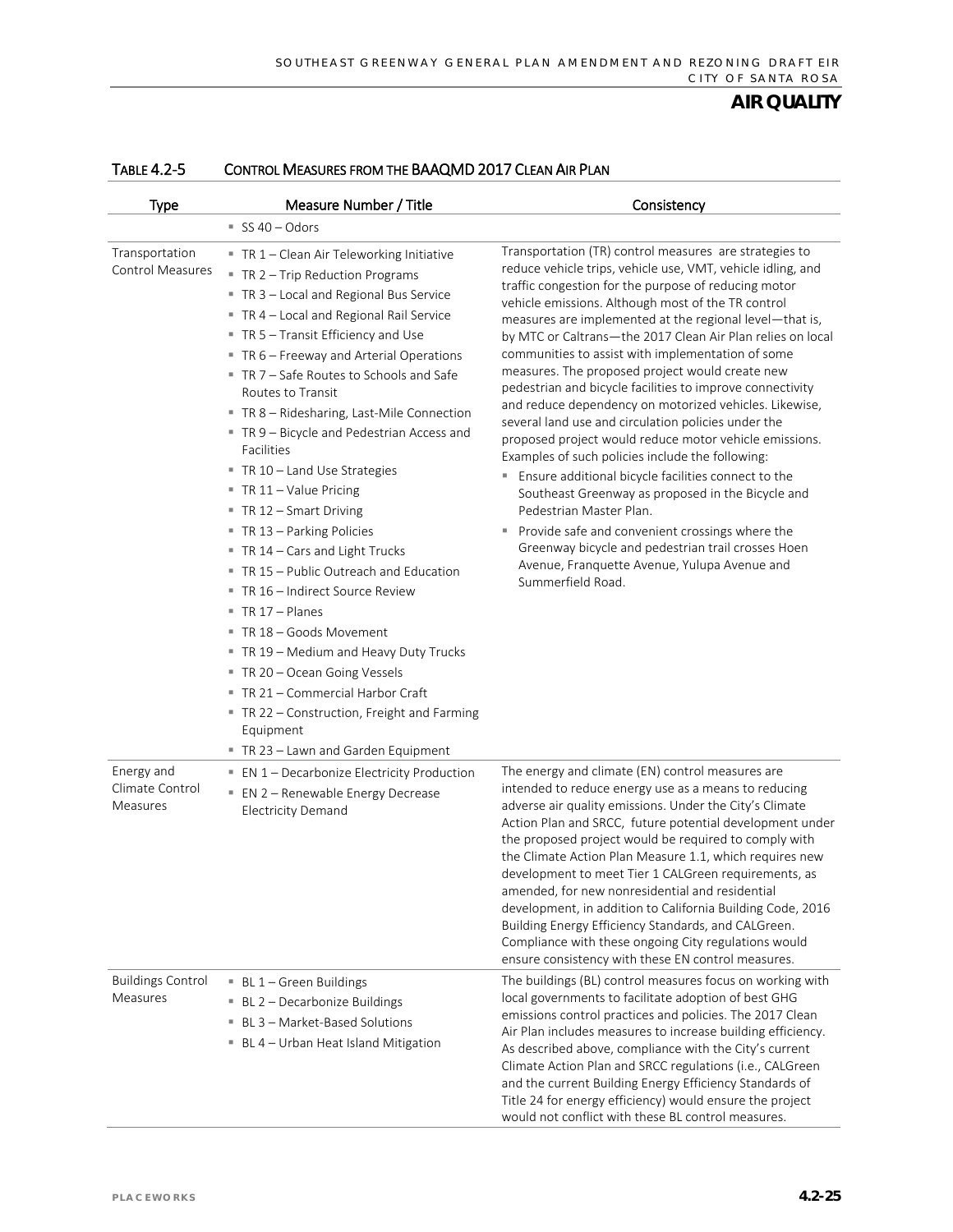| <b>Type</b>                                             | Measure Number / Title                                                                                                                               | Consistency                                                                                                                                                                                                                                                                                                                                                                                                                                                                                                                                                                                                                                                                                                                                                                                                                                                                                                                                                                                                                                                                                                                                                                                                                                                                                                                                                                                                                                                                                                                                                                                   |
|---------------------------------------------------------|------------------------------------------------------------------------------------------------------------------------------------------------------|-----------------------------------------------------------------------------------------------------------------------------------------------------------------------------------------------------------------------------------------------------------------------------------------------------------------------------------------------------------------------------------------------------------------------------------------------------------------------------------------------------------------------------------------------------------------------------------------------------------------------------------------------------------------------------------------------------------------------------------------------------------------------------------------------------------------------------------------------------------------------------------------------------------------------------------------------------------------------------------------------------------------------------------------------------------------------------------------------------------------------------------------------------------------------------------------------------------------------------------------------------------------------------------------------------------------------------------------------------------------------------------------------------------------------------------------------------------------------------------------------------------------------------------------------------------------------------------------------|
| Agriculture<br>Control Measures                         | AG 1 - Agricultural Guidance and Leadership<br>AG 2 - Dairy Digesters<br>AG 3 - Enteric Fermentation<br>AG 4 - Livestock Waste                       | Agricultural practices in the Bay Area accounts for a small<br>portion, roughly 1.5 percent, of the Bay Area GHG<br>emissions inventory. The GHGs from agriculture include<br>methane and nitrous oxide, in addition to carbon dioxide.<br>While the Agriculture (AG) control measures target larger<br>scale farming practices that are not proposed under the<br>project, the type of urban farming associated with the<br>proposed project would support reduced GHG emission by<br>increasing the amount of food grown and consumed locally<br>consistent with the City's Climate Action Plan Measure 8.1<br>(Local Food Systems). Furthermore, the proposed project<br>includes proposed General Plan Policy PSF-J-2, which<br>requires that the locations of community gardens be sited<br>as closely as possible to access points from neighboring<br>residential areas to encourage use and activity. Therefore,<br>implementation of the proposed project would not conflict<br>with these AG control measures                                                                                                                                                                                                                                                                                                                                                                                                                                                                                                                                                                       |
| Natural and<br>Working Lands<br><b>Control Measures</b> | NW 1 -- Carbon Sequestration in Rangelands<br>NW 2 - Urban Tree Planting<br>NW 3 - Carbon Sequestration in Wetlands                                  | The control measures for the natural and working lands<br>sector focus on increasing carbon sequestration on<br>rangelands and wetlands. The proposed project would<br>promote urban tree-planting in order to absorb CO <sub>2</sub> ,<br>provide shade to reduce urban heat island effects, and<br>increase carbon sequestration in urban areas.                                                                                                                                                                                                                                                                                                                                                                                                                                                                                                                                                                                                                                                                                                                                                                                                                                                                                                                                                                                                                                                                                                                                                                                                                                            |
| Waste<br>Management<br>Control Measures                 | $W^*$ WA 1 – Landfills<br>■ WA 2 – Composting and Anaerobic<br>Digesters<br>■ WA 3 – Green Waste Diversion<br>■ WA 4 - Recycling and Waste Reduction | The waste management (WA) control measures include<br>strategies to increase waste diversion rates through efforts<br>to reduce, reuse and recycle. The City actively implements<br>several waste reduction and recycling programs that divert<br>waste that is transported to landfills and assist in waste<br>reduction. As discussed in Chapter 4.14, Utilities and<br>Service Systems, in Section 4.14.3, Solid Waste, the City<br>has existing regulations in place to ensure potential future<br>development under the proposed project would not<br>conflict with the applicable WA control measures. For<br>example, General Plan Policy PSF-H-1, requires the city to<br>continue contracting for garbage and recycling collection<br>services as well as to expand the single-stream recycling<br>program (all recyclables in one container) to all users.<br>Policy PSF-H-3 requires the City to expand recycling efforts<br>in multifamily residential and commercial projects, and<br>continue to encourage recycling by all residents.<br>Additionally, the City's Climate Action Plan requires the<br>City to increase the amount of waste that is recycled and<br>composted. For example, Measure 1.1 requires the City to<br>continue to enforce and require new development to meet<br>Tier 1 CALGreen requirements, as amended, for new<br>nonresidential and residential development.<br>Implementation of these ongoing City regulations to<br>reduce waste would ensure implementation of the<br>proposed project would not conflict with these WA control<br>measures. |
| Water Control<br>Measures                               | ■ WR 1 - Limit GHGs from publicly owned<br>treatment works(POTWs)<br>■ WR 2 - Support Water Conservation                                             | The 2017 Clean Air Plan includes measures to reduce water<br>use. As discussed in Chapter 4.14, Utilities and Services<br>Systems, ongoing compliance with the City's current water                                                                                                                                                                                                                                                                                                                                                                                                                                                                                                                                                                                                                                                                                                                                                                                                                                                                                                                                                                                                                                                                                                                                                                                                                                                                                                                                                                                                           |

#### TABLE 4.2-5 CONTROL MEASURES FROM THE BAAQMD 2017 CLEAN AIR PLAN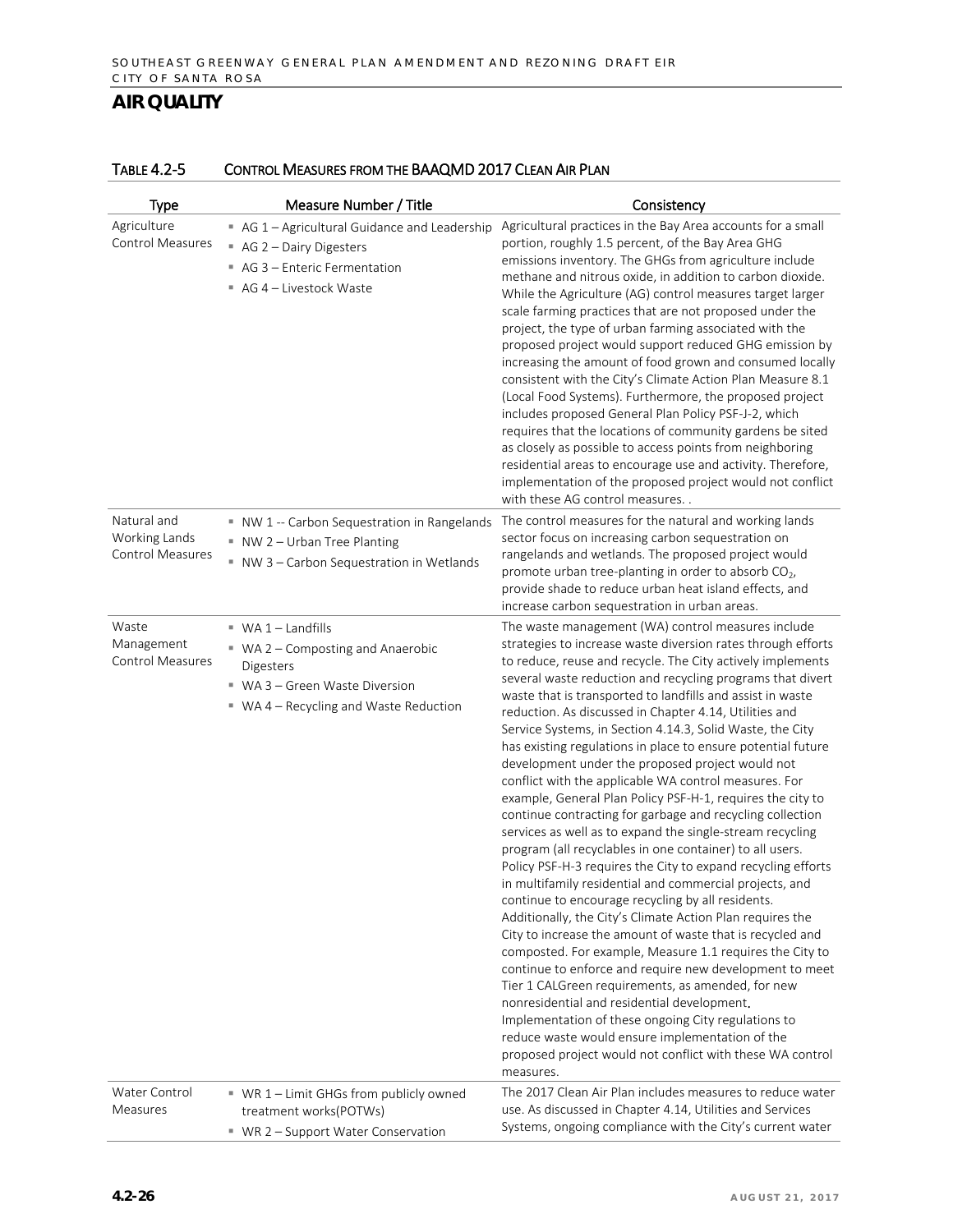| Type                                     | Measure Number / Title                                                                                                                                                                                                                                                                                                                                                                                                                                                                                                                                                                                                    | Consistency                                                                                                                                                                                                                                                                                                                                                                                                                                                                                                                                                                                                                                                                                                                                                                                                                                                                                                                                                                                                                                                                       |
|------------------------------------------|---------------------------------------------------------------------------------------------------------------------------------------------------------------------------------------------------------------------------------------------------------------------------------------------------------------------------------------------------------------------------------------------------------------------------------------------------------------------------------------------------------------------------------------------------------------------------------------------------------------------------|-----------------------------------------------------------------------------------------------------------------------------------------------------------------------------------------------------------------------------------------------------------------------------------------------------------------------------------------------------------------------------------------------------------------------------------------------------------------------------------------------------------------------------------------------------------------------------------------------------------------------------------------------------------------------------------------------------------------------------------------------------------------------------------------------------------------------------------------------------------------------------------------------------------------------------------------------------------------------------------------------------------------------------------------------------------------------------------|
|                                          |                                                                                                                                                                                                                                                                                                                                                                                                                                                                                                                                                                                                                           | conservation regulations included in the General Plan,<br>SRCC, and Climate Action Plan, would support water<br>conservation and ensure the proposed project would not<br>conflict with the WR control measures. For example<br>CALGreen, adopted in SRCC Chapter 18-42, includes water<br>conservation measures and requirements that new<br>buildings reduce water consumption by 20 percent.<br>General Plan Policy PSF-F-4 requires the City to continue<br>improving water infrastructure by maintaining water mains<br>and water transmission lines as necessary. Climate Action<br>Plan Measure 7.1 (Water Conservation), also requires the<br>City to continue to require and incentivize water<br>conservation, while Measure 7.2 (Wastewater and Water<br>Operations) requires the City to improve the efficiency of<br>the water facilities. Furthermore, the Development<br>Standards of the proposed project, would require that<br>landscaping associated with the project be water efficient<br>and meet the City's Water Efficient Landscape Policy<br>standards. |
| Super-GHG<br><b>Control Measures</b>     | ■ SL 1 - Short-Lived Climate Pollutants<br>SL 2 - Guidance for Local Planners<br>■ SL 3 – GHG Monitoring and Emissions<br><b>Measurements Network</b>                                                                                                                                                                                                                                                                                                                                                                                                                                                                     | Super-GHGs include methane, black carbon and<br>fluorinated gases. The compounds are sometimes referred<br>to as short-lived climate pollutants because their lifetime in<br>the atmosphere is generally fairly short. Measures to<br>reduce super GHGs are addressed on a sector-by-sector<br>basis in the 2017 Clean Air Plan. Through ongoing<br>implementation of the City's Climate Action Plan, the City<br>will continue to reduce local GHG emissions, meet State,<br>regional, and local reduction targets, which would ensure<br>implementation of the proposed project would not conflict<br>with these SL control measures.                                                                                                                                                                                                                                                                                                                                                                                                                                           |
| Further Study<br><b>Control Measures</b> | FSM SS 1 - Internal Combustion Engines<br>FSM SS 2 - Boilers, Steam Generator and<br><b>Process Heaters</b><br>■ FSM SS 3 – GHG Reductions from Non Cap-<br>and Trade Sources<br>FSM SS 4 - Methane Exemptions from<br>Wastewater Regulation<br>" FSM SS 5 - Controlling start-up, shutdown,<br>maintenance, and malfunction (SSMM)<br>Emissions<br>FSM SS 6 - Carbon Pollution Fee<br>■ FSM SS 7 – Vanishing Oils and Rust<br>Inhibitors<br>FSM SS 8 - Dryers, Ovens and Kilns<br>" FSM SS 9 - Omnibus Rulemaking to Achieve<br>Continuous Improvement<br>FSM BL 1 - Space Heating<br>$\blacksquare$ FSM AG 1 – Wineries | The majority of the further study control measures apply<br>to sources regulated directly by BAAQMD. Because<br>BAAQMD is the implementing agency, new and existing<br>sources of stationary and area sources in the project area<br>would be required to comply with these additional further<br>study control measures in the 2017 Clean Air Plan.                                                                                                                                                                                                                                                                                                                                                                                                                                                                                                                                                                                                                                                                                                                              |

#### TABLE 4.2-5 CONTROL MEASURES FROM THE BAAQMD 2017 CLEAN AIR PLAN

Source: Bay Area Air Quality Management District, 2017 Revised, *California Environmental Quality Act Air Quality Guidelines*.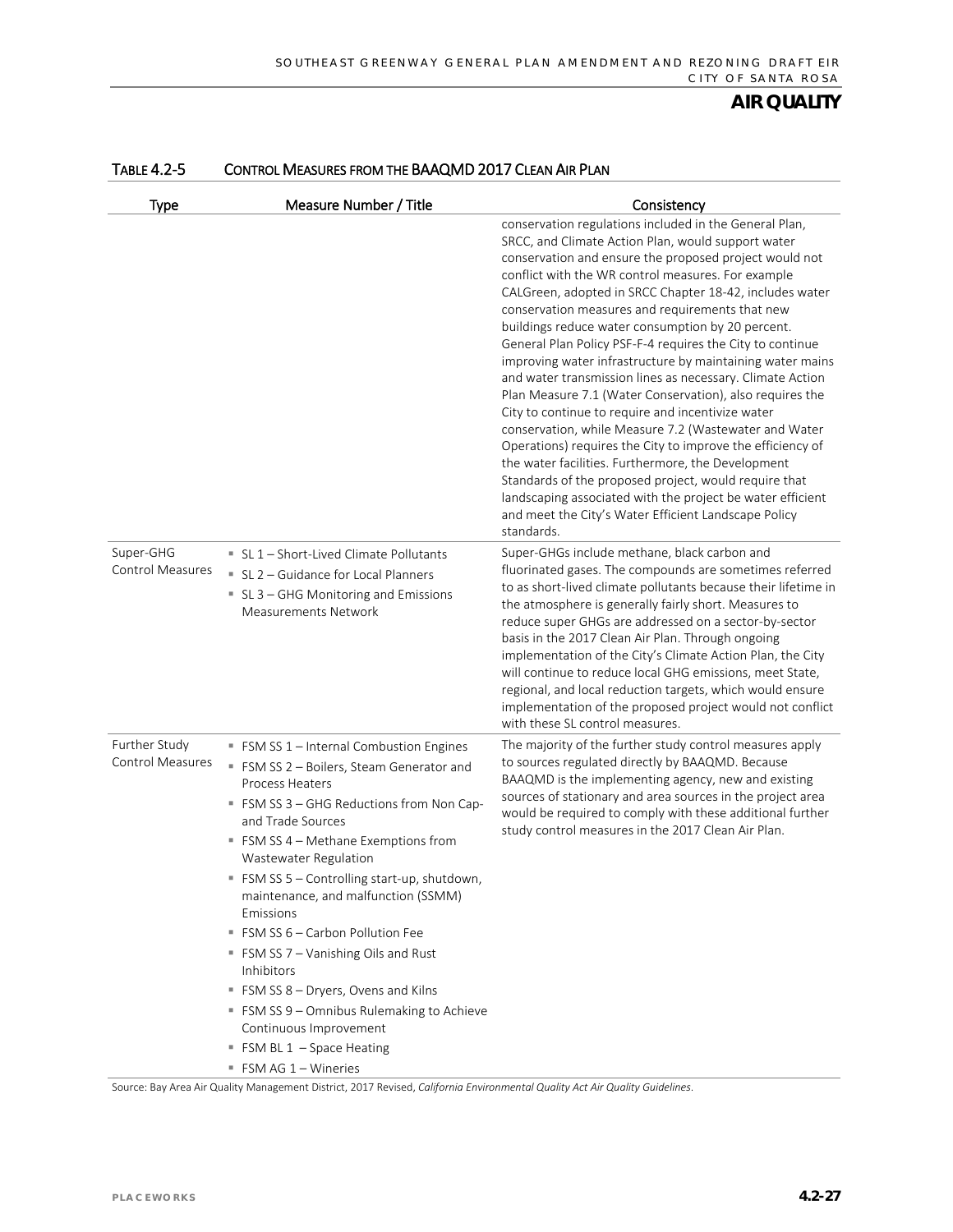## **Regional Growth Projections for VMT and Population and Employment**

Future potential development allowed by the proposed project would result in additional sources of criteria air pollutants. Growth accommodated by the proposed project could occur throughout the 2035 buildout horizon. As a result, BAAQMDs approach to evaluating impacts from criteria air pollutants generated by a plan's long-term growth is done by comparing population and employment estimates to the VMT estimates. This is because BAAQMDs AQMP plans for growth in the SFBAAB are based on regional population and employment projections identified by ABAG and growth in VMT identified by SCTA. Changes in regional, community-wide emissions in the Plan Area could affect the ability of BAAQMD to achieve the air quality goals in the AQMP. Consequently, air quality impacts for a plan-level analysis are based on consistency with the regional growth projections.

VMT estimates based on trip generation data provided by W-Trans were calculated for the proposed project. Table 4.2-6 compares the projected increase in service population with the projected increases in total VMT and per capita VMT.

Generally, land uses that reflect a more balanced jobs-housing ratio result in lower per capita VMT. As shown in this table, VMT throughout Santa Rosa is projected to increase by 1,074,658 trips per day. Implementation of the proposed project would only represent approximately 0.2 percent of this projected increase, making the project a nominal source of VMT. In addition, daily VMT in the Plan Area would increase at a lower rate (29 percent) than would the population (49 percent) and employment (83 percent) when compared to existing conditions. BAAQMDs AQMP requires that the VMT increase be less than or equal to the projected population increase from the proposed project (e.g., generate the same or less VMT per capita). In other words, BAAQMD requires that a proposed project be designed to ensure the same or lower VMT per capita compared to what is on the ground. Even though the proposed project would result in an increase in service population, the total VMT does not increase at the same rate, but rather a lower rate. As shown in Table 4.2-6, implementation of the proposed project would result in lower VMT per capita. Consequently, impacts would be *less than significant*.

| Category    | 2010 Baseline <sup>®</sup> | 2040 With Project <sup>b</sup> | Project Contribution <sup>c</sup> | Percent Increase from<br>2010-2040 |
|-------------|----------------------------|--------------------------------|-----------------------------------|------------------------------------|
| Population  | 167,815                    | 249,721                        | 632                               | 49%                                |
| Employment  | 75,460                     | 138,193                        | 40                                | 83%                                |
| VMT per Day | 3,723,824                  | 4,798,482                      | 2,313                             | 29%                                |

#### TABLE 4.2-6 COMPARISON OF THE CHANGE IN SERVICE POPULATION AND VMT IN THE PLAN AREA

Notes:

a. Population, employment, and VMT Data for the 2010 Baseline from the ABAG Housing Element Data Profiles and Projections 2013.

b. 2040 population and employment projections from the Santa Rosa General Plan 2035. An annual 1% increase was added to 2035 population projections, and an annual 0.9% increase was assumed for employment growth, in line with growth assumed in the general plan in tables 2-2, 4-2,

and 4-6.

c. VMT for the proposed project and 2040 baseline is based on the CalEEMod Version 2016.3.1 and trip generation provided by W-Trans.

In summary, implementation of the proposed project would not conflict with the 2017 Clean Air Plan.

Significance Without Mitigation: Less than significant.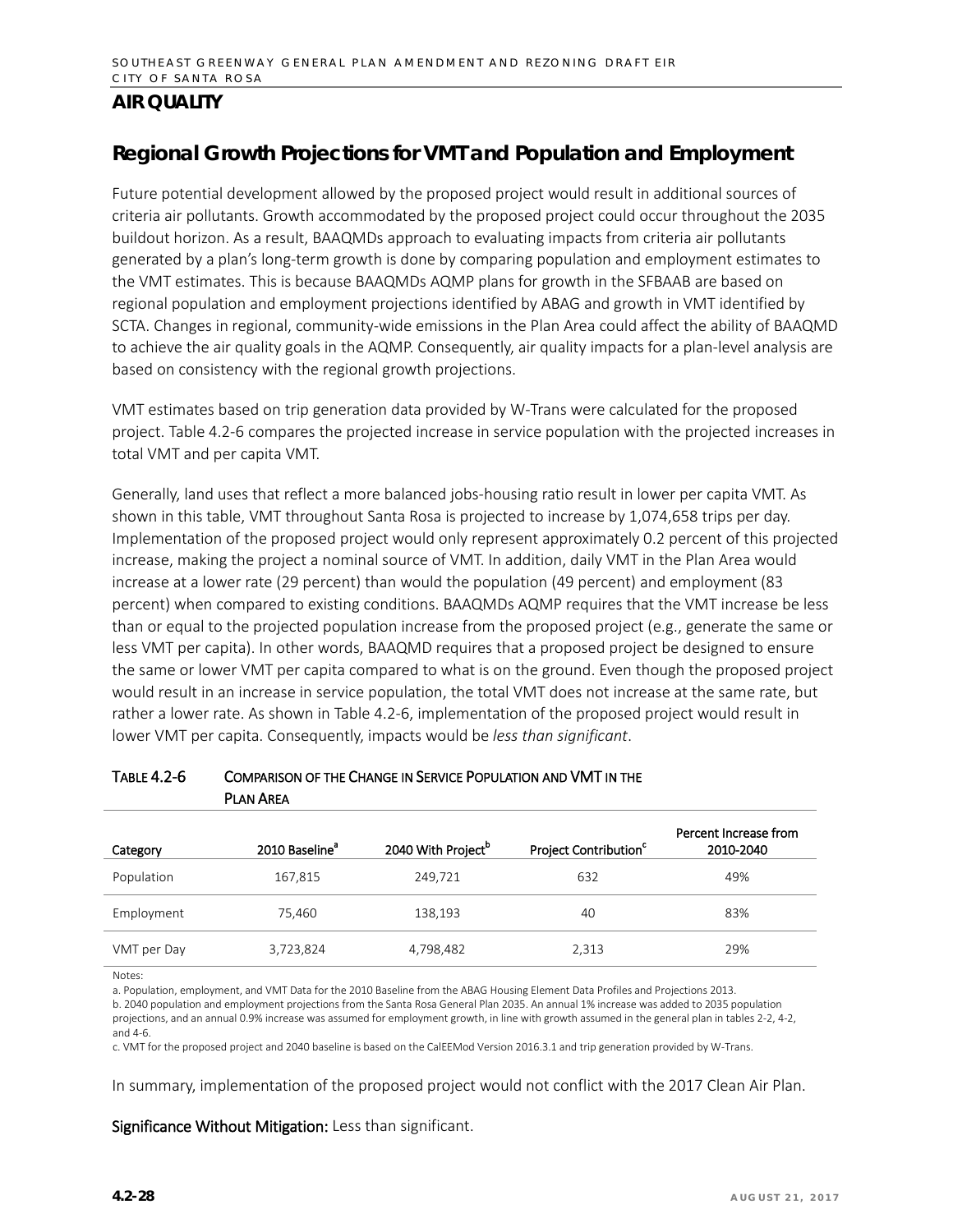## **AQ-2 Implementation of the proposed project would generate short- and long-term criteria air pollutant emissions that could violate air quality standards or contribute substantially to an existing or projected air quality violation.**

BAAQMD has identified thresholds of significance for criteria pollutant emissions and criteria air pollutant precursors, including ROG, NO,  $PM_{10}$  and  $PM_{2.5}$ . Development projects below the significance thresholds are not expected to generate sufficient criteria pollutant emissions to violate any air quality standard or contribute substantially to an existing or projected air quality violation. According to BAAQMDs CEQA Guidelines, long-range plans, such as the proposed project, present unique challenges for assessing impacts.<sup>[28](#page-28-0)</sup> Due to the SFBAABs nonattainment status for ozone and PM and the cumulative impacts of growth on air quality, these plans almost always have significant, unavoidable adverse air quality impacts.

## **Construction Emissions**

Construction activities produce combustion emissions from various sources, such as on-site heavy-duty construction vehicles, vehicles hauling materials to and from the project site, and motor vehicles transporting the construction crew. Site preparation activities produce fugitive dust emissions ( $PM_{10}$  and  $PM_{2.5}$ ) from soil-disturbing activities, such as grading and excavation. Air pollutant emissions from construction activities on site would vary daily as construction activity levels change. The proposed project involves the construction of a continuous bicycle, pedestrian, and non-motorized transportation route, as well as park and recreational uses, educational opportunities, active recreation areas, residential developments, and commercial space.

BAAQMDs plan-level guidelines do not require an evaluation of construction emissions for plan-level projects. There is no proposed development under the proposed project at this time. Future development proposals under the proposed project would be subject to separate environmental review pursuant to CEQA in order to identify and mitigate potential air quality impacts. Because the details regarding future construction activities are not known at this time—including phasing of future individual projects, construction duration and phasing, and preliminary construction equipment—construction emissions are evaluated qualitatively in accordance with BAAQMDs plan-level guidance. Subsequent environmental review of development projects would also be required to assess potential impacts under BAAQMDs project-level thresholds based on site-specific construction phasing and buildout characteristics.

Construction emissions associated with individual development projects under the proposed project would increase criteria air pollutants and TACs. Subsequent environmental review of future development projects would be required to assess potential impacts under BAAQMDs project-level thresholds. Construction emissions from buildout of future projects in the Southeast Greenway Area would primarily be 1) exhaust emissions from off-road diesel-powered construction equipment; 2) dust generated by demolition, grading, earthmoving, and other construction activities; 3) exhaust emissions from on-road vehicles; and 4) off-gas emissions of ROGs from application of asphalt, paints, and coatings.

<span id="page-28-0"></span><sup>&</sup>lt;sup>28</sup> Bay Area Air Quality Management District. 2017, May. California Environmental Quality Act Air Quality Guidelines. http://www.baaqmd.gov/~/media/files/planning-and-research/ceqa/ceqa\_guidelines\_may2017-pdf.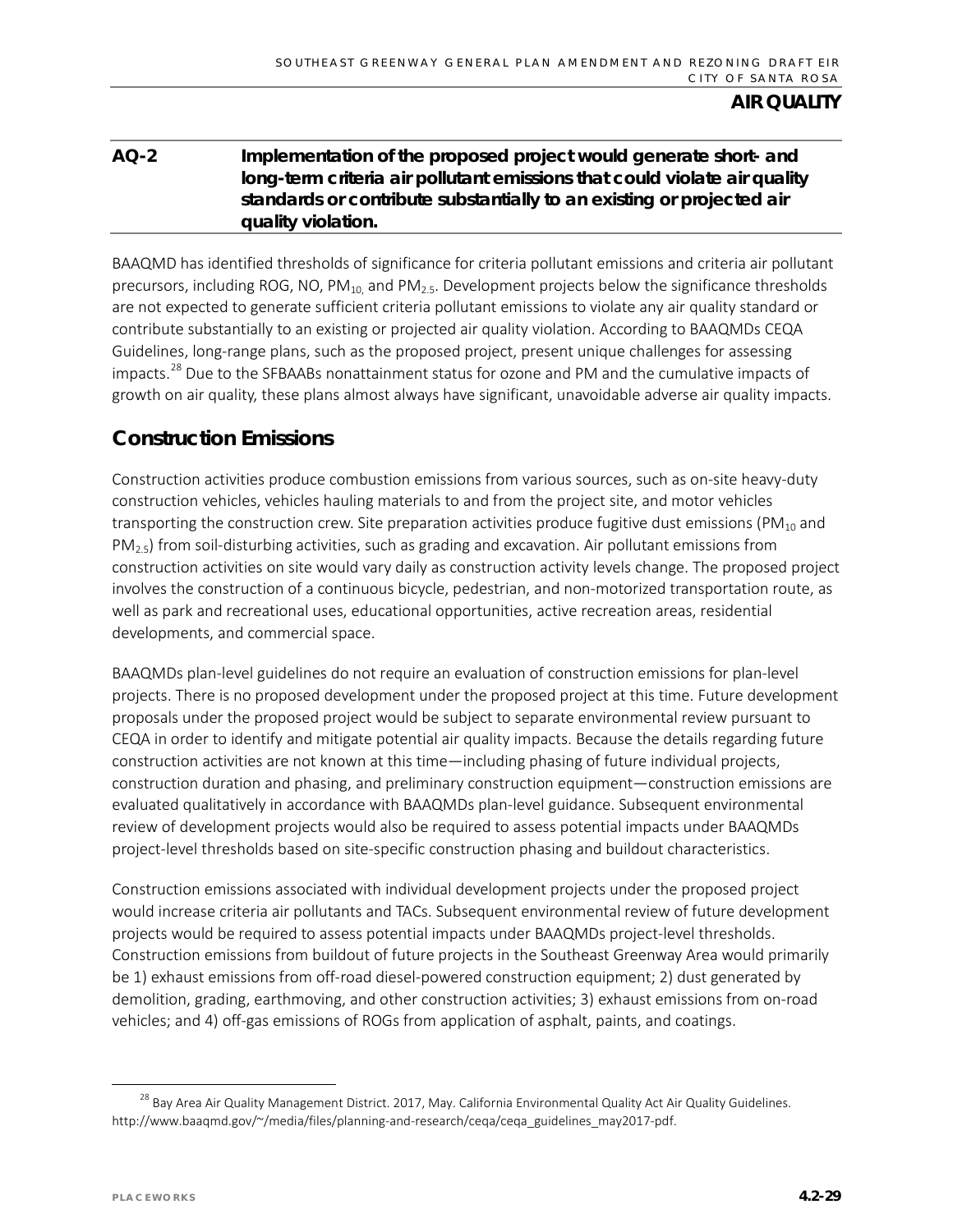Existing federal, State, and local regulations, and policies and strategies of the proposed project described throughout this section protect local and regional air quality. Continued compliance with these regulations would reduce construction-related impacts. In addition, General Plan Policy OSC-J-1 would require the City to review all new construction projects and require fugitive dust (PM<sub>10</sub> and PM<sub>2.5</sub>) abatement actions as contained in the current BAAQMD basic control measures for reducing construction emissions of PM<sub>10</sub> (Table 8-1, Basic Construction Mitigation Measures Recommended for All Proposed Projects, of the BAAQMD CEQA Guidelines). In compliance with BAAQMD requirements, if constructionrelated criteria air pollutants are determined to have the potential to exceed the BAAQMD thresholds of significance, as identified in the BAAQMD CEQA Guidelines, the City would require that future applicants for new development projects incorporate mitigation measures to reduce air pollutant emissions during construction activities to below these thresholds (Table 8-2, Additional Construction Mitigation Measures Recommended for Projects with Construction Emissions Above the Threshold, of the BAAQMD CEQA Guidelines, or applicable construction mitigation measures subsequently approved by BAAQMD). These identified measures would be incorporated into all appropriate construction documents (e.g., construction management plans) submitted to the City and verified by the City's Building Division and/or Planning Division. Consequently, construction-related impacts would be *less than significant*.

Significance Without Mitigation: Less than significant.

## **Operational Emissions**

The existing 57 acres of undeveloped land do not generate long-term air pollutant emissions from the burning of fossil fuels in vehicles (mobile sources), energy use for cooling, heating, and cooking (energy), or landscape equipment use and consumer products (area sources).

Implementation and adoption of the proposed project would result in new development potential up to 47.2 acres of park and recreational uses including open space, 244 multi-family housing units, and 12,000 square feet of commercial space in the Southeast Greenway Area, in combination with the remaining and previously approved buildout in the existing General Plan 2035*.* One of the primary goals of the proposed project is to encourage multimodal transit and walking, provide a mixture of land uses, and support open and natural spaces. No physical changes to the site are proposed at this time.

Criteria air pollutant emissions would be generated from on-site area sources (e.g., landscaping fuel, consumer products), vehicle trips generated by implementation of the proposed project, and energy use (e.g., natural gas used for cooking and heating). These emissions from the proposed project could violate air quality standards or contribute substantially to an existing or projected air quality violation and expose sensitive receptors to elevated concentrations of pollutants during construction activities. Consequently, impacts are *significant*.

Impact AQ-2: Operation of the proposed project could contribute to an existing or projected air quality violation.

Mitigation Measure AQ-2: Prior to issuance of construction permits, development project applicants that are subject to CEQA and exceed the screening sizes in the Bay Area Air Quality Management District's (BAAQMD) CEQA Guidelines shall prepare and submit to the City of Santa Rosa a technical assessment evaluating potential air quality impacts related to the project's operation phase. The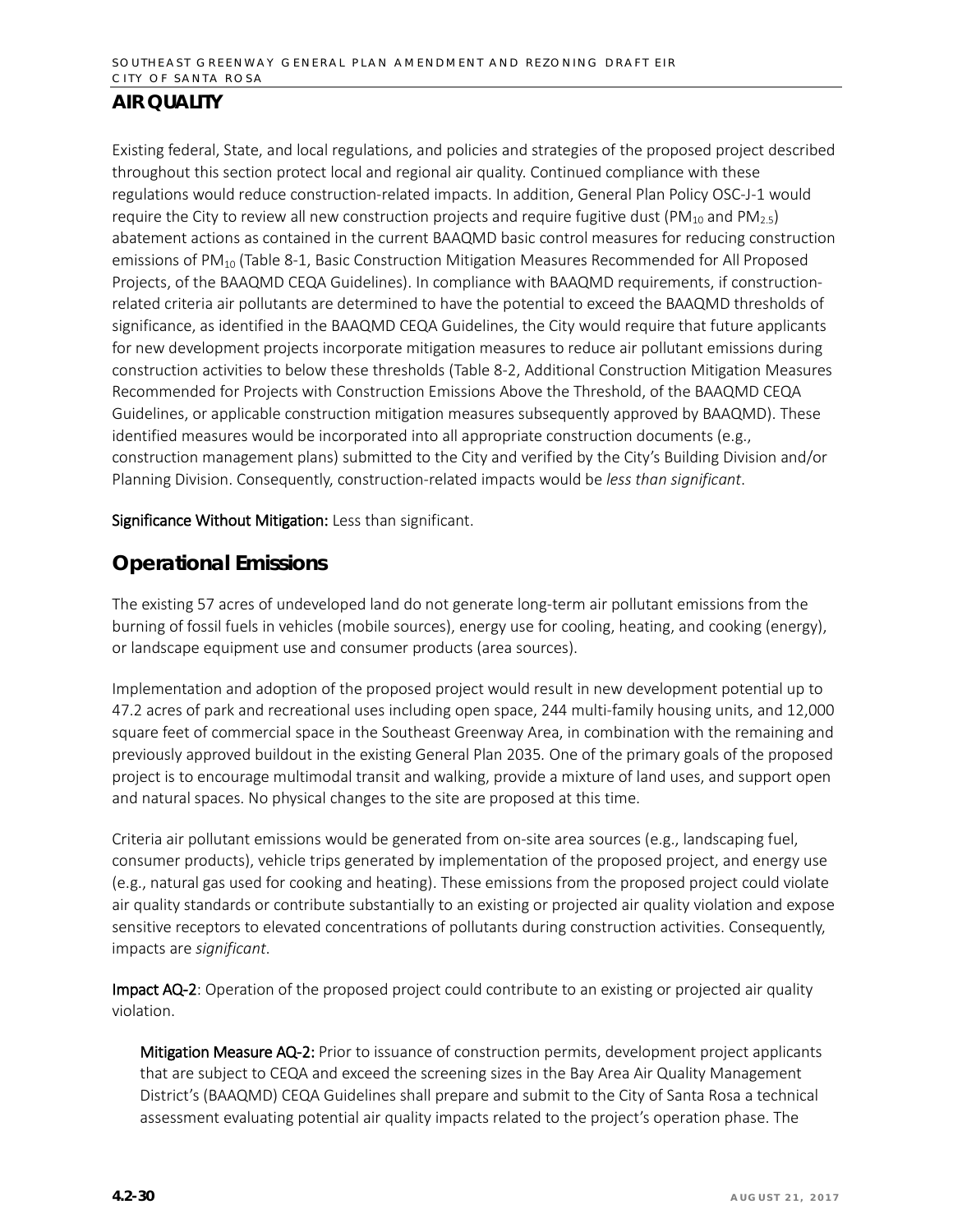evaluation shall be prepared in conformance with the BAAQMD methodology in assessing air quality impacts. If operation-related criteria air pollutants are determined to have the potential to exceed the BAAQMD thresholds of significance, as identified in BAAQMD's CEQA Guidelines, the City of Santa Rosa shall require that applicants for new development projects incorporate mitigation measures to reduce air pollutant emissions during operation activities.

Significance With Mitigation: Significant and unavoidable. The proposed project includes measures that would minimize emissions to the extent feasible. Mitigation Measure AQ-2 would require implementation of BAAQMD-approved mitigation measures if subsequent environmental review determines that applicants for future development in Santa Rosa could generate operational emissions in excess of the BAAQMD significance thresholds. An analysis of emissions generated from the operation of potential future projects allowed under the proposed project would be compared to BAAQMD's project-level significance thresholds during individual environmental review. The total criteria air pollutant emissions from operation of potential future development projects associated with the proposed project could be substantial and could contribute to increases in concentrations of air pollutants, which could contribute to ongoing violations of air quality standards. It should be noted that the identification of this program-level impact does not preclude the finding of less-thansignificant impacts for subsequent projects that comply with BAAQMD screening criteria or meet applicable thresholds of significance. The policies proposed as part of the proposed project would reduce criteria air pollutants, to the extent feasible, as part of this programmatic review of air quality impacts. Additional measures to reduce criteria air pollutant emissions would be considered during individual project-level review based on site-specific and project-specific characteristics to reduce significant impacts as applicable. Because those projects and measures cannot be known at this time, the impact is considered *significant and unavoidable*.

**AQ-3 Implementation of the proposed project could violate an air quality standard, contribute substantially to an existing or projected air quality violation, and would result in a cumulatively considerable net increase of criteria pollutants for which the project region is in nonattainment under an applicable federal or State ambient air quality standard (including releasing emissions that exceed quantitative thresholds for ozone precursors).**

This section analyzes potential impacts related to air quality that could occur from the buildout associated with the proposed project in combination with the regional growth in the air basin. The SFBAAB is currently designated a nonattainment area for California and National O<sub>3</sub>, California and National PM<sub>2.5</sub>, and California PM<sub>10</sub> AAQS. At a plan level, air quality impacts are measured by the potential for a project to exceed BAAQMDs significance criteria and contribute to the State and federal nonattainment designations in the SFBAAB. Any project that produces a significant regional air quality impact in an area that is in nonattainment adds to the cumulative impact. The proposed project's contribution to cumulative air quality impacts is identified under impact discussions AQ-1 and AQ-2. The analyses in these sections identify whether the proposed project would conflict with the 2017 Clean Air Plan (impact discussion AQ-1) or generate a substantial increase in criteria air pollutants (impact discussion AQ-2). As described in impact discussion AQ-1, the proposed project would be consistent with the 2017 Clean Air Plan. As described under impact discussion AQ-2, the proposed project could generate a substantial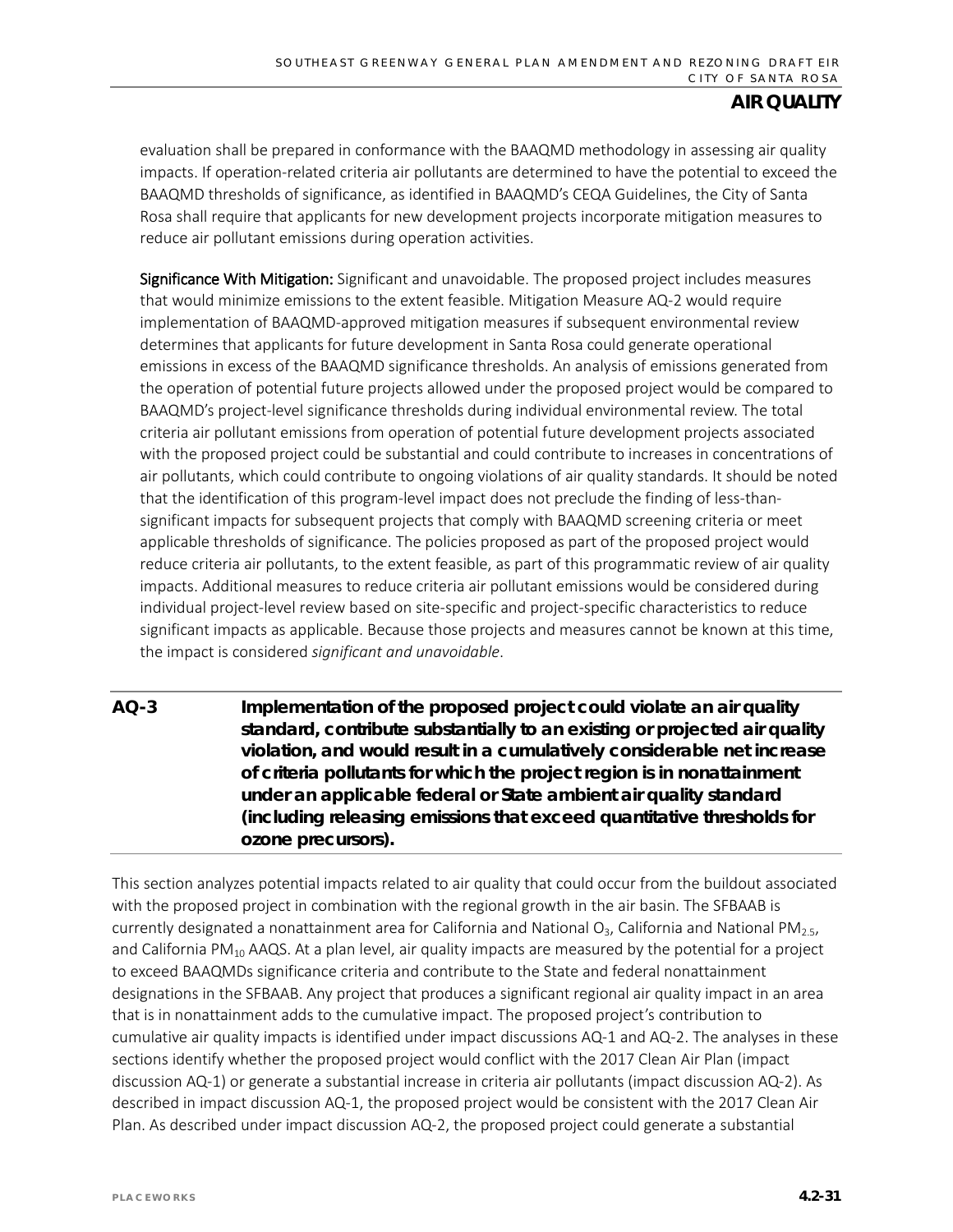increase in criteria air pollutant emissions from operational activities that could exceed the BAAQMD regional significance thresholds. Consequently, cumulative regional air quality impacts are also *significant*.

Impact AQ-3: Future potential development projects associated with the proposed project could cumulatively contribute to the non-attainment designations of the SFBAAB.

Mitigation Measure AQ-3: Implement Mitigation Measure AQ-2.

Significance With Mitigation: *Significant and unavoidable.* Mitigation Measure AQ-2 would ensure that future new development under the proposed project would be required to prepare an evaluation of the potential contribution of air quality impacts if the project exceeds the BAAQMD screening thresholds. However, because the emissions are unknown at this time, regional and localized operational emissions could exceed the BAAQMD significance thresholds. As stated under impact discussion AQ-2, the identification of this program-level impact does not preclude the finding of lessthan-significant impacts for subsequent projects that comply with BAAQMD screening criteria or meet applicable thresholds of significance. Consequently, implementation of the proposed project could cumulatively contribute to the nonattainment designations of the SFBAAB and impacts would be considered *significant and unavoidable*.

## **AQ-4 Construction activities associated with future development projects accommodated under the proposed project could expose sensitive receptors to substantial concentrations of air pollution.**

If the proposed project would cause or contribute significantly to elevated pollutant concentration levels it could expose sensitive receptors to elevated pollutant concentrations. Unlike regional emissions, localized emissions are typically evaluated in terms of air concentration rather than mass so they can be more readily correlated to potential health effects.

## **Construction Community Risk and Hazards**

Future construction under the proposed project would temporarily elevate concentrations TACs and diesel-PM<sub>2.5</sub> in the vicinity of sensitive land uses during construction activities. The proposed project involves siting recreational land uses proximate to existing residential units in the vicinity of the project site. Because the details regarding future construction activities are not known at this time—including phasing of future individual projects, construction duration and phasing, and preliminary construction equipment—construction emissions are evaluated qualitatively in accordance with BAAQMDs plan-level guidance. Subsequent environmental review of future development projects would be required to assess potential impacts under BAAQMDs project-level thresholds. Because construction emissions associated with the proposed project could exceed BAAQMD's project level and cumulative significance thresholds for community risk and hazards, construction-related health risk impacts associated with the proposed project is considered *significant*.

Impact AQ-4: Construction activities associated with potential future development projects accommodated under the proposed project could expose nearby receptors to substantial concentrations of TACs.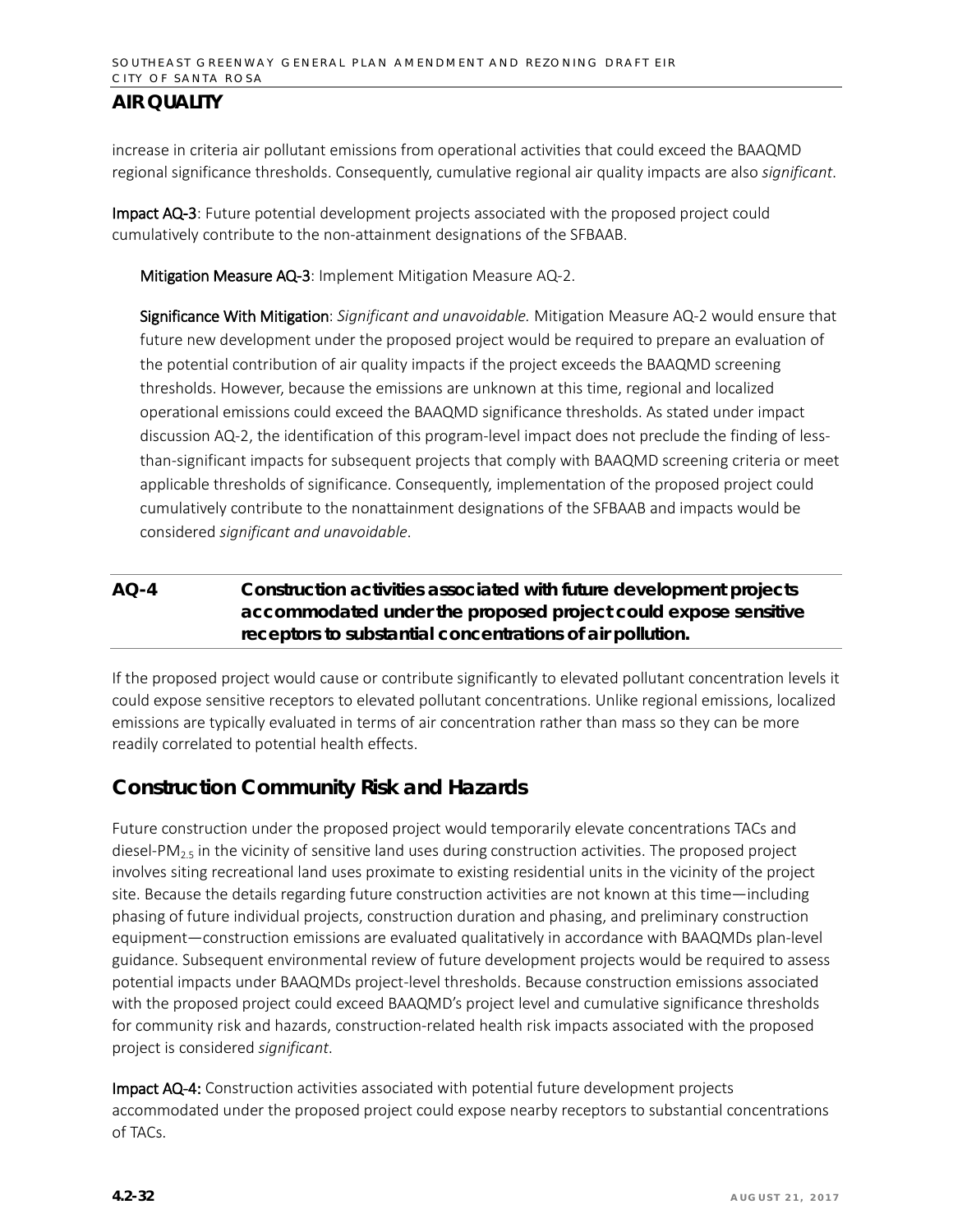Mitigation Measure AQ-4: Applicants for construction within 1,000 feet of residential and other sensitive land use projects (e.g., hospitals, nursing homes, day care centers) in the City of Santa Rosa, as measured from the property line of the project to the property line of the source/edge of the nearest travel lane, shall submit a health risk assessment (HRA) to the City of Santa Rosa prior to future discretionary project approval. The HRA shall be prepared in accordance with policies and procedures of the State Office of Environmental Health Hazard Assessment (OEHHA) and the Bay Area Air Quality Management District. The latest OEHHA guidelines shall be used for the analysis, including age sensitivity factors, breathing rates, and body weights appropriate for children ages 0 to 16 years. If the HRA shows that the incremental cancer risk exceeds ten in one million (10E-06), PM<sub>2.5</sub> concentrations exceed 0.3  $\mu$ g/m<sup>3</sup>, or the appropriate noncancer hazard index exceeds 1.0, the applicant will be required to identify and demonstrate that mitigation measures are capable of reducing potential cancer and non-cancer risks to an acceptable level (i.e., below ten in one million or a hazard index of 1.0), including appropriate enforcement mechanisms. Measures to reduce risk may include, but are not limited to:

- During construction, use of construction equipment fitted with Level 3 Diesel Particulate Filters (DPF) for all equipment of 50 horsepower or more.
- Use of construction equipment fitted with Tier 3 engines for all equipment of 50 horsepower or more.
- Equipment shall be properly serviced and maintained in accordance with manufacturer recommendations.
- The construction contractor shall ensure that all non-essential idling of construction equipment is restricted to five minutes or less in compliance with Section 2449 of the California Code of Regulations, Title 13, Article 4.8, Chapter 9.

Measures identified in the HRA shall be included in the environmental document and/or incorporated into the site development plan as a component of the proposed project. Prior to issuance of any construction permit, the construction contractor shall ensure that all construction plans submitted to the City of Santa Rosa Planning Division and/or Building Division clearly show incorporation of all applicable mitigation measures.

Significance With Mitigation: Less than significant.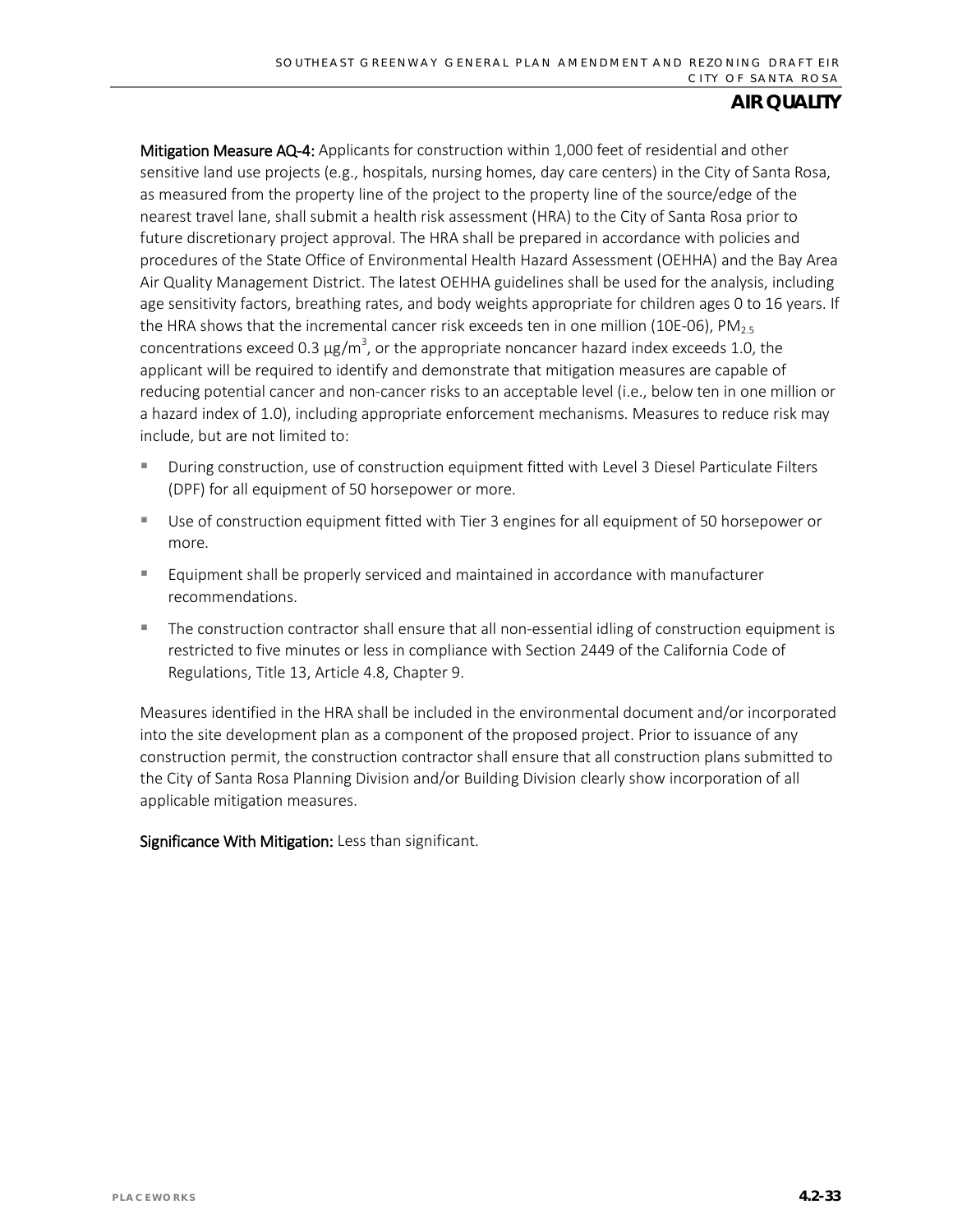## **Operational Phase On-Site Community Risk and Hazards**

Exposure to elevated concentrations of vehicle-generated PM $_{2.5}$  and TACs at sensitive land uses have been identified by CARB, the California Air Pollution Control Officer's Association, and BAAQMD as a potential air quality hazard. The proposed project would not create new major sources of TACs, which are more commonly associated with industrial manufacturing or warehousing. Non-residential (e.g., research and development and commercial and retail) land uses may generate small quantities of TACs (e.g., emergency generators, dry cleaners, and gasoline dispensing facilities). However, these small-quantity generators would require review by BAAQMD for permitted sources of air toxics, which would ensure health risks are below the BAAQMD thresholds. Therefore, operation-related health risk impacts associated with the proposed project are considered *less than significant*.

#### Significance Without Mitigation: Less than significant.

#### *CO Hotspots*

Areas of vehicle congestion have the potential to create pockets of CO, called hotspots. These pockets have the potential to exceed the State 1-hour standard of 20 parts per million (ppm) or the 8-hour standard of 9.0 ppm. Because CO is produced in the greatest quantities from vehicle combustion and does not readily disperse into the atmosphere, adherence to AAQS is typically demonstrated through an analysis of localized CO concentrations. Hotspots are typically produced at intersections, where traffic congestion is highest because vehicles queue for longer periods and are subject to reduced speeds.

SCTA's CMP must be consistent with *Plan Bay Area*, and an overarching goal of the regional plan is to concentrate development in areas where there are existing services and infrastructure rather than allocate new growth in outlying areas where substantial transportation investments would be necessary to achieve the per capita passenger vehicle VMT and associated GHG emissions reductions. Because the proposed project would provide routes for alternative modes of transportation, the proposed project would be consistent with the overall goals of the *Plan Bay Area*. Additionally, the proposed project would not conflict with SCTA's CMP because it would not hinder the capital improvements outlined in the CMP or alter regional travel patterns. Furthermore, under existing and future vehicle emission rates, a project would have to increase traffic volumes at a single intersection by more than 44,000 vehicles per hour—or 24,000 vehicles per hour where vertical and/or horizontal mixing is substantially limited—in order to generate a significant CO impact.<sup>[29](#page-33-0)</sup> Based on the traffic analysis conducted as part of this environmental analysis, the proposed project would generate a total of 277 daily peak hour trips and not increase traffic volumes at affected intersections by more than BAAQMD screening criteria of 44,000 vehicles per hour or 24,000 vehicles per hour where vertical and/or horizontal mixing is substantially limited.<sup>[30](#page-33-1)</sup> Therefore, the proposed project would not have the potential to substantially increase CO hotspots at intersections in the Southeast Greenway Area and vicinity. Localized air quality impacts related to mobile-source emissions would therefore be *less than significant*.

#### Significance Without Mitigation: Less than Significant.

 <sup>29</sup> Bay Area Air Quality Management District (BAAQMD), 2017 (Revised). *CEQA Air Quality Guidelines*.

<span id="page-33-1"></span><span id="page-33-0"></span><sup>&</sup>lt;sup>30</sup> W-Trans. 2017, June 9. Draft Report Traffic Impact Study for the Southeast Greenway Plan.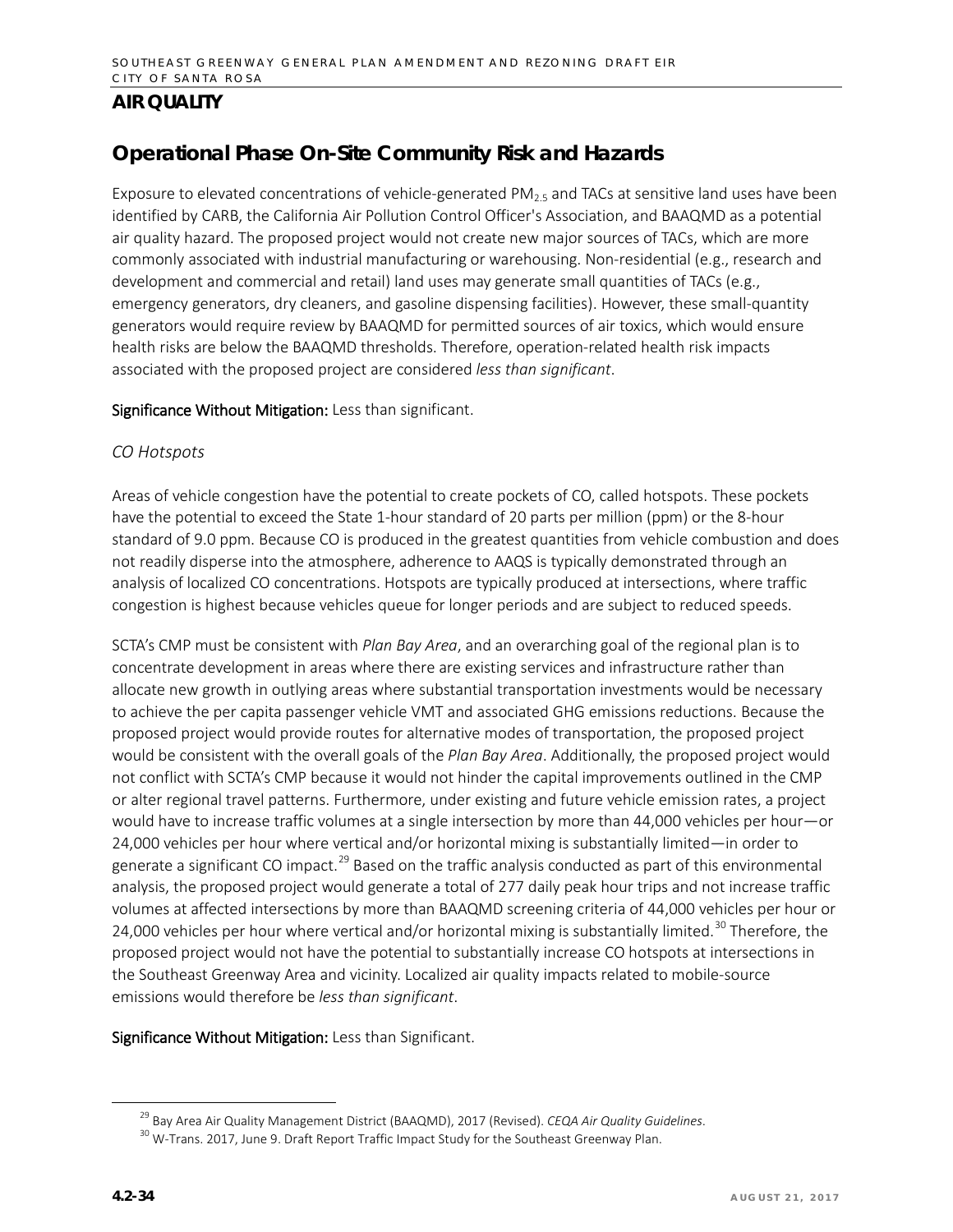### **AQ-5 Implementation of the proposed project would not create or expose a substantial number of people to objectionable odors.**

The proposed project would accommodate future residential and commercial development. Construction and operation of residential developments, retail, and restaurants would not generate substantial odors or be subject to odors that would affect a substantial number of people. The type of facilities that are considered to have objectionable odors include wastewater treatments plants, compost facilities, landfills, solid waste transfer stations, fiberglass manufacturing facilities, paint/coating operations (e.g., auto body shops), dairy farms, petroleum refineries, asphalt batch plants, chemical manufacturing, and food manufacturing facilities. Residential and commercial uses are not associated with foul odors that constitute a public nuisance.

During operation, residences could generate odors from cooking. Odors from cooking are not substantial enough to be considered nuisance odors that would affect a substantial number of people. Furthermore, nuisance odors are regulated under BAAQMD Regulation 7, Odorous Substances, which requires abatement of any nuisance generating an odor complaint. BAAQMD's Regulation 7, Odorous Substances, places general limitations on odorous substances and specific emission limitations on certain odorous compounds.*[31](#page-34-0)* In addition, odors are also regulated under BAAQMD Regulation 1, Rule 1-301, Public Nuisance

During construction activities of future developments on the project site, construction equipment exhaust and application of asphalt and architectural coatings would temporarily generate odors. Any constructionrelated odor emissions would be temporary and intermittent. Additionally, noxious odors would be confined to the immediate vicinity of the construction equipment. By the time such emissions reach any sensitive receptor sites, they would be diluted to well below any level of air quality concern. Impacts would be less than significant.

Significance Without Mitigation: Less than significant.

# **4.2.4 CUMULATIVE IMPACTS**

## **AQ-6 Implementation of the proposed project would cumulatively contribute to air quality impacts in the San Francisco Bay Area Air Basin.**

As described under impact discussion AQ-3, regional criteria air pollutant emissions generated by cumulative development associated with potential future buildout of the proposed project could exceed BAAQMD's project-level significance thresholds and could contribute to the nonattainment designations of the SFBAAB. The SFBAAB is currently designated a nonattainment area for California and national  $O_3$ , California and national PM<sub>2.5</sub>, and California PM<sub>10</sub> AAQS. Therefore, in combination with past, present, and reasonably foreseeable projects elsewhere within the SFBAAB, the proposed project, even with

<span id="page-34-0"></span> $31$  It should be noted that while restaurants can generate odors, these sources are not identified by BAAQMD as nuisance odors since they typically do not generate significant odors that affect a substantial number of people. Larger restaurants that employ five or more people are subject to BAAQMD Regulation 7, Odorous Substances.